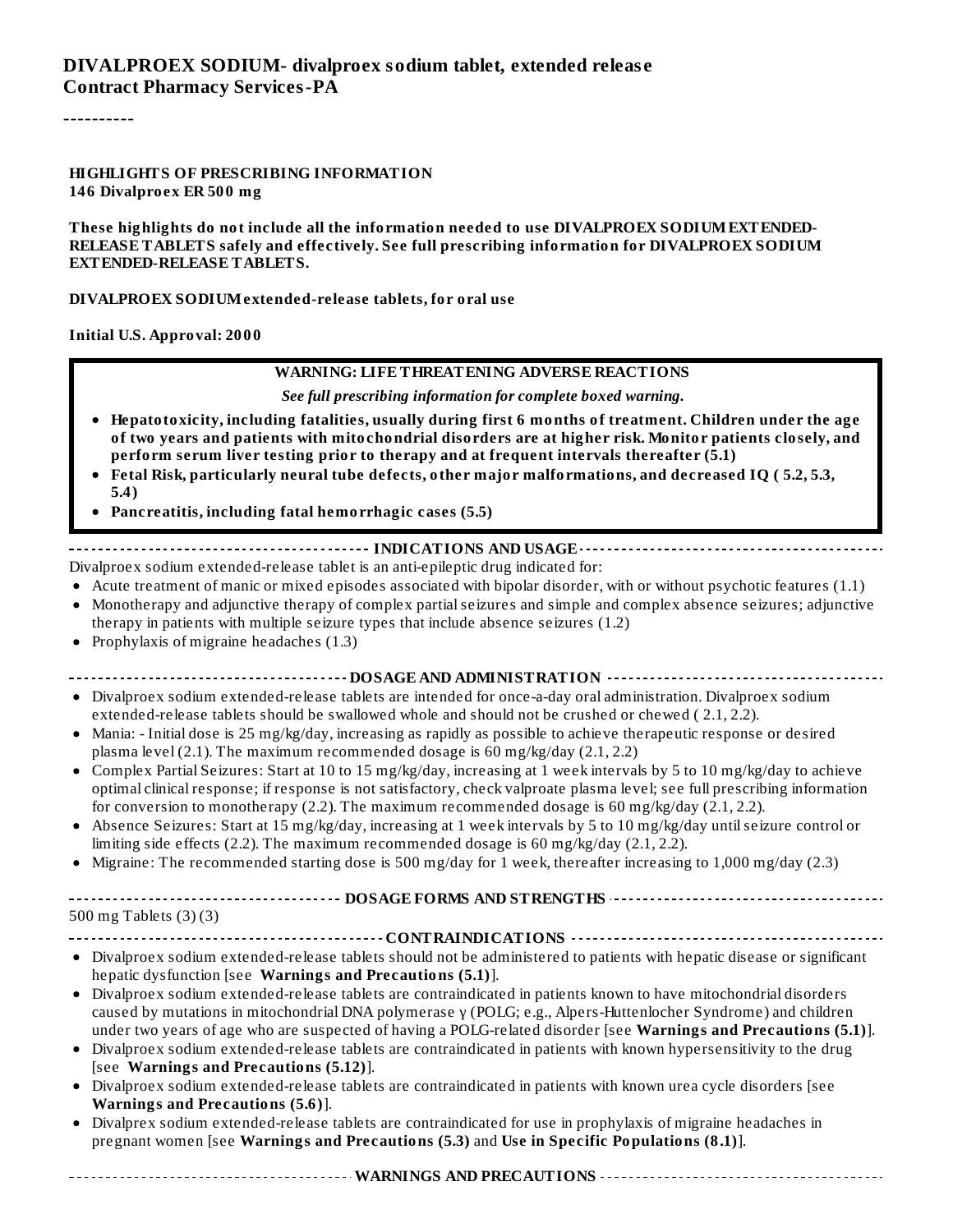- Hepatotoxicity; evaluate high risk populations and monitor serum liver tests (5.1)
- Birth defects and decreased IQ following in utero exposure; only use to treat pregnant women with epilepsy or bipolar disorder if other medications are unacceptable; should not be administered to a woman of childbearing potential unless essential ( 5.2, 5.3, 5.4)
- Pancreatitis; Divalproex sodium extended-release tablets should ordinarily be discontinued (5.5)
- Suicidal behavior or ideation; Antiepileptic drugs, including divalproex sodium extended-release tablets, increase the risk of suicidal thoughts or behavior (5.7)
- Bleeding and other hematopoietic disorders; monitor platelet counts and coagulation tests (5.8)
- $\bullet$ Hyperammonemia and hyperammonemic encephalopathy; measure ammonia level if unexplained lethargy and vomiting or changes in mental status, and also with concomitant topiramate use; consider discontinuation of valproate therapy (5.6, 5.9, 5.10)
- Hypothermia; Hypothermia has been reported during valproate therapy with or without associated hyperammonemia. This adverse reaction can also occur in patients using concomitant topiramate (5.11)
- Drug Reaction with Eosinophilia and Systemic Symptoms (DRESS)/Multiorgan hypersensitivity reaction; discontinue  $\bullet$ divalproex sodium extended-release tablets (5.12)
- Somnolence in the elderly can occur. Divalproex sodium extended-release tablets dosage should be increased slowly  $\bullet$ and with regular monitoring for fluid and nutritional intake (5.14)
- **ADVERSE REACTIONS** . . . . . . . . . .
- Most common adverse reactions (reported >5%) reported in adult studies are nausea, somnolence, dizziness, vomiting, asthenia, abdominal pain, dyspepsia, rash, diarrhea, increased appetite, tremor, weight gain, back pain, alopecia, headache, fever, anorexia, constipation, diplopia, amblyopia/blurred, ataxia, nystagmus, emotional lability, thinking abnormal, amnesia, flu syndrome, infection, bronchitis, rhinitis, ecchymosis, peripheral edema, insomnia, nervousness, depression, pharyngitis, dyspnea, tinnitus (6.1, 6.2,6.3, 6.4).
- The safety and tolerability of valproate in pediatric patients were shown to be comparable to those in adults (8.4).

#### **To report SUSPECTED ADVERSE REACTIONS, contact Dr. Reddy's Laboratories Inc., at 1-888-375-3784 or FDA at1-800-FDA-1088 or www.fda.gov/medwatch**

**DRUG INTERACTIONS**

- Hepatic enzyme-inducing drugs (e.g., phenytoin, carbamazepine, primidone, phenobarbital, rifampin) can increase valproate clearance, while enzyme inhibitors (e.g., felbamate) can decrease valproate clearance. Therefore increased monitoring of valproate and concomitant drug concentrations and dose adjustment is indicated whenever enzymeinducing or inhibiting drugs are introduced or withdrawn (7.1)
- Aspirin, carbapenem antibiotics, estrogen-containing hormonal contraceptives: Monitoring of valproate concentrations is recommended (7.1)
- Co-administration of valproate can affect the pharmacokinetics of other drugs (e.g. diazepam, ethosuximide, lamotrigine, phenytoin) by inhibiting their metabolism or protein binding displacement (7.2)
- $\bullet$ Patients stabilized on rufinamide should begin valproate therapy at a low dose, and titrate to clinically effective dose (7.2)
- Dosage adjustment of amitriptyline/nortriptyline, propofol, warfarin, and zidovudine may be necessary if used  $\bullet$ concomitantly with divalproex sodium extended-release tablets (7.2)
- Topiramate: Hyperammonemia and encephalopathy (5.10, 7.3)
- **USE IN SPECIFIC POPULATIONS**
- Pregnancy: Divalproex sodium extended-release tablets can cause congenital malformations including neural tube defects and decreased IQ ( 5.2, 5.3, 8.1)
- Pediatric: Children under the age of two years are at considerably higher risk of fatal hepatotoxicity (5.1, 8.4)
- Geriatric: Reduce starting dose; increase dosage more slowly; monitor fluid and nutritional intake, and somnolence  $(5.14, 8.5)$

#### **See 17 for PATIENT COUNSELING INFORMATION and Medication Guide.**

**Revised: 10/2017**

#### **FULL PRESCRIBING INFORMATION: CONTENTS\* WARNING: LIFE THREATENING ADVERSE REACTIONS 1 INDICATIONS AND USAGE**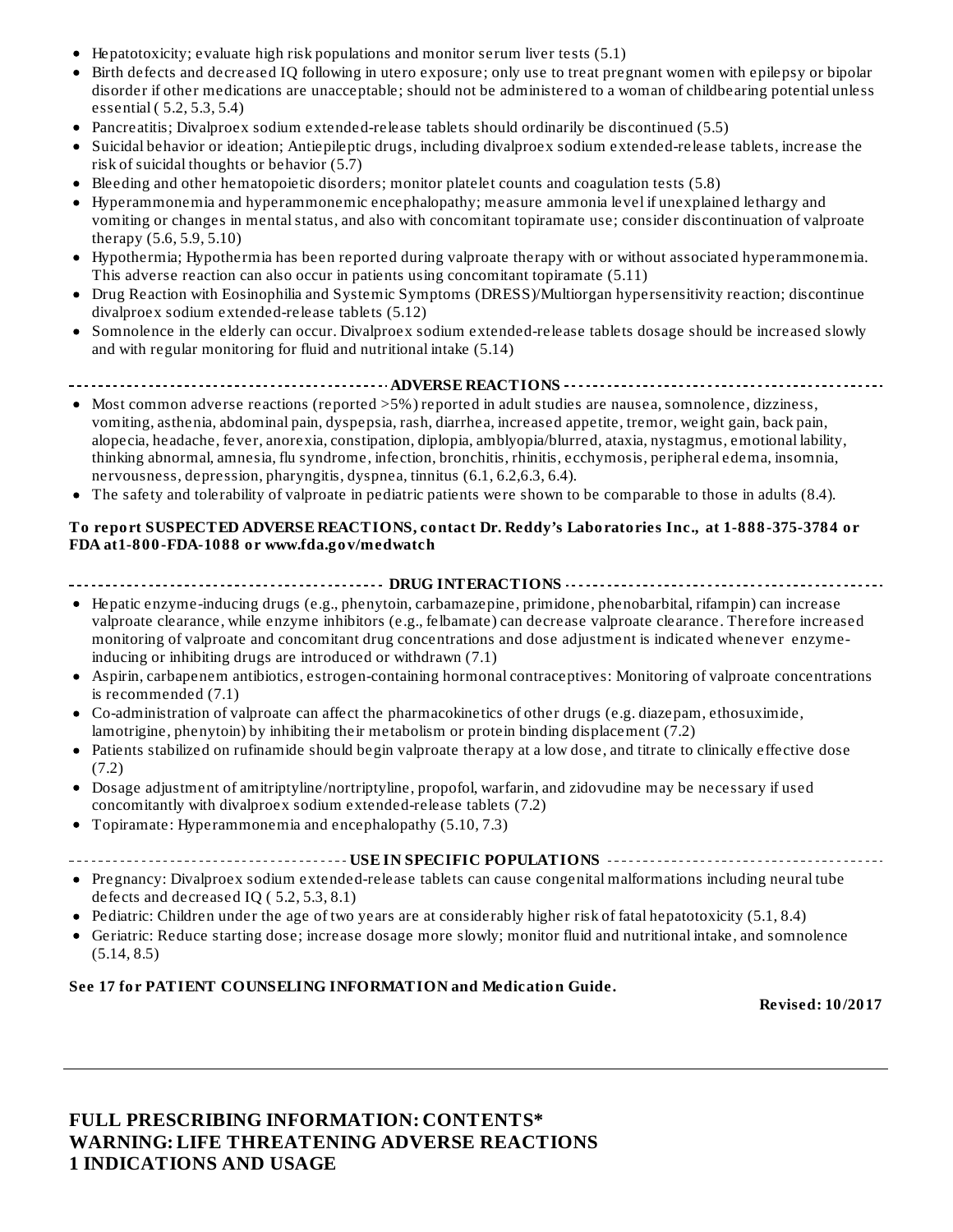- **1.1 Mania 1.2 Epilepsy 1.3 Migraine 1.4 Important Limitations 2 DOSAGE AND ADMINISTRATION 2.1 Mania 2.2 Epilepsy 2.3 Migraine 2.4 Conversion from Divalproex Sodium Delayed-Releas e Tablets to Divalproex Sodium Extended-Releas e Tablets 2.5 General Dosing Advice** 2.6 Dosing in Patients Taking Rufinamide **3 DOSAGE FORMS AND STRENGTHS 4 CONTRAINDICATIONS 5 WARNINGS AND PRECAUTIONS 5.1 Hepatotoxicity 5.2 Birth Defects** 5.3 Decreased IQ Following *in utero* Exposure 5.4 Use in Women of Childbearing Potential **5.5 Pancreatitis 5.6 Urea Cycle Disorders 5.7 Suicidal Behavior and Ideation 5.8 Bleeding and Other Hematopoietic Disorders 5.9 Hyperammonemia 5.10 Hyperammonemia and Encephalopathy associated with Concomitant Topiramate Us e 5.11 Hypothermia 5.12 Drug Reaction with Eosinophilia and Systemic Symptoms (DRESS)/Multiorgan**
	- **Hypers ensitivity Reactions**
	- **5.13 Interaction with Carbapenem Antibiotics**
	- **5.14 Somnolence in the Elderly**
	- **5.15 Monitoring: Drug Plasma Concentration**
	- **5.16 Effect on Ketone and Thyroid Function Tests**
	- **5.17 Effect on HIV and CMV Virus es Replication**
	- 5.18 Medication Residue in the Stool
- **6 ADVERSE REACTIONS**
	- **6.1 Mania**
	- **6.2 Epilepsy**
	- **6.3 Migraine**
	- **6.4 Post-Marketing Experience**
- **7 DRUG INTERACTIONS**
	- **7.1 Effects of Co-Administered Drugs on Valproate Clearance**
	- **7.2 Effects of Valproate on Other Drugs**
	- **7.3 Topiramate**
- **8 USE IN SPECIFIC POPULATIONS**
	- **8.1 Pregnancy**
	- **8.3 Nursing Mothers**
	- **8.4 Pediatric Us e**
	- **8.5 Geriatric Us e**
	- **8.6 Effect of Dis eas e**
- **10 OVERDOSAGE**
- **11 DESCRIPTION**
- **12 CLINICAL PHARMACOLOGY**
	- **12.1 Mechanism of Action**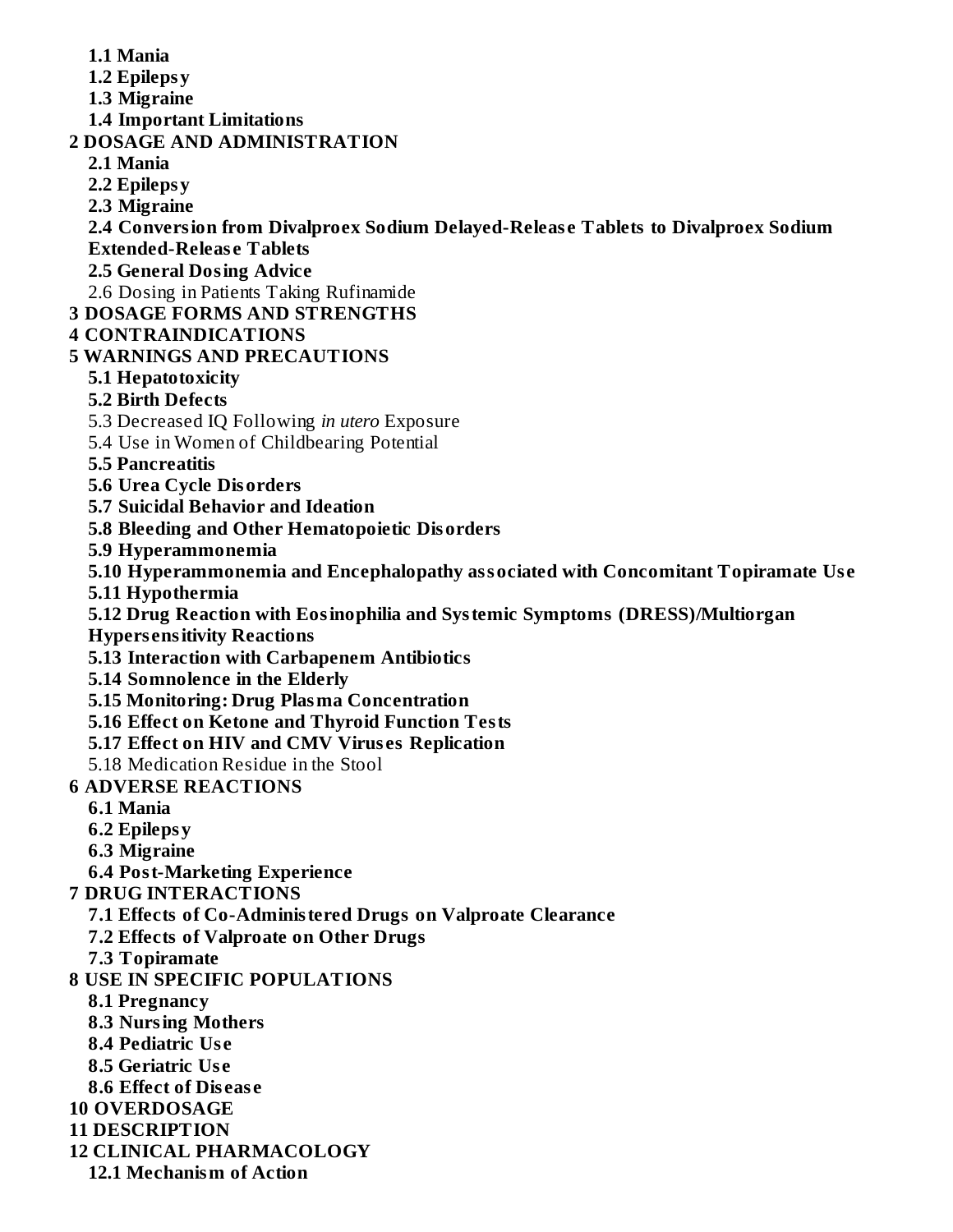**12.2 Pharmacodynamics 12.3 Pharmacokinetics 13 NONCLINICAL TOXICOLOGY 13.1 Carcinogenesis, Mutagenesis, and Impairment of Fertility 14 CLINICAL STUDIES 14.1 Mania 14.2 Epilepsy 14.3 Migraine 15 REFERENCES 16 HOW SUPPLIED/STORAGE AND HANDLING 17 PATIENT COUNSELING INFORMATION** \* Sections or subsections omitted from the full prescribing information are not listed.

#### **FULL PRESCRIBING INFORMATION**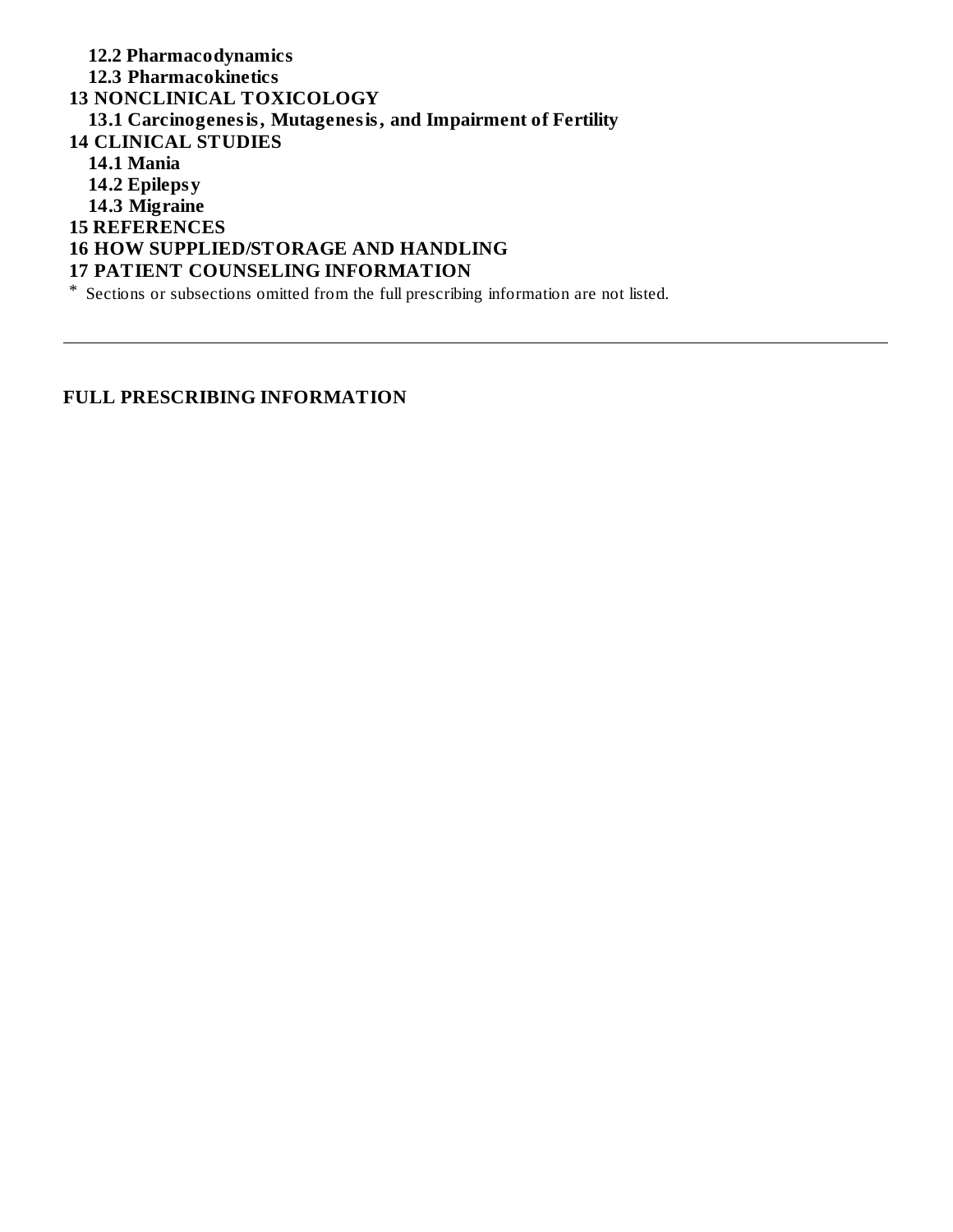#### **WARNING: LIFE THREATENING ADVERSE REACTIONS**

#### **Hepatotoxicity**

*General Population***: Hepatic failure resulting in fatalities has occurred in patients receiving valproate and its derivatives. Thes e incidents usually have occurred during the first six months of treatment. Serious or fatal hepatotoxicity may be preceded by non-specific symptoms such as malais e, weakness, lethargy, facial edema, anorexia, and vomiting. In patients with epilepsy, a loss of s eizure control may also occur. Patients should be monitored clos ely for appearance of thes e symptoms. Serum liver tests should be performed prior to therapy and at frequent intervals thereafter, especially during the first six months [s ee Warnings and Precautions (5.1)].**

**Children under the age of two years are at a considerably increas ed risk of developing fatal hepatotoxicity, especially thos e on multiple anticonvulsants, thos e with congenital metabolic disorders, thos e with s evere s eizure disorders accompanied by mental retardation, and thos e with organic brain dis eas e. When divalproex sodium extended-releas e tablets are** used in this patient group, it should be used with extreme caution and as a sole agent. The **benefits of therapy should be weighed against the risks. The incidence of fatal hepatotoxicity decreas es considerably in progressively older patient groups.**

*Patients with Mitochondrial Disease***:There is an increas ed risk of valproate-induced acute liver failure and resultant deaths in patients with hereditary neurometabolic syndromes caus ed by DNA mutations of the mitochondrial DNA Polymeras e γ (POLG) gene (e.g. Alpers Huttenlocher Syndrome). Divalproex sodium extended-releas e tablets are contraindicated in patients known to have mitochondrial disorders caus ed by POLG mutations and children under two years of age who are clinically suspected of having a mitochondrial disorder [s ee Contraindications (4) ]. In patients over two years of age who are clinically suspected of having a hereditary mitochondrial dis eas e, divalproex sodium extended-releas e tablets should only be us ed after other anticonvulsants have failed. This older group of patients should be clos ely monitored during treatment with divalproex sodium extended-releas e tablets for the development of acute liver injury with regular clinical ass essments and s erum liver testing. POLG mutation s creening should be performed in accordance with current clinical practice [s ee Warnings and Precautions ( 5.1)] .**

#### **Fetal Risk**

**Valproate can caus e major congenital malformations, particularly neural tube defects (e.g., spina bifida). In addition, valproate can caus e decreas ed IQ s cores following** *in utero* **exposure.**

**Valproate is therefore contraindicated in pregnant women treated for prophylaxis of migraine [s ee Contraindications (4)]. Valproate should only be us ed to treat pregnant women with epilepsy or bipolar disorder if other medications have failed to control their symptoms or are otherwis e unacceptable.**

**Valproate should not be administered to a woman of childbearing potential unless the drug is ess ential to the management of her medical condition. This is especially important when valproate us e is considered for a condition not usually associated with permanent injury or death (e.g., migraine). Women should us e effective contraception while using valproate [s ee Warnings and Precautions (5.2, 5.3, 5.4)].**

**A Medication Guide des cribing the risks of valproate is available for patients [s ee Patient Couns eling Information ( 17)].**

**Pancreatitis**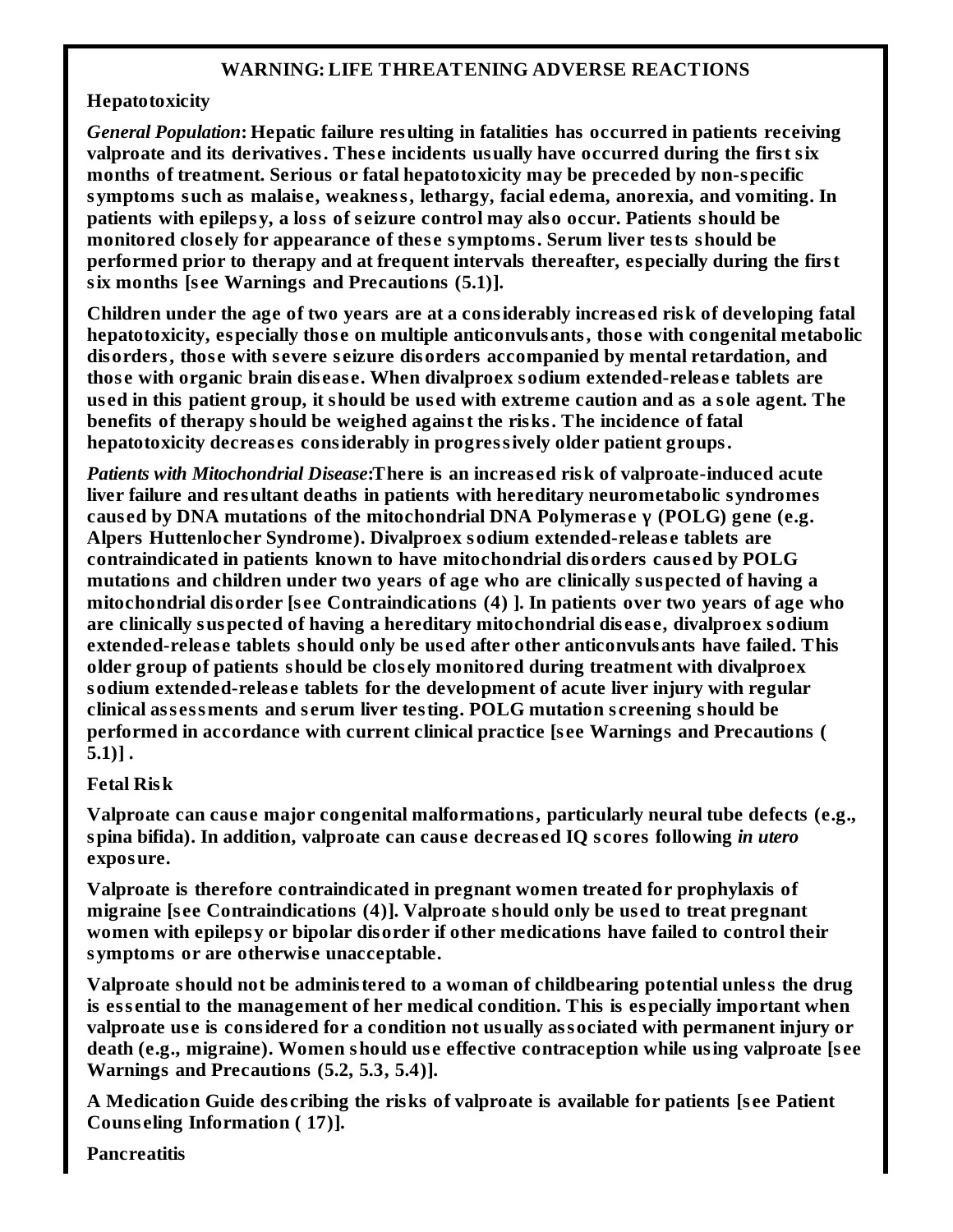**Cas es of life-threatening pancreatitis have been reported in both children and adults receiving valproate. Some of the cas es have been des cribed as hemorrhagic with a rapid progression from initial symptoms to death. Cas es have been reported shortly after initial us e as well as after s everal years of us e. Patients and guardians should be warned that abdominal pain, naus ea, vomiting and/or anorexia can be symptoms of pancreatitis that require prompt medical evaluation. If pancreatitis is diagnos ed, valproate should ordinarily be dis continued. Alternative treatment for the underlying medical condition should be initiated as clinically indicated [s ee Warnings and Precautions ( 5.5)].**

#### **1 INDICATIONS AND USAGE**

#### **1.1 Mania**

Divalproex sodium extended-release tablet is a valproate and is indicated for the treatment of acute manic or mixed episodes associated with bipolar disorder, with or without psychotic features. A manic episode is a distinct period of abnormally and persistently elevated, expansive, or irritable mood. Typical symptoms of mania include pressure of speech, motor hyperactivity, reduced need for sleep, flight of ideas, grandiosity, poor judgment, aggressiveness, and possible hostility. A mixed episode is characterized by the criteria for a manic episode in conjunction with those for a major depressive episode (depressed mood, loss of interest or pleasure in nearly all activities).

The efficacy of divalproex sodium extended-release tablets is based in part on studies of divalproex sodium delayed release tablets in this indication, and was confirmed in a 3-week trial with patients meeting DSM-IV TR criteria for bipolar I disorder, manic or mixed type, who were hospitalized for acute mania [see **Clinical Studies(14.1)**].

The effectiveness of valproate for long-term use in mania, i.e., more than 3 weeks, has not been demonstrated in controlled clinical trials. Therefore, healthcare providers who elect to use divalproex sodium extended-release tablets for extended periods should continually reevaluate the long-term riskbenefits of the drug for the individual patient.

## **1.2 Epilepsy**

Divalproex sodium extended-release tablets are indicated as monotherapy and adjunctive therapy in the treatment of adult patients and pediatric patients down to the age of 10 years with complex partial seizures that occur either in isolation or in association with other types of seizures. Divalproex sodium extended-release tablets are also indicated for use as sole and adjunctive therapy in the treatment of simple and complex absence seizures in adults and children 10 years of age or older, and adjunctively in adults and children 10 years of age or older with multiple seizure types that include absence seizures.

Simple absence is defined as very brief clouding of the sensorium or loss of consciousness accompanied by certain generalized epileptic discharges without other detectable clinical signs. Complex absence is the term used when other signs are also present.

## **1.3 Migraine**

Divalproex sodium extended-release tablets are indicated for prophylaxis of migraine headaches. There is no evidence that divalproex sodium extended-release tablets are useful in the acute treatment of migraine headaches.

## **1.4 Important Limitations**

Because of the risk to the fetus of decreased IQ, neural tube defects, and other major congenital malformations, which may occur very early in pregnancy, valproate should not be administered to a woman of childbearing potential unless the drug is essential to the management of her medical condition [see **Warnings and Precautions ( 5.2, 5.3, 5.4), Us e in Specific Populations (8.1)**, and **Patient**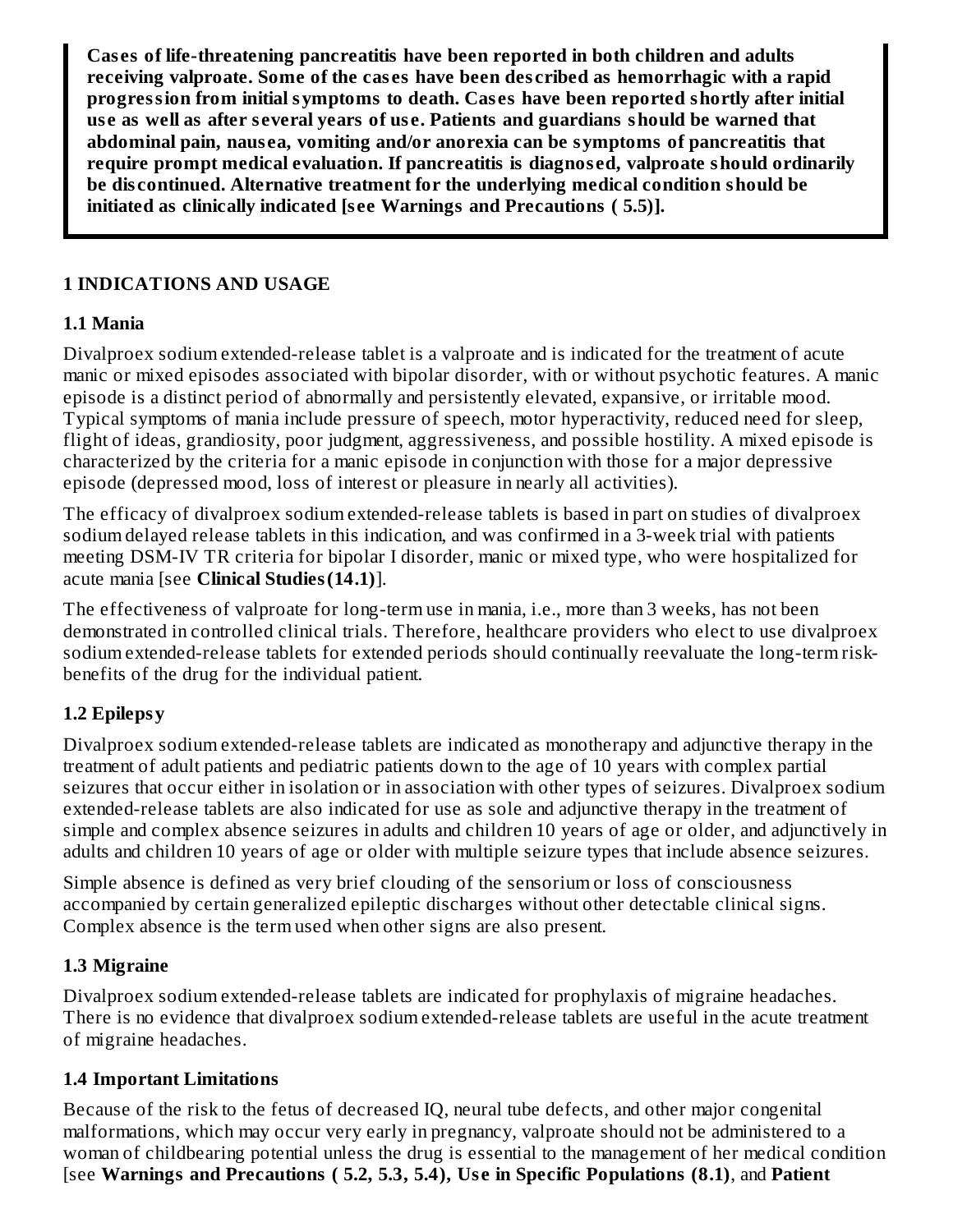## **Couns eling Information ( 17)** ].

Divalproex sodium extended-release tablets are contraindicated for prophylaxis of migraine headaches in women who are pregnant.

## **2 DOSAGE AND ADMINISTRATION**

Divalproex sodium extended-release tablet is an extended-release product intended for once-a-day oral administration. Divalproex sodium extended-release tablets should be swallowed whole and should not be crushed or chewed.

#### **2.1 Mania**

Divalproex sodium extended-release tablets are administered orally. The recommended initial dose is 25 mg/kg/day given once daily. The dose should be increased as rapidly as possible to achieve the lowest therapeutic dose which produces the desired clinical effect or the desired range of plasma concentrations. In a placebo-controlled clinical trial of acute mania or mixed type, patients were dosed to a clinical response with a trough plasma concentration between 85 and 125 mcg/mL. The maximum recommended dosage is 60 mg/kg/day.

There is no body of evidence available from controlled trials to guide a clinician in the longer term management of a patient who improves during divalproex sodium extended-release tablets treatment of an acute manic episode. While it is generally agreed that pharmacological treatment beyond an acute response in mania is desirable, both for maintenance of the initial response and for prevention of new manic episodes, there are no data to support the benefits of divalproex sodium extended-release tablets in such longer-term treatment (i.e., beyond 3 weeks).

## **2.2 Epilepsy**

Divalproex sodium extended-release tablets are administered orally, and must be swallowed whole. As divalproex sodium extended-release tablets dosage is titrated upward, concentrations of clonazepam, diazepam, ethosuximide, lamotrigine, tolbutamide, phenobarbital, carbamazepine, and/or phenytoin may be affected [see **Drug Interactions(7.2)**].

Complex Partial Seizures

For adults and children 10 years of age or older.

## *Monotherapy (Initial Therapy)*

Divalproex sodium extended-release tablets have not been systematically studied as initial therapy. Patients should initiate therapy at 10 to 15 mg/kg/day. The dosage should be increased by 5 to 10 mg/kg/week to achieve optimal clinical response. Ordinarily, optimal clinical response is achieved at daily doses below 60 mg/kg/day. If satisfactory clinical response has not been achieved, plasma levels should be measured to determine whether or not they are in the usually accepted therapeutic range (50 to 100 mcg/mL). No recommendation regarding the safety of valproate for use at doses above 60 mg/kg/day can be made.

The probability of thrombocytopenia increases significantly at total trough valproate plasma concentrations above 110 mcg/mL in females and 135 mcg/mL in males. The benefit of improved seizure control with higher doses should be weighed against the possibility of a greater incidence of adverse reactions.

## *Conversion to Monotherapy*

Patients should initiate therapy at 10 to 15 mg/kg/day. The dosage should be increased by 5 to 10 mg/kg/week to achieve optimal clinical response. Ordinarily, optimal clinical response is achieved at daily doses below 60 mg/kg/day. If satisfactory clinical response has not been achieved, plasma levels should be measured to determine whether or not they are in the usually accepted therapeutic range (50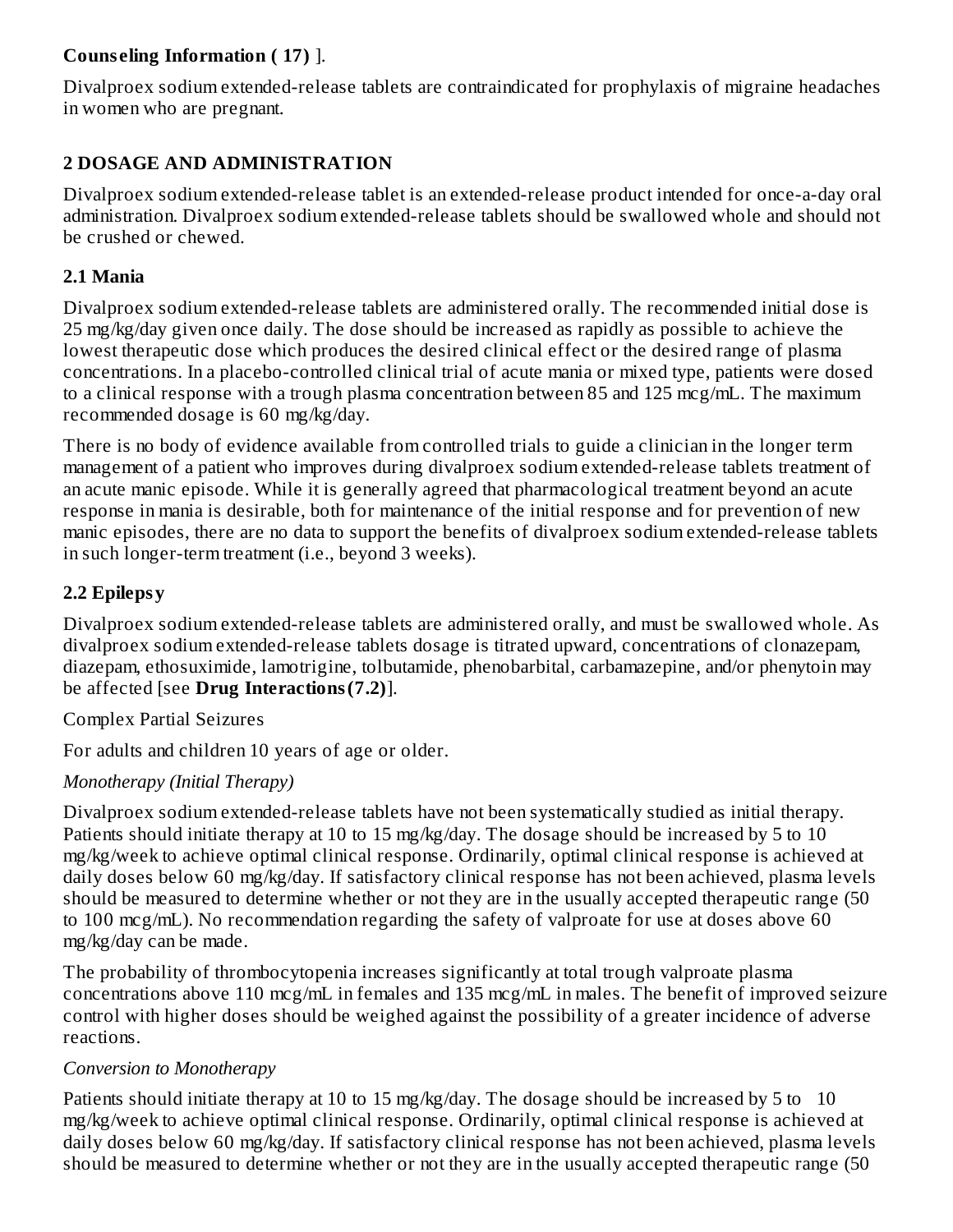to 100 mcg/mL). No recommendation regarding the safety of valproate for use at doses above 60 mg/kg/day can be made.

Concomitant antiepilepsy drug (AED) dosage can ordinarily be reduced by approximately 25% every 2 weeks. This reduction may be started at initiation of divalproex sodium extended-release tablets therapy, or delayed by 1 to 2 weeks if there is a concern that seizures are likely to occur with a reduction. The speed and duration of withdrawal of the concomitant AED can be highly variable, and patients should be monitored closely during this period for increased seizure frequency.

## *Adjunctive Therapy*

Divalproex sodium extended-release tablets may be added to the patient's regimen at a dosage of 10 to 15 mg/kg/day. The dosage may be increased by 5 to 10 mg/kg/week to achieve optimal clinical response. Ordinarily, optimal clinical response is achieved at daily doses below 60 mg/kg/day. If satisfactory clinical response has not been achieved, plasma levels should be measured to determine whether or not they are in the usually accepted therapeutic range (50 to 100 mcg/mL). No recommendation regarding the safety of valproate for use at doses above 60 mg/kg/day can be made.

In a study of adjunctive therapy for complex partial seizures in which patients were receiving either carbamazepine or phenytoin in addition to valproate, no adjustment of carbamazepine or phenytoin dosage was needed [see **Clinical Studies (14.2**)]. However, since valproate may interact with these or other concurrently administered AEDs as well as other drugs, periodic plasma concentration determinations of concomitant AEDs are recommended during the early course of therapy [see **Drug Interactions(7)**].

Simple and Complex Absence Seizures

The recommended initial dose is 15 mg/kg/day, increasing at one week intervals by 5 to 10 mg/kg/day until seizures are controlled or side effects preclude further increases. The maximum recommended dosage is 60 mg/kg/day.

A good correlation has not been established between daily dose, serum concentrations, and therapeutic effect. However, therapeutic valproate serum concentration for most patients with absence seizures is considered to range from 50 to 100 mcg/mL. Some patients may be controlled with lower or higher serum concentrations [see **Clinical Pharmacology(12.3)**].

As divalproex sodium extended-release tablets dosage is titrated upward, blood concentrations of phenobarbital and/or phenytoin may be affected [see **Drug Interactions (7.2)**].

Antiepilepsy drugs should not be abruptly discontinued in patients in whom the drug is administered to prevent major seizures because of the strong possibility of precipitating status epilepticus with attendant hypoxia and threat to life.

## **2.3 Migraine**

Divalproex sodium extended-release tablets are indicated for prophylaxis of migraine headaches in adults.

The recommended starting dose is 500 mg once daily for 1 week, thereafter increasing to 1,000 mg once daily. Although doses other than 1,000 mg once daily of divalproex sodium extended-release tablets have not been evaluated in patients with migraine, the effective dose range of divalproex sodium delayed-release tablets in these patients is 500 to 1,000 mg/day. As with other valproate products, doses of divalproex sodium extended-release tablets should be individualized and dose adjustment may be necessary. If a patient requires smaller dose adjustments than that available with divalproex sodium extended-release tablets, divalproex sodium delayed-release tablets should be used instead.

#### **2.4 Conversion from Divalproex Sodium Delayed-Releas e Tablets to Divalproex Sodium Extended-Releas e Tablets**

In adult patients and pediatric patients 10 years of age or older with epilepsy previously receiving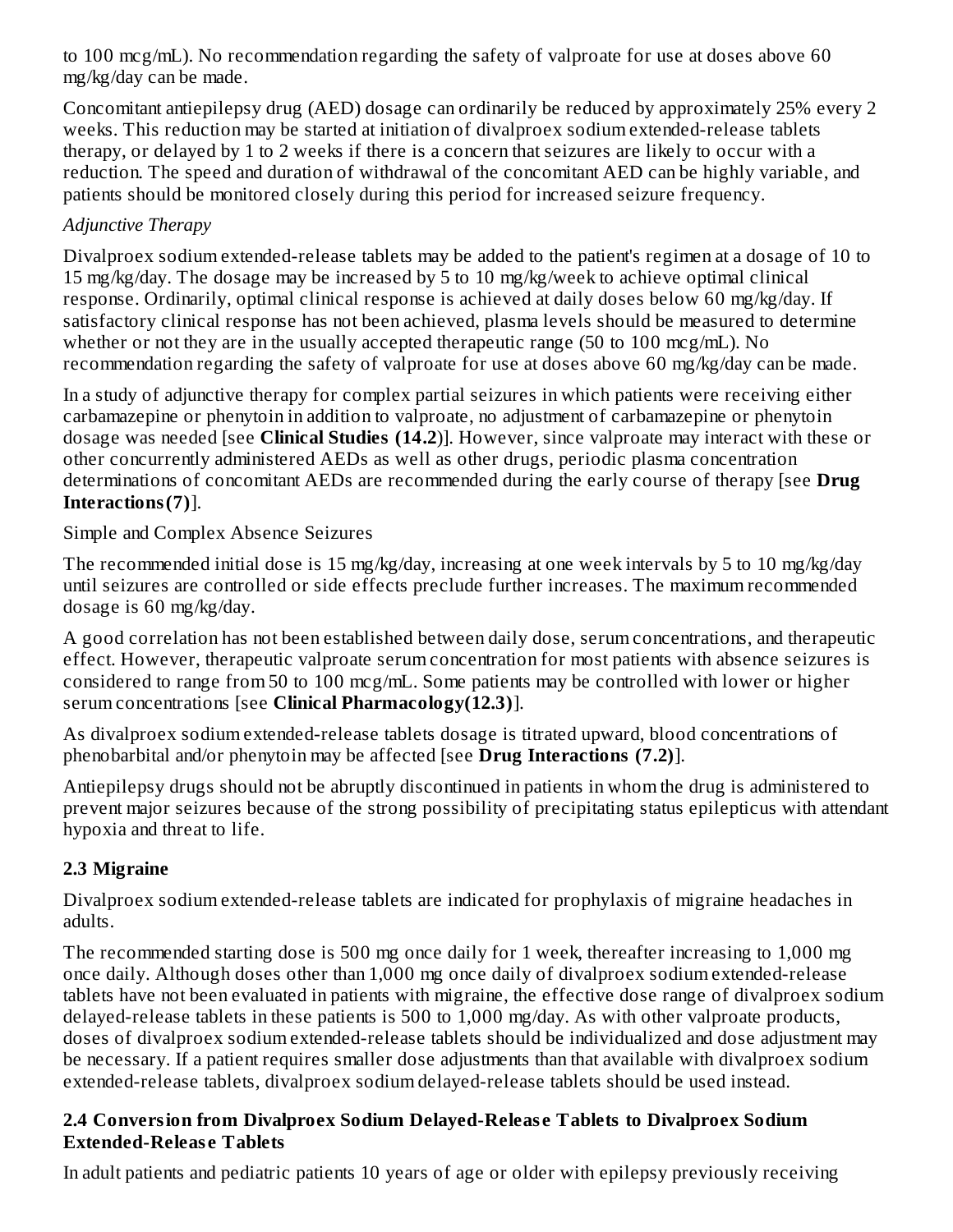divalproex sodium delayed-release tablets, divalproex sodium extended-release tablets should be administered once-daily using a dose 8 to 20% higher than the total daily dose of divalproex sodium delayed-release tablets (Table 1). For patients whose divalproex sodium delayed-release tablets total daily dose cannot be directly converted to divalproex sodium extended-release tablets, consideration may be given at the clinician's discretion to increase the patient's divalproex sodium delayed-release tablets total daily dose to the next higher dosage before converting to the appropriate total daily dose of divalproex sodium extended-release tablets.

#### **Table 1. Dos e Conversion**

| Divalproex Sodium Delayed-Release Tablets Total | Divalproex Sodium Extended-Release |
|-------------------------------------------------|------------------------------------|
| Daily Dose (mg)                                 | Tablets (mg)                       |
| $500* - 625$                                    | 750                                |
| $750* - 875$                                    | 1,000                              |
| $1,000*-1,125$                                  | 1,250                              |
| 1,250-1,375                                     | 1,500                              |
| 1,500-1,625                                     | 1,750                              |
| 17,50                                           | 2,000                              |
| 1,875-2,000                                     | 2,250                              |
| 2,125-2,250                                     | 2,500                              |
| 2,375                                           | 2,750                              |
| 2,500-2,750                                     | 3,000                              |
| 2,875                                           | 3,250                              |
| 3,000-3,125                                     | 3,500                              |

\* These total daily doses of divalproex sodium delayed-release tablets cannot be directly converted to an 8 to 20% higher total daily dose of divalproex sodium extended-release tablets because the required dosing strengths of divalproex sodium extended-release tablets are not available. Consideration may be given at the clinician's discretion to increase the patient's divalproex sodium delayed-release tablets total daily dose to the next higher dosage before converting to the appropriate total daily dose of divalproex sodium extended-release tablets.

There is insufficient data to allow a conversion factor recommendation for patients with divalproex sodium delayed-release tablets doses above 3,125 mg/day. Plasma valproate C  $_{\rm min}$  concentrations for divalproex sodium extended-release tablets on average are equivalent to divalproex sodium delayedrelease tablets, but may vary across patients after conversion. If satisfactory clinical response has not been achieved, plasma levels should be measured to determine whether or not they are in the usually accepted therapeutic range (50 to 100 mcg/mL) [see **Clinical Pharmacology(12.2)**].

## **2.5 General Dosing Advice**

## Dosing in Elderly Patients

Due to a decrease in unbound clearance of valproate and possibly a greater sensitivity to somnolence in the elderly, the starting dose should be reduced in these patients. Starting doses in the elderly lower than 250mg can only be achieved by the use of divalproex sodium delayed-release tablets. Dosage should be increased more slowly and with regular monitoring for fluid and nutritional intake, dehydration, somnolence, and other adverse reactions. Dose reductions or discontinuation of valproate should be considered in patients with decreased food or fluid intake and in patients with excessive somnolence. The ultimate therapeutic dose should be achieved on the basis of both tolerability and clinical response [see **Warnings and Precautions(5.14)**, **Us e in Specific Populations (8.5) and Clinical Pharmacology (12.3)**].

Dose-Related Adverse Reactions

The frequency of adverse effects (particularly elevated liver enzymes and thrombocytopenia) may be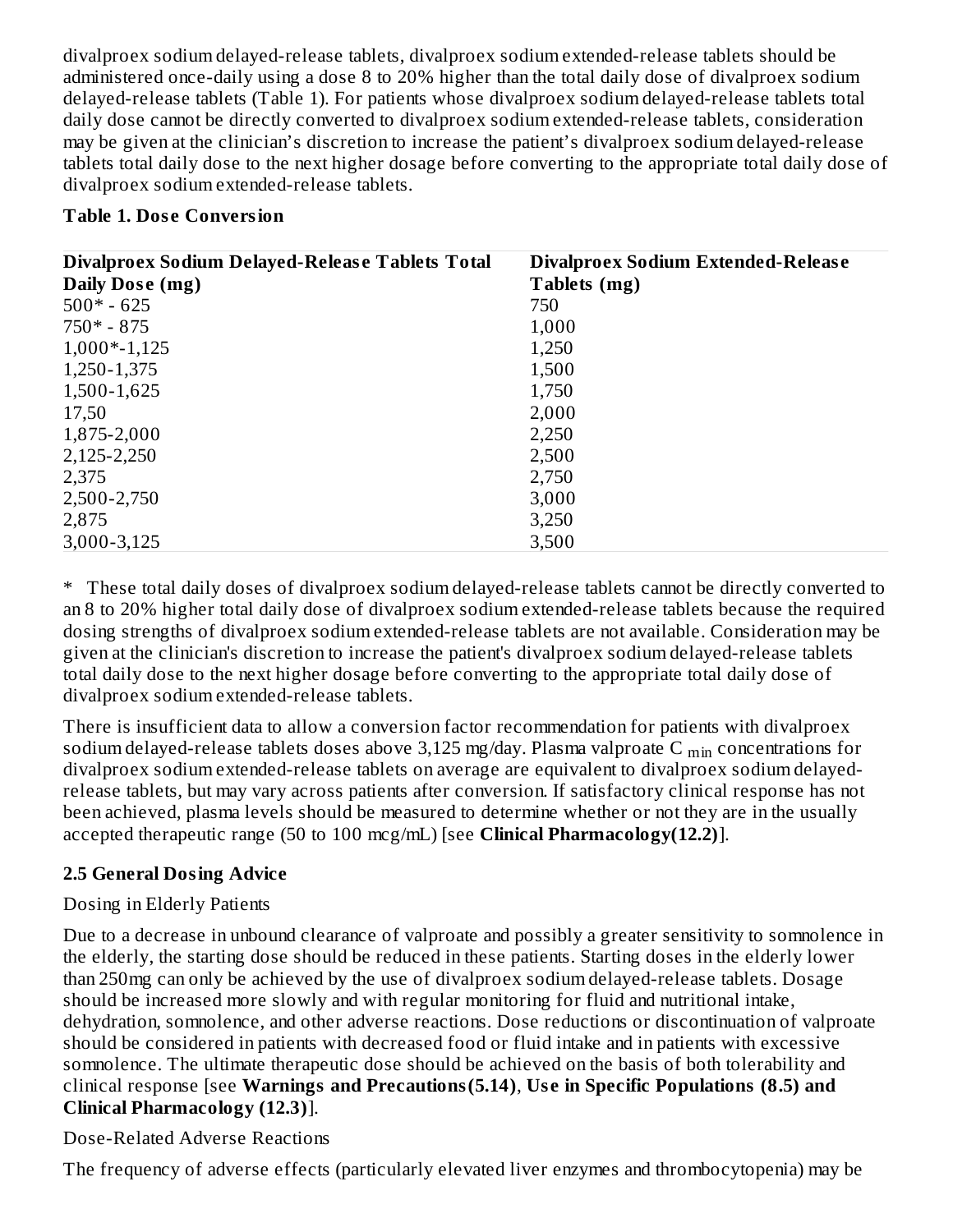dose-related. The probability of thrombocytopenia appears to increase significantly at total valproate concentrations of ≥ 110 mcg/mL (females) or ≥ 135 mcg/mL (males) [see **Warnings and Precautions (5.8)**]. The benefit of improved therapeutic effect with higher doses should be weighed against the possibility of a greater incidence of adverse reactions.

## G.I. Irritation

Patients who experience G.I. irritation may benefit from administration of the drug with food or by slowly building up the dose from an initial low level.

# **Compliance**

Patients should be informed to take divalproex sodium extended-release tablets every day as prescribed. If a dose is missed it should be taken as soon as possible, unless it is almost time for the next dose. If a dose is skipped, the patient should not double the next dose.

## **2.6 Dosing in Patients Taking Rufinamide**

Patients stabilized on rufinamide before being prescribed valproate should begin valproate therapy at a low dose, and titrate to a clinically effective dose [see **Drug Interactions (7.2)**].

## **3 DOSAGE FORMS AND STRENGTHS**

Divalproex sodium extended-release tablets USP, 500 mg are available as grey colored, modified capsule shaped, beveled edge, biconvex coated tablets debossed 'RDY' on one side and '534' on other side. Each divalproex sodium extended-release tablet contains divalproex sodium equivalent to 500 mg of valproic acid.

# **4 CONTRAINDICATIONS**

- Divalproex sodium extended-release tablets should not be administered to patients with hepatic disease or significant hepatic dysfunction [see **Warnings and Precautions (5.1)**].
- Divalproex sodium extended-release tablets are contraindicated in patients known to have mitochondrial disorders caused by mutations in mitochondrial DNA polymerase γ (POLG; e.g., Alpers-Huttenlocher Syndrome) and children under two years of age who are suspected of having a POLG-related disorder [see **Warnings and Precautions (5.1)**].
- Divalproex sodium extended-release tablets are contraindicated in patients with known hypersensitivity to the drug [see **Warnings and Precautions (5.12)**].
- Divalproex sodium extended-release tablets are contraindicated in patients with known urea cycle disorders [see **Warnings and Precautions (5.6)**].
- Divalprex sodium extended-release tablets are contraindicated for use in prophylaxis of migraine headaches in pregnant women [see **Warnings and Precautions ( 5.3) and Us e in Specific Populations ( 8.1)** ].

# **5 WARNINGS AND PRECAUTIONS**

# **5.1 Hepatotoxicity**

## General Information on Hepatotoxicity

Hepatic failure resulting in fatalities has occurred in patients receiving valproate. These incidents usually have occurred during the first six months of treatment. Serious or fatal hepatotoxicity may be preceded by non-specific symptoms such as malaise, weakness, lethargy, facial edema, anorexia, and vomiting. In patients with epilepsy, a loss of seizure control may also occur. Patients should be monitored closely for appearance of these symptoms. Serum liver tests should be performed prior to therapy and at frequent intervals thereafter, especially during the first six months. However, healthcare providers should not rely totally on serum biochemistry since these tests may not be abnormal in all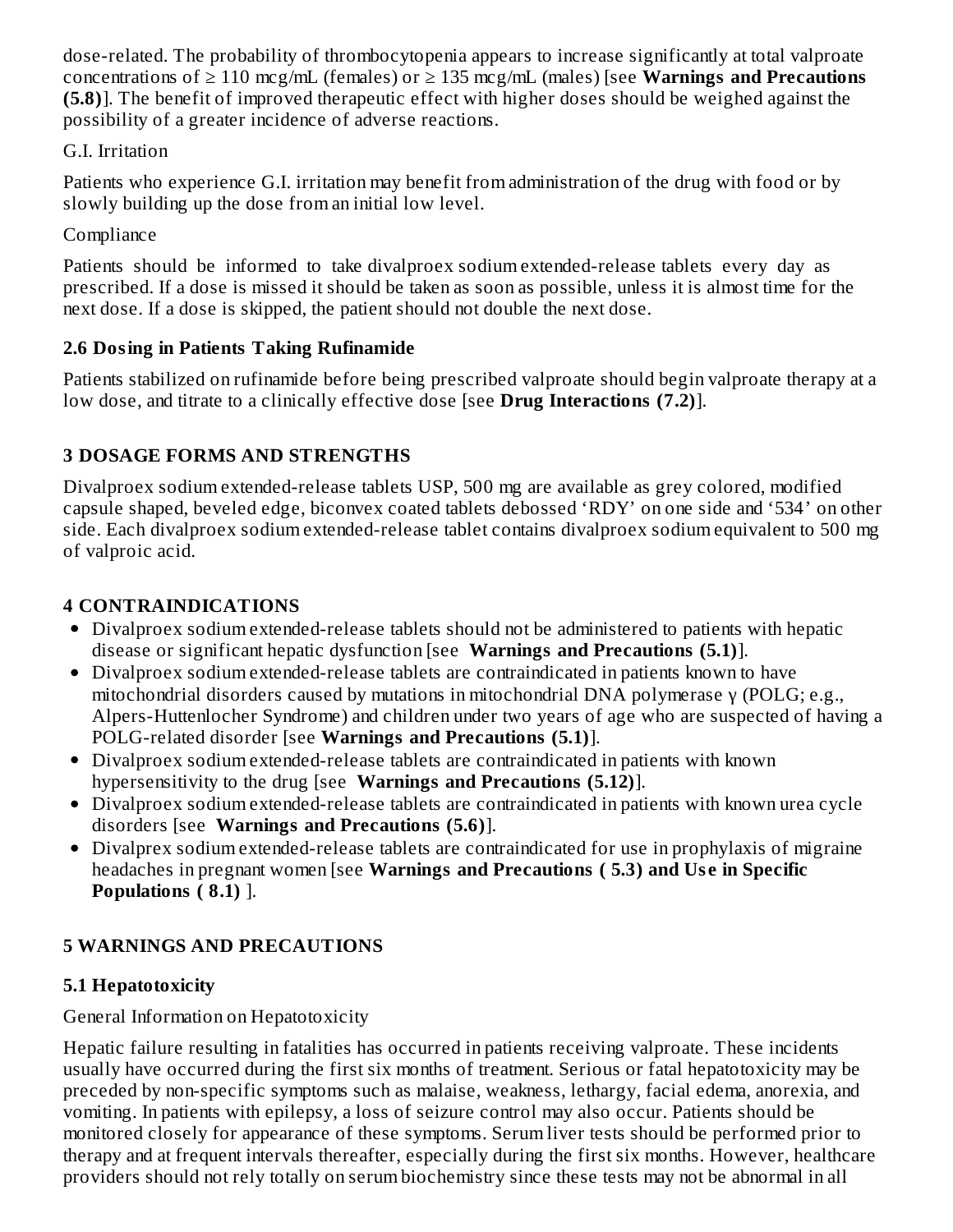instances, but should also consider the results of careful interim medical history and physical examination.

Caution should be observed when administering valproate products to patients with a prior history of hepatic disease. Patients on multiple anticonvulsants, children, those with congenital metabolic disorders, those with severe seizure disorders accompanied by mental retardation, and those with organic brain disease may be at particular risk. See below, "Patients with Known or Suspected Mitochondrial Disease."

Experience has indicated that children under the age of two years are at a considerably increased risk of developing fatal hepatotoxicity, especially those with the aforementioned conditions. When divalproex sodium extended-release tablets are used in this patient group, it should be used with extreme caution and as a sole agent. The benefits of therapy should be weighed against the risks. In progressively older patient groups, experience in epilepsy has indicated that the incidence of fatal hepatotoxicity decreases considerably.

Patients with Known or Suspected Mitochondrial Disease

Divalproex sodium extended-release tablets are contraindicated in patients known to have mitochondrial disorders caused by POLG mutations and children under two years of age who are clinically suspected of having a mitochondrial disorder [see **Contraindications (4)**]. Valproate-induced acute liver failure and liver-related deaths have been reported in patients with hereditary neurometabolic syndromes caused by mutations in the gene for mitochondrial DNA polymerase γ (POLG) (e.g., Alpers-Huttenlocher Syndrome) at a higher rate than those without these syndromes. Most of the reported cases of liver failure in patients with these syndromes have been identified in children and adolescents.

POLG-related disorders should be suspected in patients with a family history or suggestive symptoms of a POLG-related disorder, including but not limited to unexplained encephalopathy, refractory epilepsy (focal, myoclonic), status epilepticus at presentation, developmental delays, psychomotor regression, axonal sensorimotor neuropathy, myopathy cerebellar ataxia, ophthalmoplegia, or complicated migraine with occipital aura. POLG mutation testing should be performed in accordance with current clinical practice for the diagnostic evaluation of such disorders. The A467T and W748S mutations are present in approximately 2/3 of patients with autosomal recessive POLG-related disorders.

In patients over two years of age who are clinically suspected of having a hereditary mitochondrial disease, divalproex sodium extended-release tablets should only be used after other anticonvulsants have failed. This older group of patients should be closely monitored during treatment with divalproex sodium extended-release tablets for the development of acute liver injury with regular clinical assessments and serum liver test monitoring.

The drug should be discontinued immediately in the presence of significant hepatic dysfunction, suspected or apparent. In some cases, hepatic dysfunction has progressed in spite of discontinuation of drug [see **Boxed Warning and Contraindications (4)**].

# **5.2 Birth Defects**

Valproate can cause fetal harm when administered to a pregnant woman. Pregnancy registry datashow that maternal valproate use can cause neural tube defects and other structural abnormalities(e.g., craniofacial defects, cardiovascular malformations , hypospadias, limb malformations). The rate of congenital malformations among babies born to mothers using valproate is about four times higher than the rate among babies born to epileptic mothers using other anti-seizure monotherapies. Evidence suggests that folic acid supplementation prior to conception and during the first trimester of pregnancy decreases the risk for congenital neural tube defects in the general population.

# **5.3 Decreas ed IQ Following** *in utero* **Exposure**

Valproate can cause decreased IQ scores following in utero exposure. Published epidemiological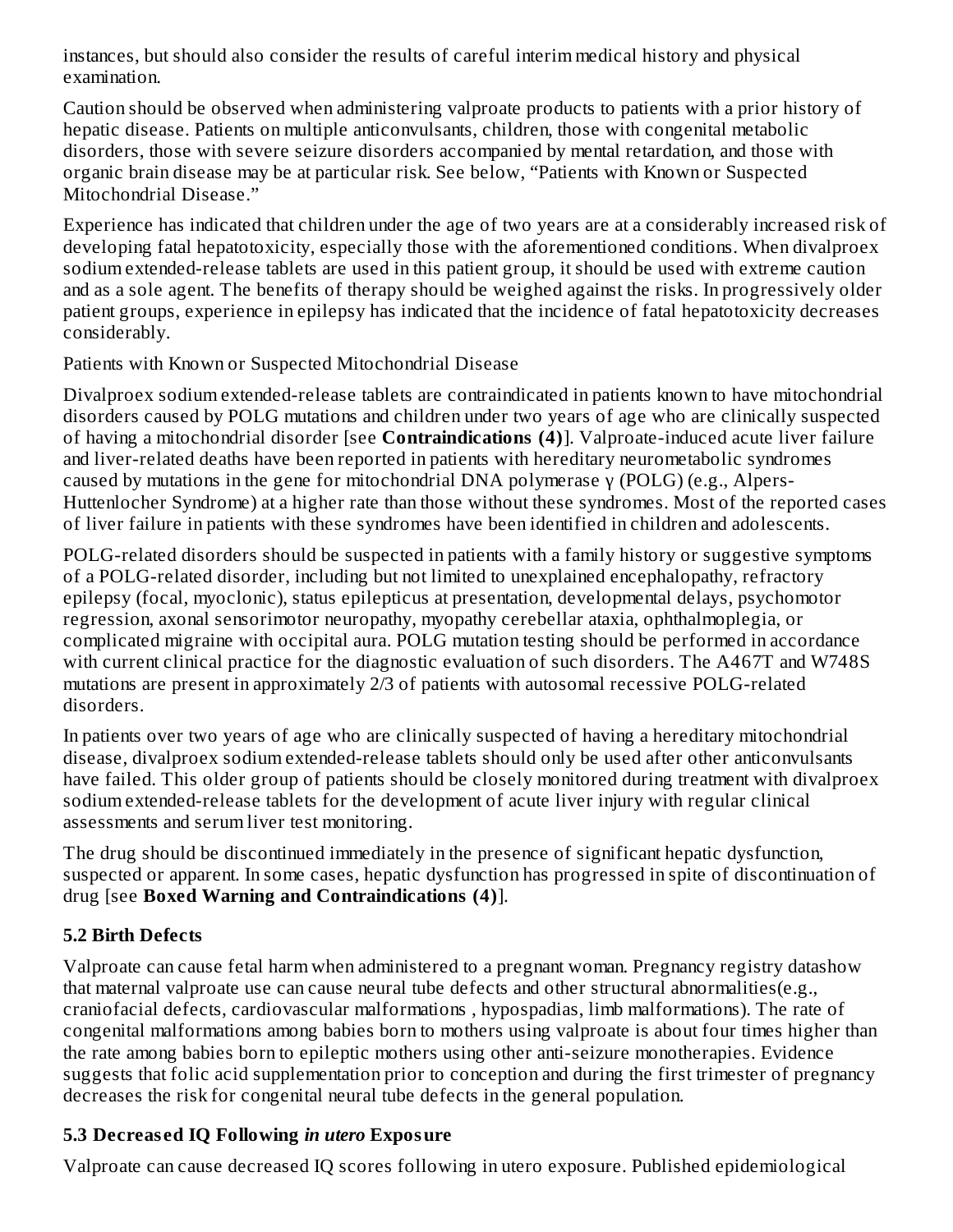studies have indicated that children exposed to valproate in utero have lower cognitive test scores than children exposed in utero to either another antiepileptic drug or to no antiepileptic drugs. The largest of these studies  $1$  is a prospective cohort study conducted in the United States and United Kingdom that found that children with prenatal exposure to valproate (n=62) had lower IQ scores at age 6 (97 [95% C.I. 94 to101]) than children with prenatal exposure to the other antiepileptic drug monotherapy treatments evaluated: lamotrigine (108 [95% C.I. 105 to 110]), carbamazepine (105 [95% C.I. 102 to 108]), and phenytoin (108 [95% C.I. 104 to 112]). It is not known when during pregnancy cognitive effects in valproate-exposed children occur. Because the women in this study were exposed to antiepileptic drugs throughout pregnancy, whether the risk for decreased IQ was related to a particular time period during pregnancy could not be assessed.

Although all of the available studies have methodological limitations, the weight of the evidencesupports the conclusion that valproate exposure in utero can cause decreased IQ in children.

In animal studies, offspring with prenatal exposure to valproate had malformations similar to those seen in humans and demonstrated neurobehavioral deficits [see **Us e in Specific Populations (8.1)**].

Valproate use is contraindicated during pregnancy in women being treated for prophylaxis of migraine headaches. Women with epilepsy or bipolar disorder who are pregnant or who plan to become pregnant should not be treated with valproate unless other treatments have failed to provide adequate symptom control or are otherwise unacceptable. In such women, the benefits of treatment with valproate during pregnancy may still outweigh the risks.

## **5.4 Us e in Women of Childbearing Potential**

Because of the risk to the fetus of decreased IQ and major congenital malformations (including neural tube defects), which may occur very early in pregnancy, valproate should not be administered to a woman of childbearing potential unless the drug is essential to the management of her medical condition. This is especially important when valproate use is considered for a condition not usually associated with permanent injury or death (e.g., migraine). Women should use effective contraception while using valproate. Women who are planning a pregnancy should be counseled regarding the relative risks and benefits of valproate use during pregnancy, and alternative therapeutic options should be considered for these patients [see **Boxed Warning** and **Us e in Specific Populations(8.1)**].

To prevent major seizures, valproate should not be discontinued abruptly, as this can precipitate status epilepticus with resulting maternal and fetal hypoxia and threat to life.

Evidence suggests that folic acid supplementation prior to conception and during the first trimester of pregnancy decreases the risk for congenital neural tube defects in the general population. It is not known whether the risk of neural tube defects or decreased IQ in the offspring of women receiving valproate is reduced by folic acid supplementation. Dietary folic acid supplementation both prior to conception and during pregnancy should be routinely recommended for patients using valproate.

#### **5.5 Pancreatitis**

Cases of life-threatening pancreatitis have been reported in both children and adults receiving valproate. Some of the cases have been described as hemorrhagic with rapid progression from initial symptoms to death. Some cases have occurred shortly after initial use as well as after several years of use. The rate based upon the reported cases exceeds that expected in the general population and there have been cases in which pancreatitis recurred after rechallenge with valproate. In clinical trials, there were 2 cases of pancreatitis without alternative etiology in 2,416 patients, representing 1,044 patientyears experience. Patients and guardians should be warned that abdominal pain, nausea, vomiting, and/or anorexia can be symptoms of pancreatitis that require prompt medical evaluation. If pancreatitis is diagnosed, divalproex sodium extended-release tablets should ordinarily be discontinued. Alternative treatment for the underlying medical condition should be initiated as clinically indicated [see **Boxed Warning** ].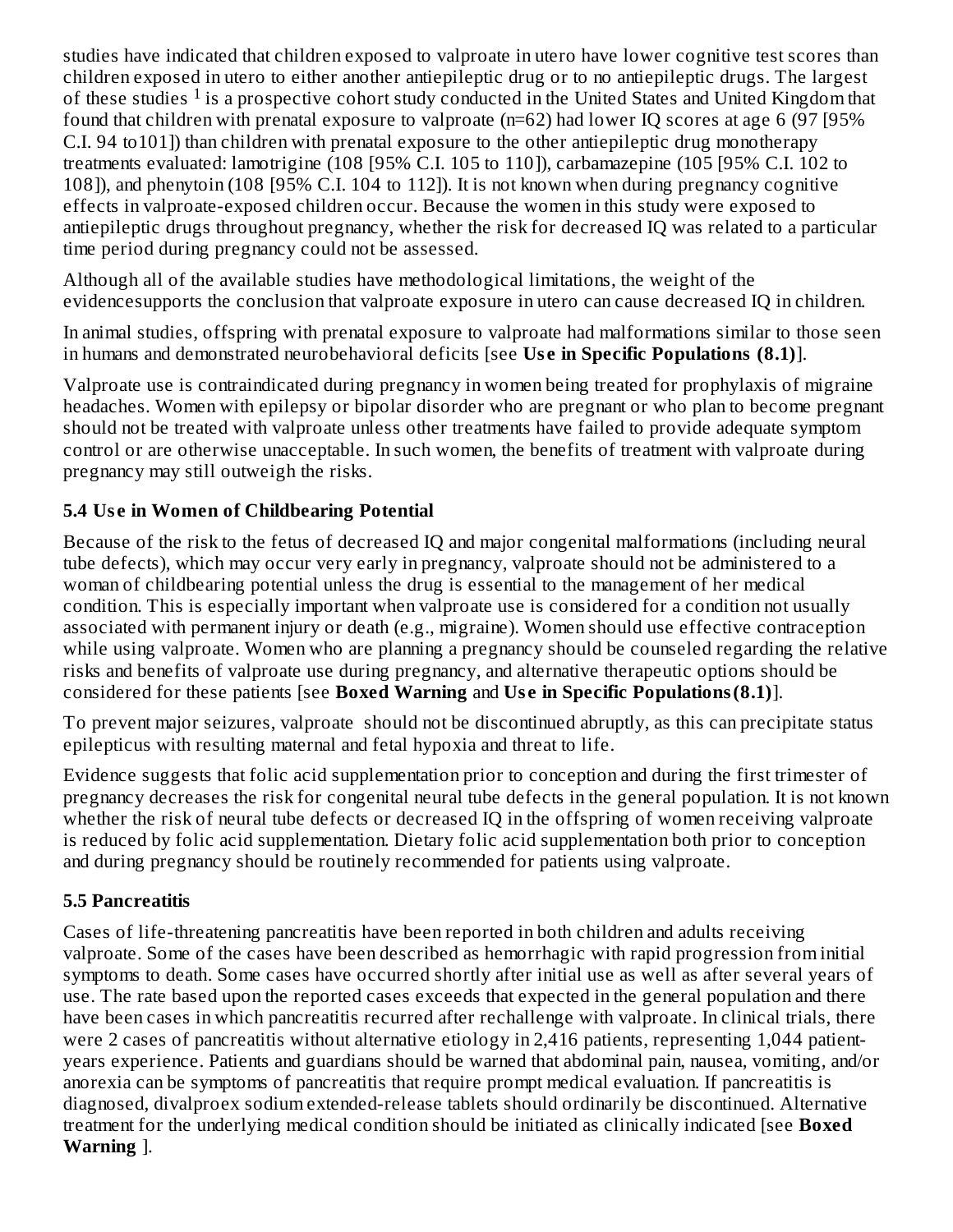## **5.6 Urea Cycle Disorders**

Divalproex sodium extended-release tablets are contraindicated in patients with known urea cycle disorders (UCD). Hyperammonemic encephalopathy, sometimes fatal, has been reported following initiation of valproate therapy in patients with urea cycle disorders, a group of uncommon genetic abnormalities, particularly ornithine transcarbamylase deficiency. Prior to the initiation of divalproex sodium extended-release tablets therapy, evaluation for UCD should be considered in the following patients: 1) those with a history of unexplained encephalopathy or coma, encephalopathy associated with a protein load, pregnancy-related or postpartum encephalopathy, unexplained mental retardation, or history of elevated plasma ammonia or glutamine; 2) those with cyclical vomiting and lethargy, episodic extreme irritability, ataxia, low BUN, or protein avoidance; 3) those with a family history of UCD or a family history of unexplained infant deaths (particularly males); 4) those with other signs or symptoms of UCD. Patients who develop symptoms of unexplained hyperammonemic encephalopathy while receiving valproate therapy should receive prompt treatment (including discontinuation of valproate therapy) and be evaluated for underlying urea cycle disorders [see **Contraindications (4)** and **Warnings and Precautions(5.10)**].

## **5.7 Suicidal Behavior and Ideation**

Antiepileptic drugs (AEDs), including divalproex sodium extended-release tablets, increase the risk of suicidal thoughts or behavior in patients taking these drugs for any indication. Patients treated with any AED for any indication should be monitored for the emergence or worsening of depression, suicidal thoughts or behavior, and/or any unusual changes in mood or behavior.

Pooled analyses of 199 placebo-controlled clinical trials (mono- and adjunctive therapy) of 11 different AEDs showed that patients randomized to one of the AEDs had approximately twice the risk (adjusted Relative Risk 1.8, 95% CI:1.2, 2.7) of suicidal thinking or behavior compared to patients randomized to placebo. In these trials, which had a median treatment duration of 12 weeks, the estimated incidence rate of suicidal behavior or ideation among 27,863 AED-treated patients was 0.43%, compared to 0.24% among 16,029 placebo-treated patients, representing an increase of approximately one case of suicidal thinking or behavior for every 530 patients treated. There were four suicides in drug-treated patients in the trials and none in placebo-treated patients, but the number is too small to allow any conclusion about drug effect on suicide.

The increased risk of suicidal thoughts or behavior with AEDs was observed as early as one week after starting drug treatment with AEDs and persisted for the duration of treatment assessed. Because most trials included in the analysis did not extend beyond 24 weeks, the risk of suicidal thoughts or behavior beyond 24 weeks could not be assessed.

The risk of suicidal thoughts or behavior was generally consistent among drugs in the data analyzed. The finding of increased risk with AEDs of varying mechanisms of action and across a range of indications suggests that the risk applies to all AEDs used for any indication. The risk did not vary substantially by age (5 to 100 years) in the clinical trials analyzed.

Table 2 shows absolute and relative risk by indication for all evaluated AEDs.

Table 2. Risk by indication for antiepileptic drugs in the pooled analysis

| Indication      | Placebo<br>Patients with<br>Events Per<br>1,000 Patients Patients | with Events<br>Per 1,000 | Drug Patients   Relative Risk: Incidence<br>of Events in Drug<br>Patients/Incidence in<br>Placebo Patients | Risk Difference:<br>Additional Drug<br>Patients with Events<br>Per 1,000 Patients |
|-----------------|-------------------------------------------------------------------|--------------------------|------------------------------------------------------------------------------------------------------------|-----------------------------------------------------------------------------------|
| Epilepsy        |                                                                   | 3.4                      | 3.5                                                                                                        | 2.4                                                                               |
| Psychiatric 5.7 |                                                                   | 8.5                      | 1.5                                                                                                        | 2.9                                                                               |
| Other           |                                                                   | $1.8\,$                  | 1.9                                                                                                        | 0.9                                                                               |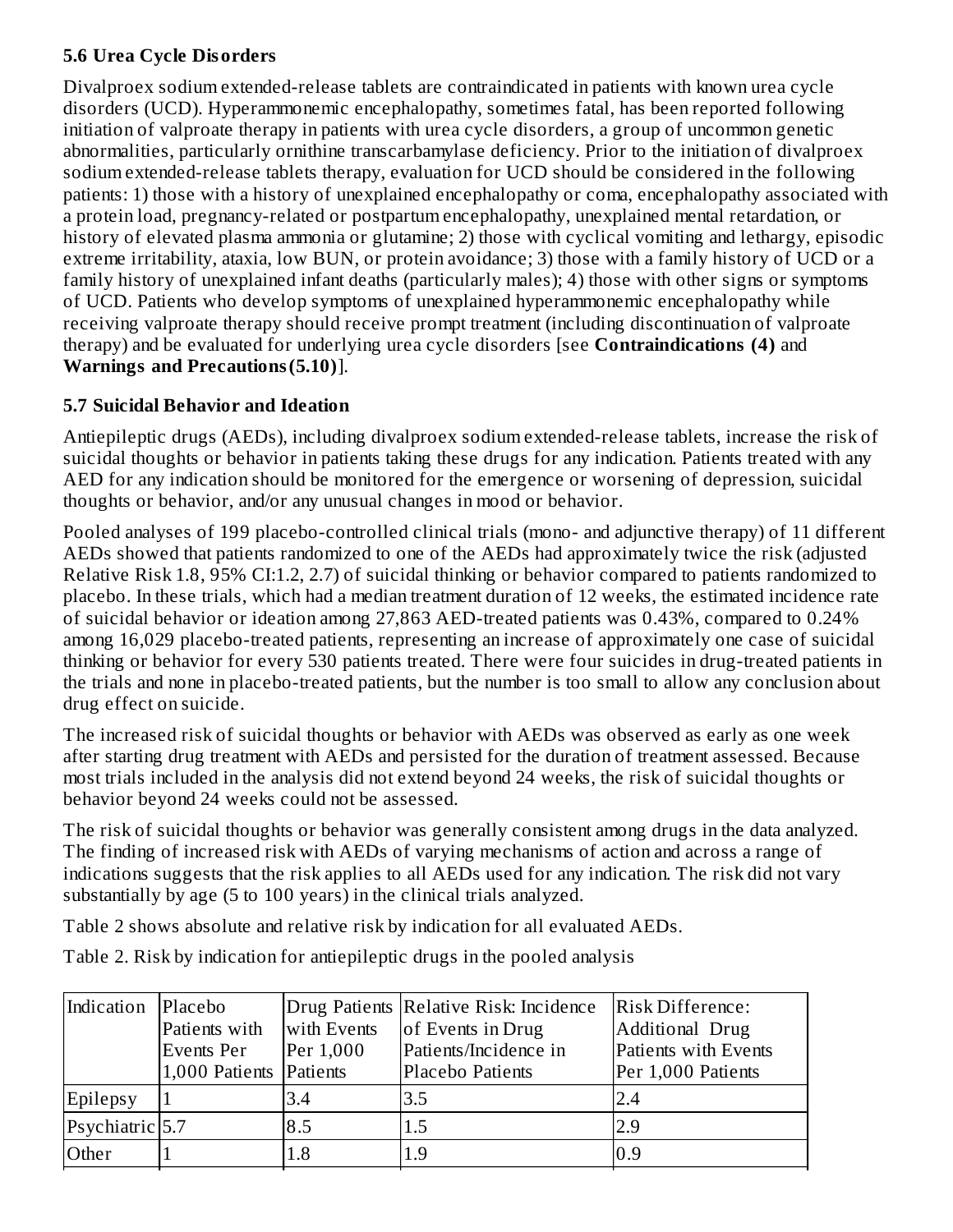| Total<br>$\Lambda$<br>т.∟<br>-- - | t.c | ึ⊥∙ ∪ |
|-----------------------------------|-----|-------|
|-----------------------------------|-----|-------|

The relative risk for suicidal thoughts or behavior was higher in clinical trials for epilepsy than in clinical trials for psychiatric or other conditions, but the absolute risk differences were similar for the epilepsy and psychiatric indications.

Anyone considering prescribing divalproex sodium extended-release tablets or any other AED must balance the risk of suicidal thoughts or behavior with the risk of untreated illness. Epilepsy and many other illnesses for which AEDs are prescribed are themselves associated with morbidity and mortality and an increased risk of suicidal thoughts and behavior. Should suicidal thoughts and behavior emerge during treatment, the prescriber needs to consider whether the emergence of these symptoms in any given patient may be related to the illness being treated.

Patients, their caregivers, and families should be informed that AEDs increase the risk of suicidal thoughts and behavior and should be advised of the need to be alert for the emergence or worsening of the signs and symptoms of depression, any unusual changes in mood or behavior, or the emergence of suicidal thoughts, behavior, or thoughts about self-harm. Behaviors of concern should be reported immediately to healthcare providers.

#### **5.8 Bleeding and Other Hematopoietic Disorders**

Valproate is associated with dose-related thrombocytopenia. In a clinical trial of valproate as monotherapy in patients with epilepsy, 34/126 patients (27%) receiving approximately 50 mg/kg/day on average, had at least one value of platelets  $\leq$  75 x 10  $^9$ /L. Approximately half of these patients had treatment discontinued, with return of platelet counts to normal. In the remaining patients, platelet counts normalized with continued treatment. In this study, the probability of thrombocytopenia appeared to increase significantly at total valproate concentrations of  $\geq 110$  mcg/mL (females) or  $\geq 135$  mcg/mL (males). The therapeutic benefit which may accompany the higher doses should therefore be weighed against the possibility of a greater incidence of adverse effects.Valproate use has also been associated with decreases in other cell lines and myelodysplasia.

Because of reports of cytopenias, inhibition of the secondary phase of platelet aggregation, and abnormal coagulation parameters, (e.g., low fibrinogen, coagulation factor deficiencies, acquired von Willebrand's disease), measurements of complete blood counts and coagulation tests are recommended before initiating therapy and at periodic intervals. It is recommended that patients receiving divalproex sodium extended-release tablets be monitored for blood counts and coagulation parameters prior to planned surgery and during pregnancy [see **Us e in Specific Populations (8.1)** ]. Evidence of hemorrhage, bruising, or a disorder of hemostasis/coagulation is an indication for reduction of the dosage or withdrawal of therapy.

#### **5.9 Hyperammonemia**

Hyperammonemia has been reported in association with valproate therapy and may be present despite normal liver function tests. In patients who develop unexplained lethargy and vomiting or changes in mental status, hyperammonemic encephalopathy should be considered and an ammonia level should be measured. Hyperammonemia should also be considered in patients who present with hypothermia [see **Warnings and Precautions (5.11 )**]. If ammonia is increased, valproate therapy should be discontinued. Appropriate interventions for treatment of hyperammonemia should be initiated, and such patients should undergo investigation for underlying urea cycle disorders [ see **Contraindications (4) and Warnings and Precautions ( 5.6, 5.10)**].

During the placebo controlled pediatric mania trial, one (1) in twenty (20) adolescents (5%) treated with valproate developed increased plasma ammonia levels compared to no (0) patients treated with placebo.

Asymptomatic elevations of ammonia are more common and when present, require close monitoring of plasma ammonia levels. If the elevation persists, discontinuation of valproate therapy should be considered.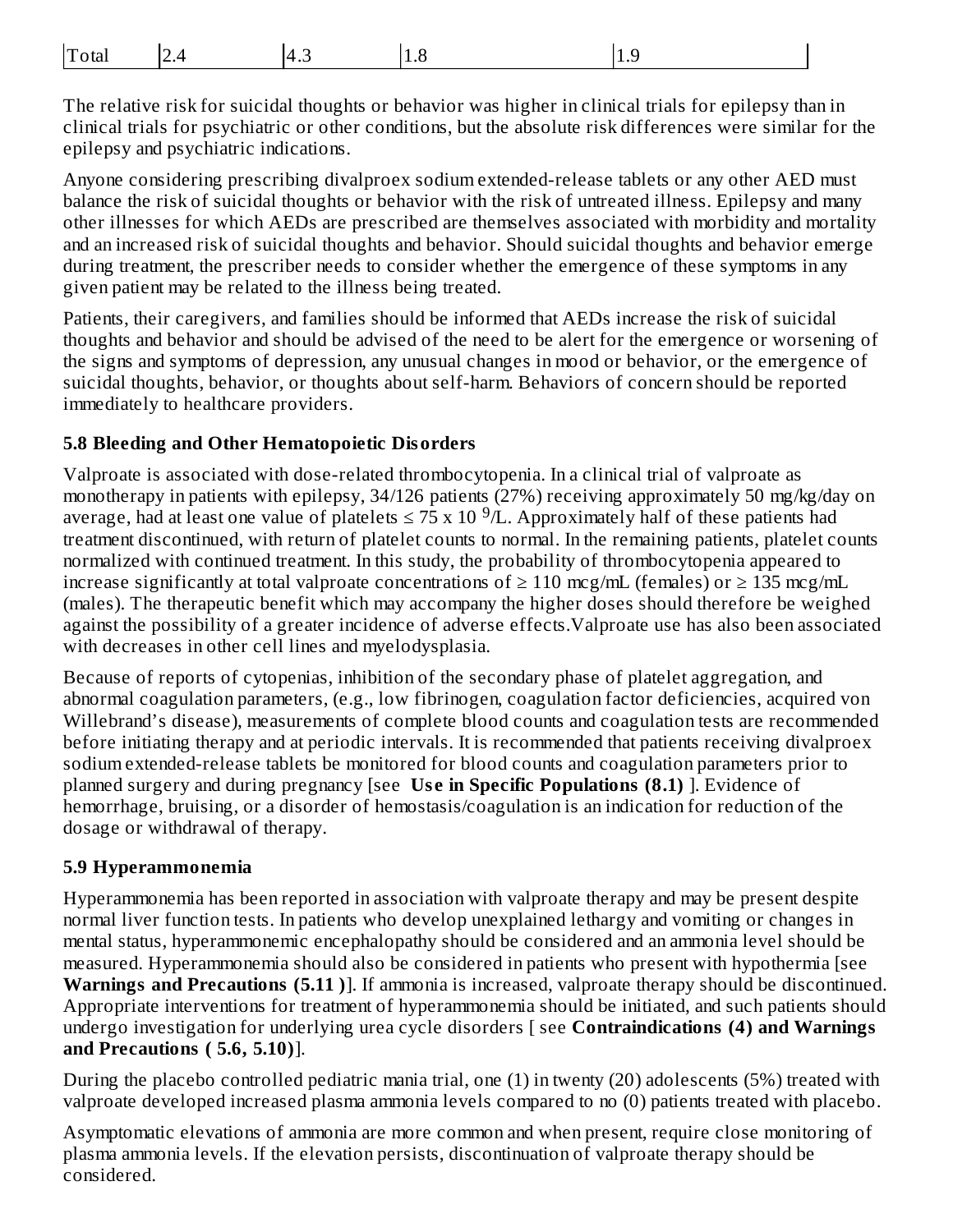#### **5.10 Hyperammonemia and Encephalopathy associated with Concomitant Topiramate Us e**

Concomitant administration of topiramate and valproate has been associated with hyperammonemia with or without encephalopathy in patients who have tolerated either drug alone. Clinical symptoms of hyperammonemic encephalopathy often include acute alterations in level of consciousness and/or cognitive function with lethargy or vomiting. Hypothermia can also be a manifestation of hyperammonemia [see **Warnings and Precautions(5.11)**]. In most cases, symptoms and signs abated with discontinuation of either drug. This adverse event is not due to a pharmacokinetic interaction. Patients with inborn errors of metabolism or reduced hepatic mitochondrial activity may be at an increased risk for hyperammonemia with or without encephalopathy. Although not studied, an interaction of topiramate and valproate may exacerbate existing defects or unmask deficiencies in susceptible persons. In patients who develop unexplained lethargy, vomiting, or changes in mental status, hyperammonemic encephalopathy should be considered and an ammonia level should be measured [see **Contraindications (4)** and **Warnings and Precautions (5.6, 5.9)].**

## **5.11 Hypothermia**

Hypothermia, defined as an unintentional drop in body core temperature to  $\leq$  35° C (95° F), has been reported in association with valproate therapy both in conjunction with and in the absence of hyperammonemia. This adverse reaction can also occur in patients using concomitant topiramate with valproate after starting topiramate treatment or after increasing the daily dose of topiramate [see **Drug Interactions (7.3)**]. Consideration should be given to stopping valproate in patients who develop hypothermia, which may be manifested by a variety of clinical abnormalities including lethargy, confusion, coma, and significant alterations in other major organ systems such as the cardiovascular and respiratory systems. Clinical management and assessment should include examination of blood ammonia levels.

#### **5.12 Drug Reaction with Eosinophilia and Systemic Symptoms (DRESS)/Multiorgan Hypers ensitivity Reactions**

Drug Reaction with Eosinophilia and Systemic Symptoms (DRESS), also known as Multiorgan Hypersensitivity, has been reported in patients taking valproate. DRESS may be fatal or life-threatening. DRESS typically, although not exclusively, presents with fever, rash, and/or lymphadenopathy, in association with other organ system involvement, such as hepatitis, nephritis, hematological abnormalities, myocarditis, or myositis sometimes resembling an acute viral infection. Eosinophilia is often present. Because this disorder is variable in its expression, other organ systems not noted here may be involved. It is important to note that early manifestations of hypersensitivity, such as fever or lymphadenopathy, may be present even though rash is not evident. If such signs or symptoms are present, the patient should be evaluated immediately. Valproate should be discontinued and not be resumed if an alternative etiology for the signs or symptoms cannot be established.

## **5.13 Interaction with Carbapenem Antibiotics**

Carbapenem antibiotics (for example, ertapenem, imipenem, meropenem; this is not a complete list) may reduce serum valproate concentrations to subtherapeutic levels, resulting in loss of seizure control. Serum valproate concentrations should be monitored frequently after initiating carbapenem therapy. Alternative antibacterial or anticonvulsant therapy should be considered if serum valproate concentrations drop significantly or seizure control deteriorates [see **Drug Interactions (7.1)**].

## **5.14 Somnolence in the Elderly**

In a double-blind, multicenter trial of valproate in elderly patients with dementia (mean age  $= 83$  years), doses were increased by 125 mg/day to a target dose of 20 mg/kg/day. A significantly higher proportion of valproate patients had somnolence compared to placebo, and although not statistically significant, there was a higher proportion of patients with dehydration. Discontinuations for somnolence were also significantly higher than with placebo. In some patients with somnolence (approximately one-half), there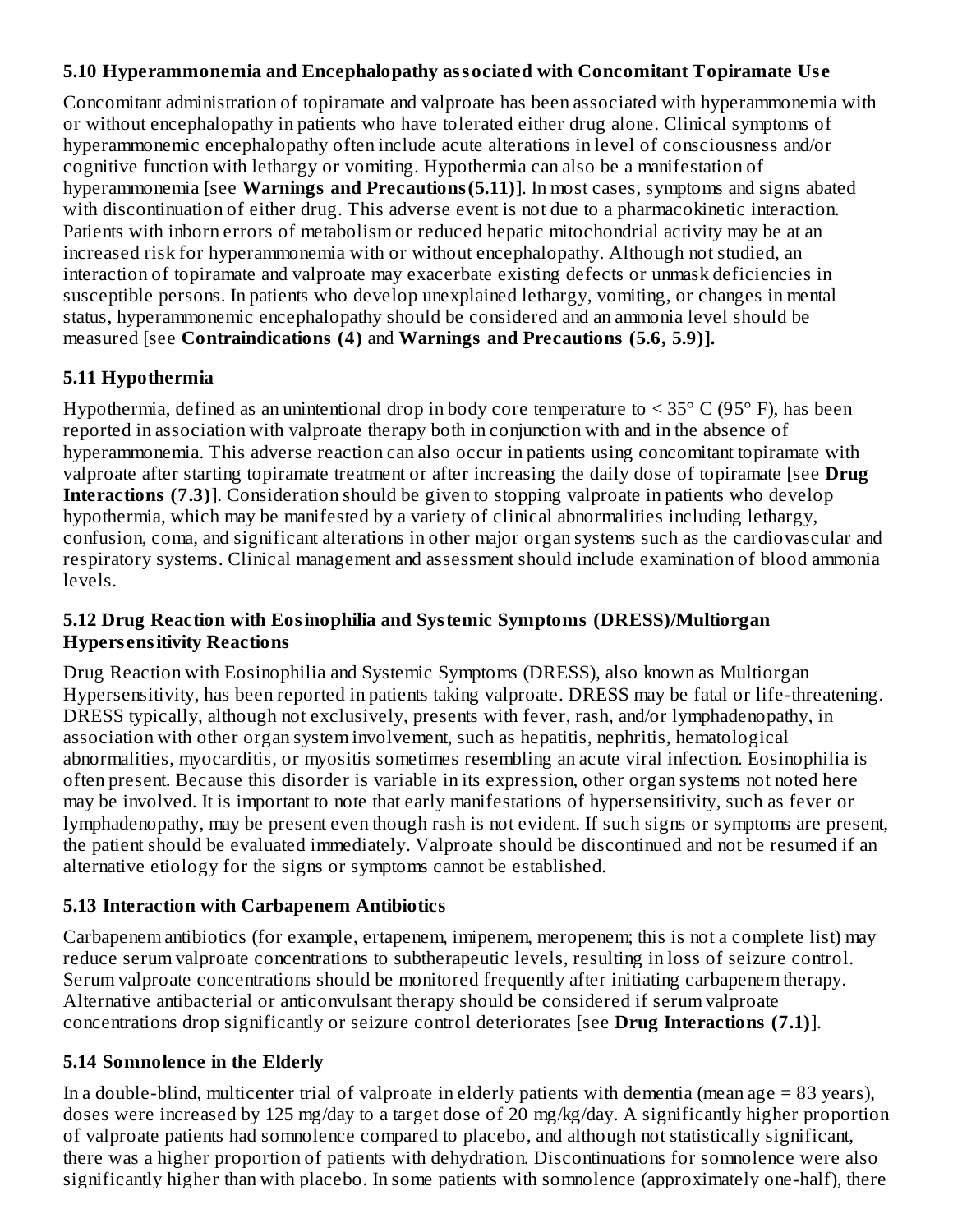significantly higher than with placebo. In some patients with some patients with some patients  $\mu$ was associated reduced nutritional intake and weight loss. There was a trend for the patients who experienced these events to have a lower baseline albumin concentration, lower valproate clearance, and a higher BUN. In elderly patients, dosage should be increased more slowly and with regular monitoring for fluid and nutritional intake, dehydration, somnolence, and other adverse reactions. Dose reductions or discontinuation of valproate should be considered in patients with decreased food or fluid intake and in patients with excessive somnolence [see **Dosage and Administration ( 2.4)].**

## **5.15 Monitoring: Drug Plasma Concentration**

Since valproate may interact with concurrently administered drugs which are capable of enzyme induction, periodic plasma concentration determinations of valproate and concomitant drugs are recommended during the early course of therapy [see **Drug Interactions (7)**].

# **5.16 Effect on Ketone and Thyroid Function Tests**

Valproate is partially eliminated in the urine as a keto-metabolite which may lead to a false interpretation of the urine ketone test.

There have been reports of altered thyroid function tests associated with valproate. The clinical significance of these is unknown.

# **5.17 Effect on HIV and CMV Virus es Replication**

There are *in vitro* studies that suggest valproate stimulates the replication of the HIV and CMV viruses under certain experimental conditions. The clinical consequence, if any, is not known. Additionally, the relevance of these in vitro findings is uncertain for patients receiving maximally suppressive antiretroviral therapy. Nevertheless, these data should be borne in mind when interpreting the results from regular monitoring of the viral load in HIV infected patients receiving valproate or when following CMV infected patients clinically.

# **5.18 Medication Residue in the Stool**

There have been rare reports of medication residue in the stool. Some patients have had anatomic (including ileostomy or colostomy) or functional gastrointestinal disorders with shortened GI transit times. In some reports, medication residues have occurred in the context of diarrhea. It is recommended that plasma valproate levels be checked in patients who experience medication residue in the stool, and patients' clinical condition should be monitored. If clinically indicated, alternative treatment may be considered.

# **6 ADVERSE REACTIONS**

Because clinical studies are conducted under widely varying conditions, adverse reaction rates observed in the clinical studies of a drug cannot be directly compared to rates in the clinical studies of another drug and may not reflect the rates observed in practice.

Information on pediatric adverse reactions is presented in section 8.

The following serious adverse reactions are described below and elsewhere in the labeling:

- Hepatic failure [see **Warnings and Precautions ( 5.1)** ]
- Birth defects [see **Warnings and Precautions ( 5.2)** ]
- Decreased IQ following in utero exposure [see **Warnings and Precautions ( 5.3)** ]
- Pancreatitis [see **Warnings and Precautions ( 5.5)** ]
- Hyperammonemic encephalopathy [see **Warnings and Precautions ( 5.6 5.9, 5.10)** ]
- Suicidal behavior and ideation [see **Warnings and Precautions ( 5.7)** ]
- Bleeding and other hematopoietic disorders [see **Warnings and Precautions ( 5.8)** ]
- Hypothermia [see **Warnings and Precuations ( 5.11)** ]
- Drug Reaction with Eosinophilia and Systemic Symptoms (DRESS)/Multiorgan hypersensitivity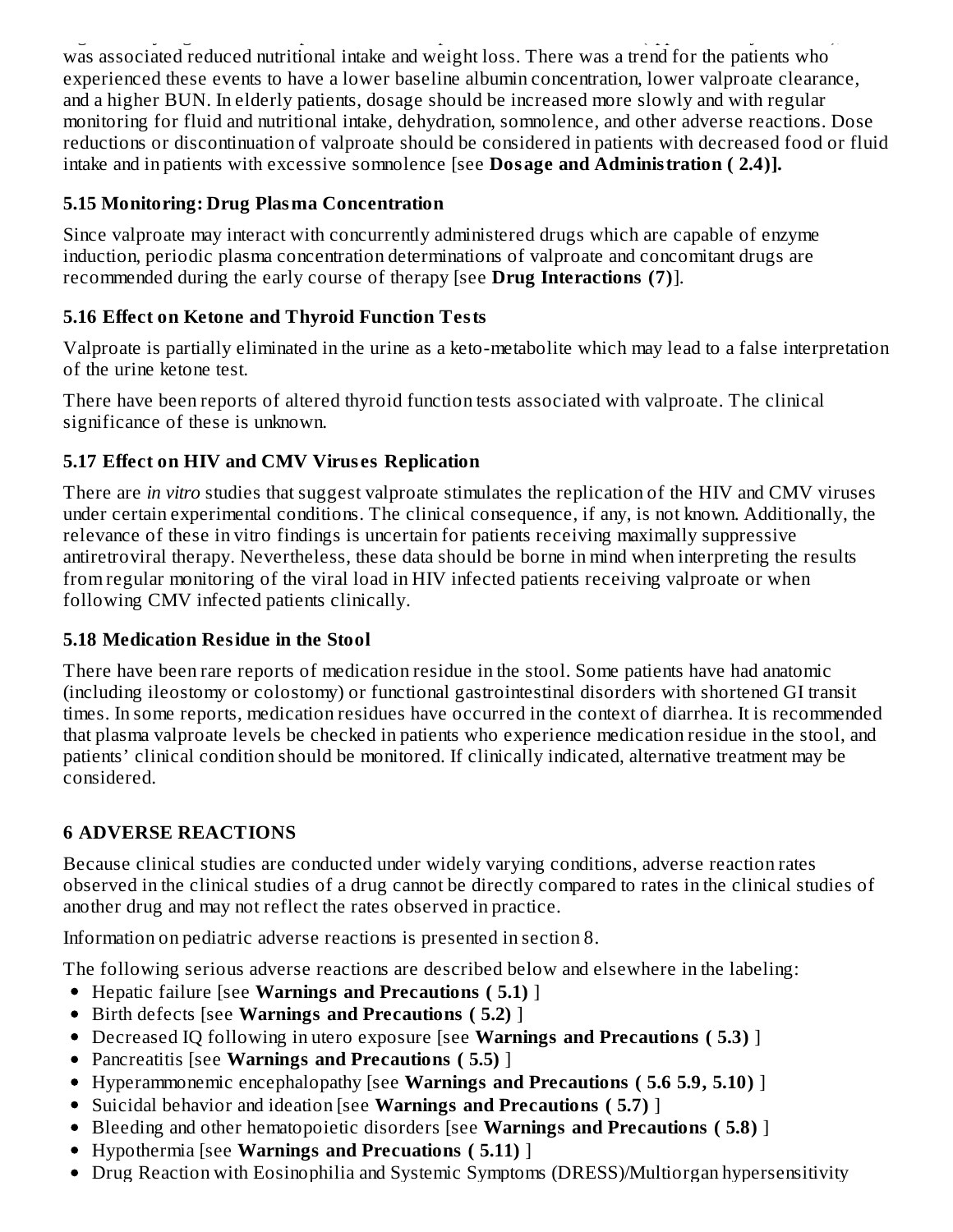reactions [see **Warnings and Precautions ( 5.12)** ]

Somnolence in the elderly [see **Warnings and Precautions ( 5.14)** ]

#### **6.1 Mania**

The incidence of treatment-emergent events has been ascertained based on combined data from two three-week placebo-controlled clinical trials of divalproex sodium extended-release tablets in the treatment of manic episodes associated with bipolar disorder.

Table 3 summarizes those adverse reactions reported for patients in these trials where the incidence rate in the divalproex sodium extended-release tablets-treated group was greater than 5% and greater than the placebo incidence.

| Adverse Event Divalproex SodiumExtended-Release Placebo |                |           |
|---------------------------------------------------------|----------------|-----------|
|                                                         | <b>Tablets</b> | $(n=263)$ |
|                                                         | $(n=338)$      |           |
| Somnolence                                              | 26%            | 14%       |
| Dyspepsia                                               | 23%            | 11%       |
| Nausea                                                  | 19%            | 13%       |
| Vomiting                                                | 13%            | 5%        |
| Diarrhea                                                | 12%            | 8%        |
| <b>Dizziness</b>                                        | 12%            | 7%        |
| Pain                                                    | 11%            | 10%       |
| Abdominal pain                                          | 10%            | 5%        |
| Accidental injury                                       | 6%             | 5%        |
| Asthenia                                                | 6%             | 5%        |
| Pharyngitis                                             | 6%             | 5%        |

**Table 3. Advers e Reactions Reported by > 5% of Divalproex Sodium Delayed-Releas e Tablets - Treated Patients During Placebo-Controlled Trials ofAcute Mania 1**

1. The following adverse reactions/event occurred at an equal or greater incidence for placebo than for divalproex sodium extended-release tablets: headache

The following additional adverse reactions were reported by greater than 1% of the divalproex sodium extended-release tablets-treated patients in controlled clinical trials:

Body as a Whole: Back Pain, Chills, Chills and Fever, Drug Level Increased, Flu Syndrome, Infection, Infection Fungal, Neck Rigidity.

Cardiovascular System: Arrhythmia, Hypertension, Hypotension, Postural Hypotension.

Digestive System: Constipation, Dry Mouth, Dysphagia, Fecal Incontinence, Flatulence, Gastroenteritis, Glossitis, Gum Hemorrhage, Mouth Ulceration.

Hemic and Lymphatic System: Anemia, Bleeding Time Increased, Ecchymosis, Leucopenia

Metabolic and Nutritional Disorders: Hypoproteinemia, Peripheral Edema.

Musculoskeletal System: Arthrosis, Myalgia

Nervous System: Abnormal Gait, Agitation, Catatonic Reaction, Dysarthria, Hallucinations, Hypertonia, Hypokinesia, Psychosis, Reflexes Increased, Sleep Disorder, Tardive Dyskinesia, Tremor.

Respiratory System: Hiccup, Rhinitis.

Skin and Appendages: Discoid Lupus Erythematosus, Erythema Nodosum, Furunculosis, Maculopapular Rash, Pruritus, Rash, Seborrhea, Sweating, Vesiculobullous Rash.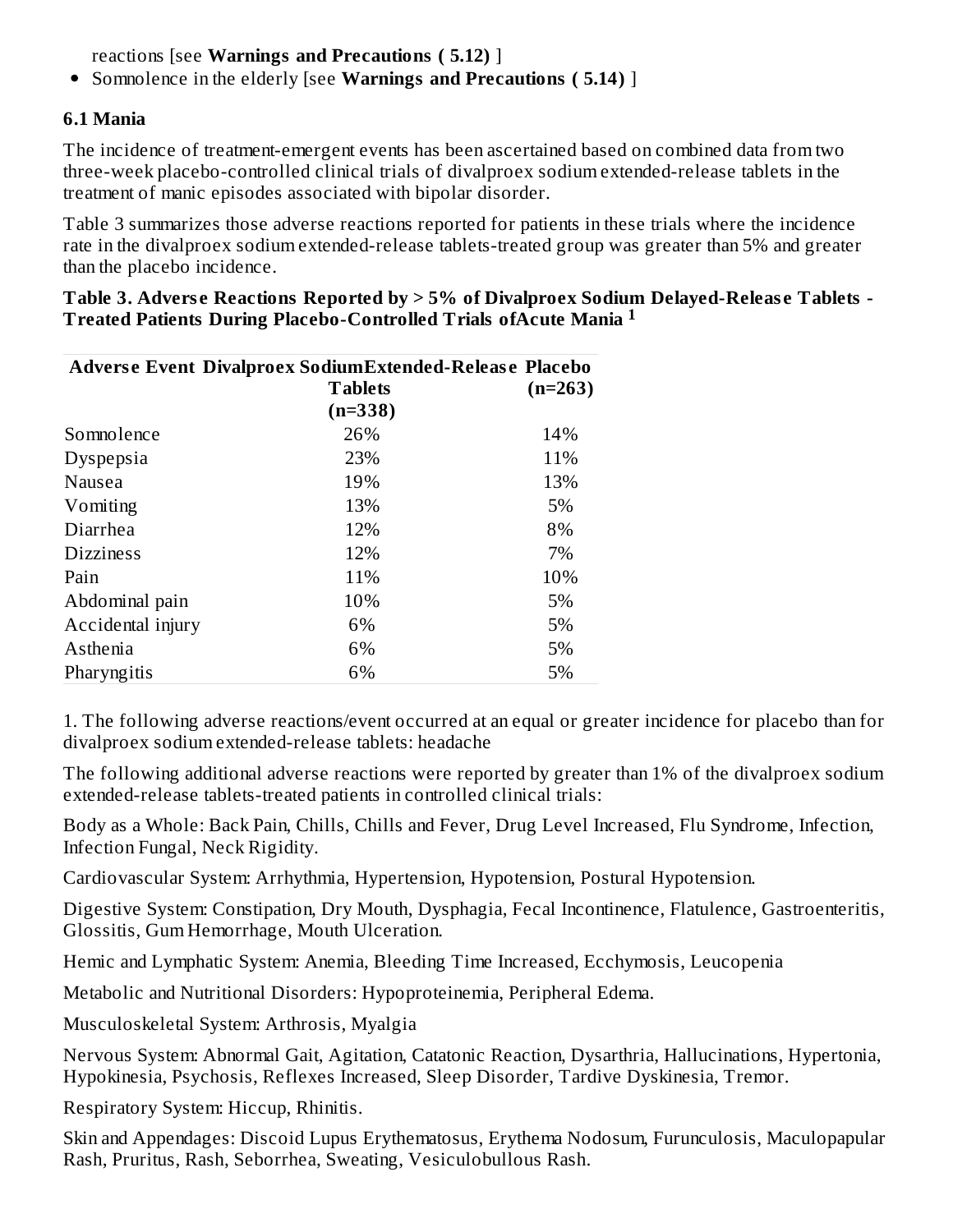Special Senses: Conjunctivitis, Dry Eyes, Eye Disorder, Eye Pain, Photophobia, Taste Perversion.

Urogenital System: Cystitis, Urinary Tract Infection, Menstrual Disorder, Vaginitis.

## **6.2 Epilepsy**

Based on a placebo-controlled trial of adjunctive therapy for treatment of complex partial seizures, divalproex sodium delayed-release tablets were generally well tolerated with most adverse reactions rated as mild to moderate in severity. Intolerance was the primary reason for discontinuation in the divalproex sodium delayed-release tablets-treated patients (6%), compared to 1% of placebo-treated patients.

Table 4 lists treatment-emergent adverse reactions which were reported by  $\geq$  5% of divalproex sodium delayed-release tablets-treated patients and for which the incidence was greater than in the placebo group, in the placebo-controlled trial of adjunctive therapy for treatment of complex partial seizures. Since patients were also treated with other antiepilepsy drugs, it is not possible, in most cases, to determine whether the following adverse reactions can be ascribed to divalproex sodium delayedrelease tablets alone, or the combination of divalproex sodium delayed -release tablets and other antiepilepsy drugs.

#### **Table 4. Advers e Reactions Reported by ≥ 5% of Patients Treated with Valproate During Placebo-Controlled Trial of Adjunctive Therapy for Complex Partial Seizures**

| <b>Body System/Event</b>         | Divalproex Sodium Delayed-Release Tablets (%)<br>$(N = 77)$ | Placebo $(\% )$<br>$(N = 70)$ |
|----------------------------------|-------------------------------------------------------------|-------------------------------|
| <b>Body as a Whole</b>           |                                                             |                               |
| Headache                         | 31                                                          | 21                            |
| Asthenia                         | 27                                                          | 7                             |
| Fever                            | 6                                                           | $\overline{4}$                |
| <b>Gas trointes tinal System</b> |                                                             |                               |
| Nausea                           | 48                                                          | 14                            |
| Vomiting                         | 27                                                          | 7                             |
| Abdominal pain                   | 23                                                          | 6                             |
| Diarrhea                         | 13                                                          | 6                             |
| Anorexia                         | 12                                                          | $\boldsymbol{0}$              |
| Dyspepsia                        | 8                                                           | 4                             |
| Constipation                     | 5                                                           | $\mathbf{1}$                  |
| <b>Nervous System</b>            |                                                             |                               |
| Somnolence                       | 27                                                          | 11                            |
| Tremor                           | 25                                                          | 6                             |
| <b>Dizziness</b>                 | 25                                                          | 13                            |
| Diplopia                         | 16                                                          | 9                             |
| Amblyopia/Blurred Vision         | 12                                                          | 9                             |
| Ataxia                           | 8                                                           | $\mathbf{1}$                  |
| Nystagmus                        | 8                                                           | $\mathbf{1}$                  |
| Emotional Lability               | 6                                                           | $\overline{4}$                |
| Thinking Abnormal                | 6                                                           | $\boldsymbol{0}$              |
| Amnesia                          | 5                                                           | $\mathbf{1}$                  |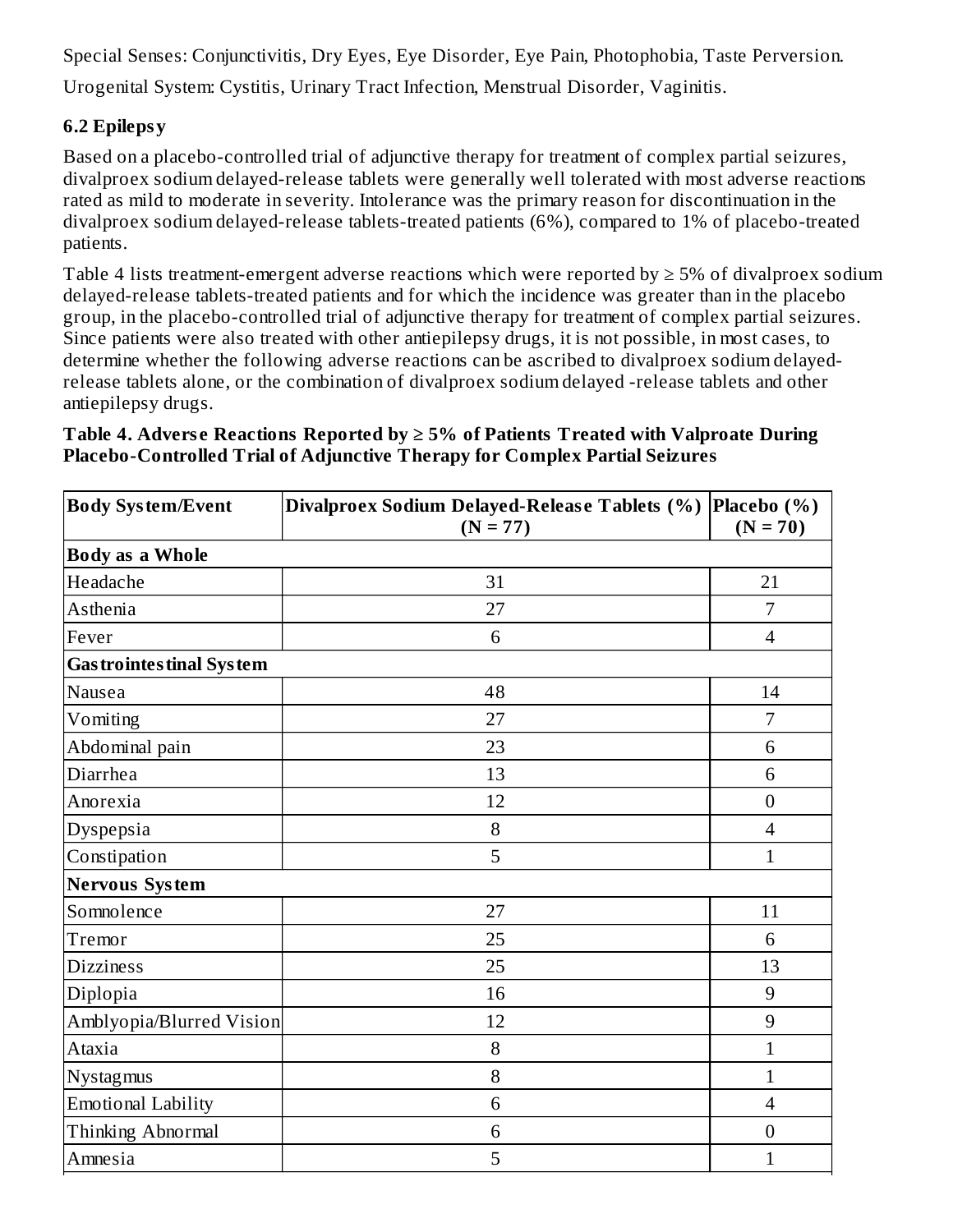| <b>Respiratory System</b> |    |  |  |
|---------------------------|----|--|--|
| Flu Syndrome              | 12 |  |  |
| Infection                 | 12 |  |  |
| <b>Bronchitis</b>         |    |  |  |
| Rhinitis                  |    |  |  |
| Other                     |    |  |  |
| Alopecia                  |    |  |  |
| Weight Loss               |    |  |  |

Table 5 lists treatment-emergent adverse reactions which were reported by  $\geq$  5% of patients in the high dose valproate group, and for which the incidence was greater than in the low dose group, in a controlled trial of divalproex sodium delayed-release tablets monotherapy treatment of complex partial seizures. Since patients were being titrated off another antiepilepsy drug during the first portion of the trial, it is not possible, in many cases, to determine whether the following adverse reactions can be ascribed to divalproex sodium delayed-release tablets alone, or the combination of valproate and other antiepilepsy drugs.

**Table 5. Advers e Reactions Reported by ≥ 5% of Patients in the High Dos e Group in the Controlled Trial of Valproate Monotherapy for Complex Partial Seizures 1**

| <b>Body System/Event</b>      | <b>High Dose (%)</b><br>$(n = 131)$ | Low Dose (%)<br>$(n = 134)$ |  |  |
|-------------------------------|-------------------------------------|-----------------------------|--|--|
| <b>Body as a Whole</b>        |                                     |                             |  |  |
| Asthenia                      | 21                                  | 10                          |  |  |
| <b>Digestive System</b>       |                                     |                             |  |  |
| Nausea                        | 34                                  | 26                          |  |  |
| Diarrhea                      | 23                                  | 19                          |  |  |
| Vomiting                      | 23                                  | 15                          |  |  |
| Abdominal pain                | 12                                  | 9                           |  |  |
| Anorexia                      | 11                                  | $\overline{4}$              |  |  |
| Dyspepsia                     | 11                                  | 10                          |  |  |
| <b>Hemic/Lymphatic System</b> |                                     |                             |  |  |
| Thrombocytopenia              | 24                                  | $\mathbf{1}$                |  |  |
| Ecchymosis                    | 5                                   | $\overline{4}$              |  |  |
| Metabolic/Nutritional         |                                     |                             |  |  |
| Weight Gain                   | 9                                   | $\overline{4}$              |  |  |
| Peripheral Edema              | 8                                   | 3                           |  |  |
| <b>Nervous System</b>         |                                     |                             |  |  |
| Tremor                        | 57                                  | 19                          |  |  |
| Somnolence                    | 30                                  | 18                          |  |  |
| <b>Dizziness</b>              | 18                                  | 13                          |  |  |
| Insomnia                      | 15                                  | 9                           |  |  |
| Nervousness                   | 11                                  | $\overline{7}$              |  |  |
| Amnesia                       | 7                                   | $\overline{4}$              |  |  |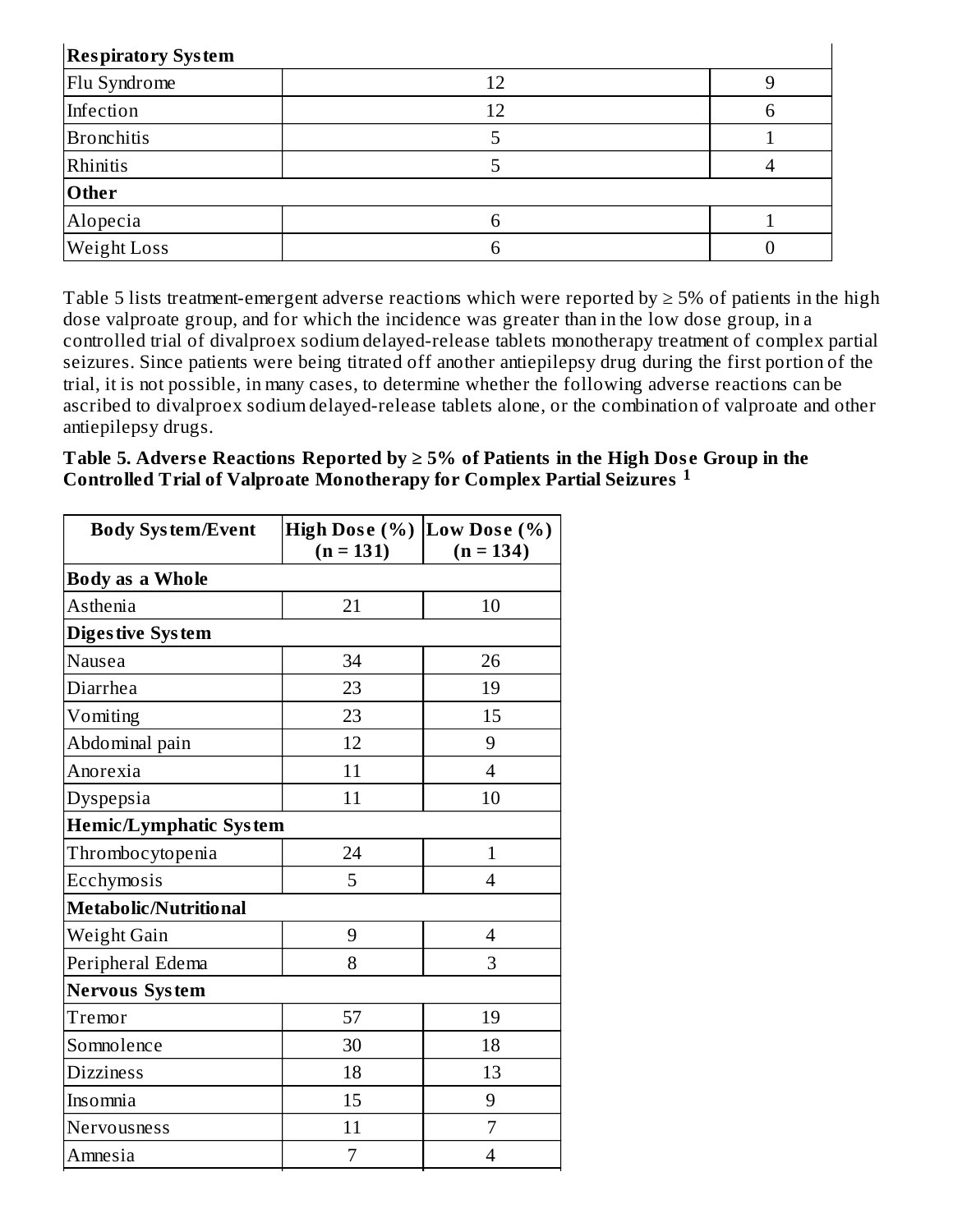| Nystagmus                  |    |               |
|----------------------------|----|---------------|
| Depression                 | 5  |               |
| <b>Respiratory System</b>  |    |               |
| Infection                  | 20 | 13            |
| Pharyngitis                | 8  | $\mathcal{D}$ |
| Dyspnea                    | 5  |               |
| <b>Skin and Appendages</b> |    |               |
| Alopecia                   | 24 | 13            |
| <b>Special Senses</b>      |    |               |
| Amblyopia/Blurred Vision   | 8  |               |
| Tinnitus                   |    |               |

1. Headache was the only adverse event that occurred in  $\geq$ 5% of patients in the high dose group and at an equal or greater incidence in the low dose group.

The following additional adverse reactions were reported by greater than 1% but less than 5% of the 358 patients treated with valproate in the controlled trials of complex partial seizures:

Body as a Whole: Back pain, chest pain, malaise.

Cardiovascular System: Tachycardia, hypertension, palpitation.

Digestive System: Increased appetite, flatulence, hematemesis, eructation, pancreatitis, periodontal abscess.

Hemic and Lymphatic System: Petechia.

Metabolic and Nutritional Disorders: SGOT increased, SGPT increased.

Musculoskeletal System: Myalgia, twitching, arthralgia, leg cramps, myasthenia.

Nervous System: Anxiety, confusion, abnormal gait, paresthesia, hypertonia, incoordination, abnormal dreams, personality disorder.

Respiratory System: Sinusitis, cough increased, pneumonia, epistaxis.

Skin and Appendages: Rash, pruritus, dry skin.

Special Senses: Taste perversion, abnormal vision, deafness, otitis media.

Urogenital System: Urinary incontinence, vaginitis, dysmenorrhea, amenorrhea, urinary frequency.

## **6.3 Migraine**

Based on two placebo-controlled clinical trials and their long term extension, valproate was generally well tolerated with most adverse reactions rated as mild to moderate in severity. Of the 202 patients exposed to valproate in the placebo-controlled trials, 17% discontinued for intolerance. This is compared to a rate of 5% for the 81 placebo patients. Including the long term extension study, the adverse reactions reported as the primary reason for discontinuation by  $\geq 1\%$  of 248 valproate-treated patients were alopecia (6%), nausea and/or vomiting (5%), weight gain (2%), tremor (2%), somnolence (1%), elevated SGOT and/or SGPT (1%), and depression (1%).

Table 6 includes those adverse reactions reported for patients in the placebo-controlled trial where the incidence rate in the divalproex sodium extended-release tablets-treated group was greater than 5% and was greater than that for placebo patients.

**Table 6. Advers e Reactions Reported by > 5% of Divalproex Sodium Extended-Releas e Tablets-Treated Patients During the Migraine Placebo-Controlled Trial with a Greater Incidence than**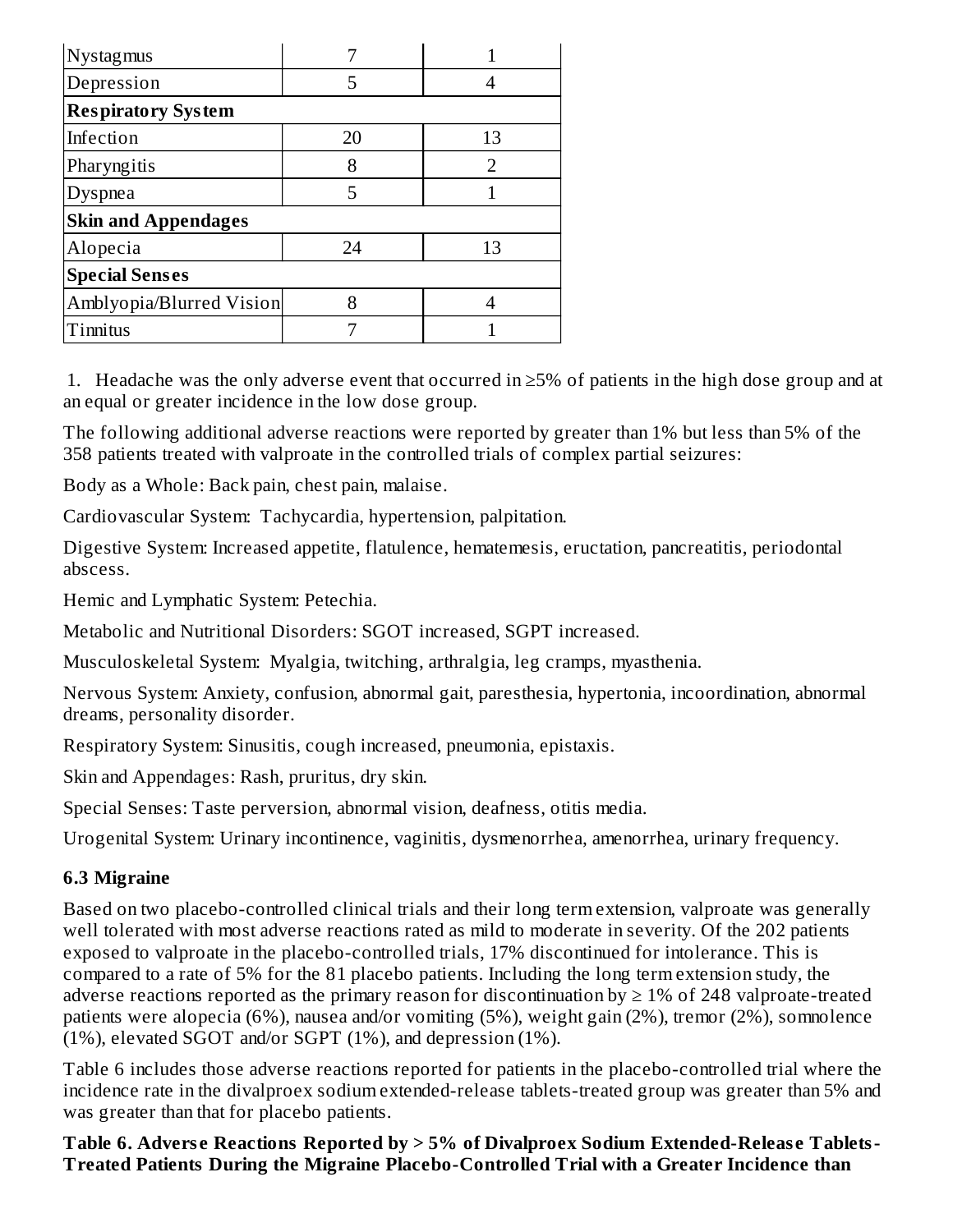#### **Patients Taking Placebo 1**

| <b>Body System Event</b>         | <b>Divalproex Sodium</b><br>Extended-ReleaseTablets<br>$(n=122)$ | Placebo<br>$(n=115)$ |
|----------------------------------|------------------------------------------------------------------|----------------------|
| <b>Gas trointes tinal System</b> |                                                                  |                      |
| Nausea                           | 15%                                                              | 9%                   |
| Dyspepsia                        | 7%                                                               | 4%                   |
| Diarrhea                         | 7%                                                               | 3%                   |
| Vomiting                         | 7%                                                               | 2%                   |
| Abdominal Pain                   | 7%                                                               | 5%                   |
| <b>Nervous System</b>            |                                                                  |                      |
| Somnolence                       | 7%                                                               | 2%                   |
| Other                            |                                                                  |                      |
| Infection                        | 15%                                                              | 14%                  |

<sup>1</sup>. The following adverse reactions occurred in greater than 5% of divalproex sodium extendedrelease tablets-treated patients and at a greater incidence for placebo than for divalproex sodium extended-release tablets: asthenia and flu syndrome.

The following additional adverse reactions were reported by greater than 1% but not more than 5% of divalproex sodium extended-release tablets-treated patients and with a greater incidence than placebo in the placebo-controlled clinical trial for migraine prophylaxis:

Body as a Whole: Accidental injury, viral infection.

Digestive System: Increased appetite, tooth disorder.

Metabolic and Nutritional Disorders: Edema, weight gain.

Nervous System: Abnormal gait, dizziness, hypertonia, insomnia, nervousness, tremor, vertigo.

Respiratory System: Pharyngitis, rhinitis.

Skin and Appendages: Rash.

Special Senses:Tinnitus.

Table 7 includes those adverse reactions reported for patients in the placebo-controlled trials where the incidence rate in the valproate-treated group was greater than 5% and was greater than that for placebo patients.

#### **Table 7. Advers e Reactions Reported by > 5% of Valproate-Treated Patients During Migraine Placebo-Controlled Trials with a Greater Incidence than Patients Taking Placebo 1**

| <b>Body System Reaction</b>      | <b>Divalproex Sodium</b><br>Delayed-ReleaseTablets<br>$(n=202)$ | <b>Placebo</b><br>$(n=81)$ |
|----------------------------------|-----------------------------------------------------------------|----------------------------|
| <b>Gas trointes tinal System</b> |                                                                 |                            |
| Nausea                           | 31%                                                             | 10%                        |
| Dyspepsia                        | 13%                                                             | 9%                         |
| Diarrhea                         | 12%                                                             | 7%                         |
| Vomiting                         | 11%                                                             | 1%                         |
| Abdominal pain                   | 9%                                                              | 4%                         |
| Increased appetite               | 6%                                                              | 4%                         |
| <b>Nervous System</b>            |                                                                 |                            |
| Asthenia                         | 20%                                                             | 9%                         |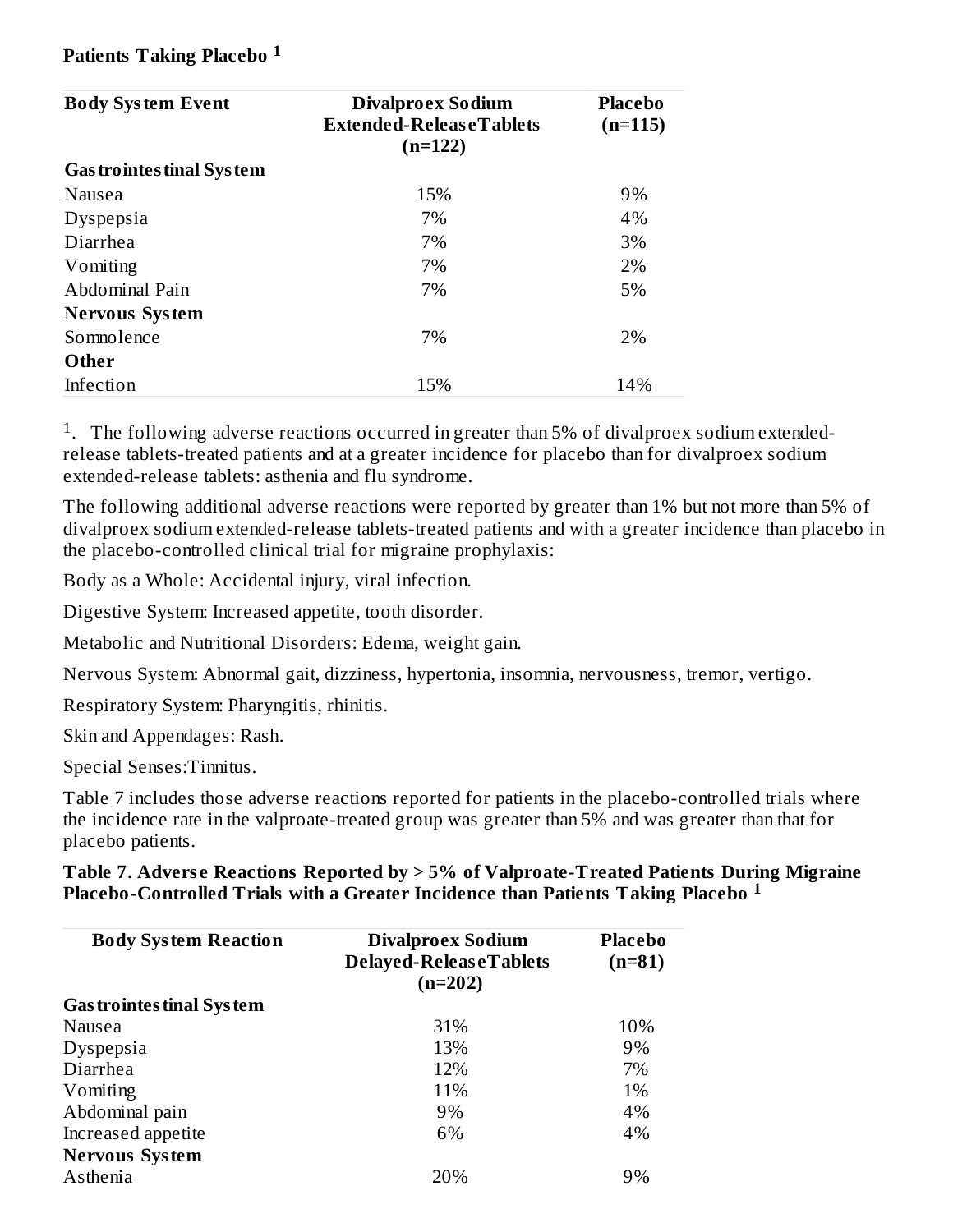| Somnolence       | 17% | 5% |
|------------------|-----|----|
| <b>Dizziness</b> | 12% | 6% |
| Tremor           | 9%  | 0% |
| Other            |     |    |
| Weight gain      | 8%  | 2% |
| Back pain        | 8%  | 6% |
| Alopecia         | 7%  | 1% |

<sup>1</sup>. The following adverse reactions occurred in greater than 5% of divalproex sodium delayed-release tablets-treated patients and at a greater incidence for placebo than for divalproex sodium delayedrelease tablets: flu syndrome and pharyngitis.

The following additional adverse reactions were reported by greater than 1% but not more than 5% of the 202 valproate-treated patients in the controlled clinical trials:

Body as a Whole: Chest pain.

Cardiovascular System: Vasodilatation.

Digestive System: Constipation, dry mouth, flatulence, and stomatitis.

Hemic and Lymphatic System: Ecchymosis.

Metabolic and Nutritional Disorders: Peripheral edema.

Musculoskeletal System: Leg cramps.

Nervous System: Abnormal dreams, confusion, paresthesia, speech disorder, and thinking abnormalities.

Respiratory System: Dyspnea, and sinusitis.

Skin and Appendages: Pruritus.

Urogenital System: Metrorrhagia.

#### **6.4 Post-Marketing Experience**

The following adverse reactions have been identified during post approval use of divalproex sodium delayed-release tablets. Because these reactions are reported voluntarily from a population of uncertain size, it is not always possible to reliably estimate their frequency or establish a causal relationship to drug exposure.

Dermatologic: Hair texture changes, hair color changes, photosensitivity, erythema multiforme, toxic epidermal necrolysis, nail and nail disorders, and Stevens-Johnson syndrome.

Psychiatric:Emotional upset, psychosis, aggression, psychomotor hyperactivity, hostility, disturbance in attention, learning disorder, and behavioral deterioration.

Neurologic: There have been several reports of acute or subacute cognitive decline and behavioral changes (apathy or irritability) with cerebral pseudoatrophy on imaging associatedwith valproate therapy; both the cognitive/behavioral changes and cerebral pseudoatrophy reversed partially or fully after valproate discontinuation.

There have been reports of acute or subacute encephalopathy in the absence of elevated ammonia levels, elevated valproate levels, or neuroimaging changes. The encephalopathy reversed partially or fully after valproate discontinuation.

Musculoskeletal: Fractures, decreased bone mineral density, osteopenia, osteoporosis, and weakness.

Hematologic: Relative lymphocytosis, macrocytosis, leukopenia, anemia including macrocytic with or without folate deficiency, bone marrow suppression, pancytopenia, aplastic anemia, agranulocytosis,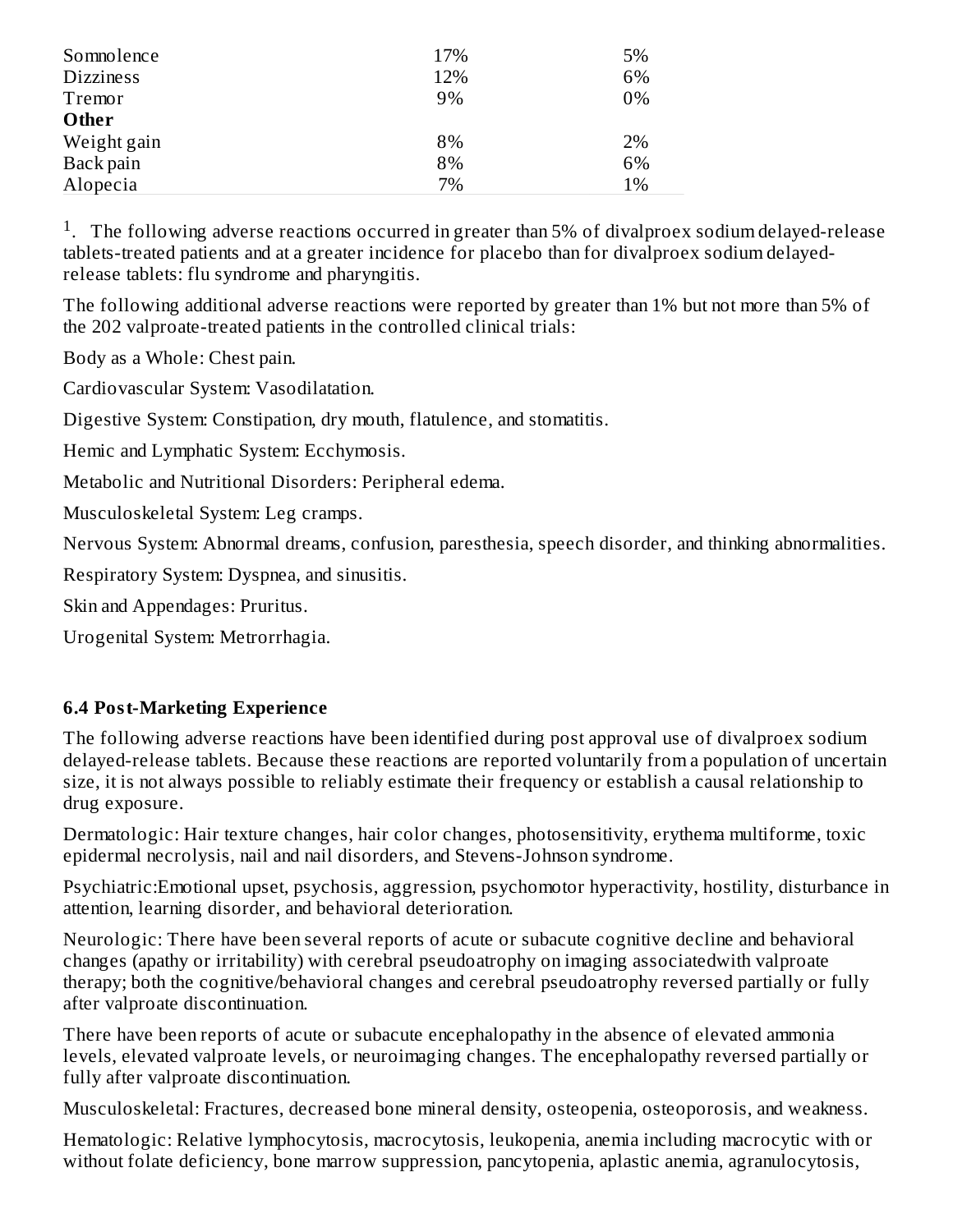and acute intermittent porphyria.

Endocrine: Irregular menses, secondary amenorrhea, hyperandrogenism, hirsutism, elevated testosterone level, breast enlargement, galactorrhea, parotid gland swelling, polycystic ovary disease, decrease carnitine concentrations, hyponatremia, hyperglycinemia, and inappropriate ADH secretion.

There have been rare reports of Fanconi's syndrome occurring chiefly in children.

Metabolism and nutrition: Weight gain

Reproductive: Aspermia, azoospermia, decreased spermcount, decreased spermatozoa motility, male infertility, andabnormal spermatozoa morphology.Aspermia, azoospermia, decreased spermcount, decreased spermatozoa motility, male infertility, andabnormal spermatozoa morphology.

Genitourinary: Enuresis and urinary tract infection.

Special Senses: Hearing loss.

Other: Allergic reaction, anaphylaxis, developmental delay, bone pain, bradycardia, and cutaneous vasculitis.

# **7 DRUG INTERACTIONS**

## **7.1 Effects of Co-Administered Drugs on Valproate Clearance**

Drugs that affect the level of expression of hepatic enzymes, particularly those that elevate levels of glucuronosyltransferases (such as ritonavir), may increase the clearance of valproate. For example, phenytoin, carbamazepine, and phenobarbital (or primidone) can double the clearance of valproate. Thus, patients on monotherapy will generally have longer half-lives and higher concentrations than patients receiving polytherapy with antiepilepsy drugs.

In contrast, drugs that are inhibitors of cytochrome P450 isozymes, e.g., antidepressants, may be expected to have little effect on valproate clearance because cytochrome P450 microsomal mediated oxidation is a relatively minor secondary metabolic pathway compared to glucuronidation and betaoxidation.

Because of these changes in valproate clearance, monitoring of valproate and concomitant drug concentrations should be increased whenever enzyme inducing drugs are introduced or withdrawn.

The following list provides information about the potential for an influence of several commonly prescribed medications on valproate pharmacokinetics. The list is not exhaustive nor could it be, since new interactions are continuously being reported.

Drugs for which a potentially important interaction has been observed

## *Aspirin*

A study involving the co-administration of aspirin at antipyretic doses (11 to 16 mg/kg) with valproate to pediatric patients (n=6) revealed a decrease in protein binding and an inhibition of metabolism of valproate. Valproate free fraction was increased 4-fold in the presence of aspirin compared to valproate alone. The β-oxidation pathway consisting of 2-E-valproic acid, 3-OH-valproic acid, and 3 keto valproic acid was decreased from 25% of total metabolites excreted on valproate alone to 8.3% in the presence of aspirin. Whether or not the interaction observed in this study applies to adults is unknown, but caution should be observed if valproate and aspirin are to be co-administered.

## *Carbapenem Antibiotics*

A clinically significant reduction in serum valproic acid concentration has been reported in patients receiving carbapenem antibiotics (for example, ertapenem, imipenem, meropenem; this is not a complete list) and may result in loss of seizure control. The mechanism of this interaction in not well understood. Serum valproic acid concentrations should be monitored frequently after initiating carbapenem therapy.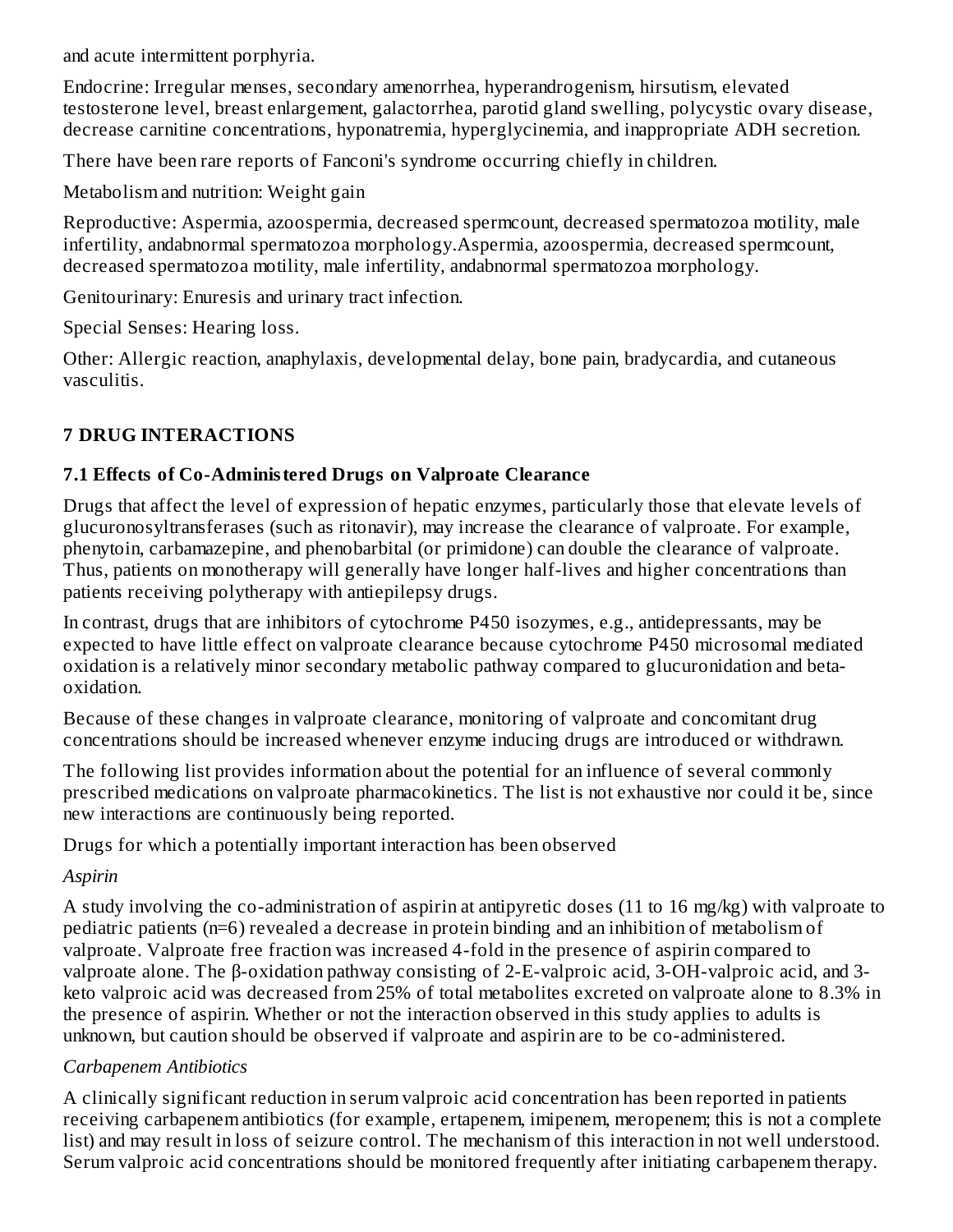Alternative antibacterial or anticonvulsant therapy should be considered if serum valproic acid concentrations drop significantly or seizure control deteriorates [see **Warnings and Precautions (5.13)**].

## *Estrogen-Containing Hormonal Contraceptives*

Estrogen-containing hormonal contraceptives may increase the clearance of valproate, which may result in decreased concentration of valproate and potentially increased seizure frequency. Prescribers should monitor serum valproate concentrations and clinical response when adding or discontinuing estrogen containing products.

#### *Felbamate*

A study involving the co-administration of 1,200 mg/day of felbamate with valproate to patients with epilepsy (n=10) revealed an increase in mean valproate peak concentration by 35% (from 86 to 115 mcg/mL) compared to valproate alone. Increasing the felbamate dose to 2,400 mg/day increased the mean valproate peak concentration to 133 mcg/mL (another 16% increase). A decrease in valproate dosage may be necessary when felbamate therapy is initiated.

#### *Rifampin*

A study involving the administration of a single dose of valproate (7 mg/kg) 36 hours after 5 nights of daily dosing with rifampin (600 mg) revealed a 40% increase in the oral clearance of valproate. Valproate dosage adjustment may be necessary when it is co-administered with rifampin.

Drugs for which either no interaction or a likely clinically unimportant interaction has been observed

#### *Antacids*

A study involving the co-administration of valproate 500 mg with commonly administered antacids (Maalox, Trisogel, and Titralac - 160 mEq doses) did not reveal any effect on the extent of absorption of valproate.

## *Chlorpromazine*

A study involving the administration of 100 to 300 mg/day of chlorpromazine to schizophrenic patients already receiving valproate (200 mg BID) revealed a 15% increase in trough plasma levels of valproate.

## *Haloperidol*

A study involving the administration of 6 to 10 mg/day of haloperidol to schizophrenic patients already receiving valproate (200 mg BID) revealed no significant changes in valproate trough plasma levels.

#### *Cimetidine and Ranitidine*

Cimetidine and ranitidine do not affect the clearance of valproate.

## **7.2 Effects of Valproate on Other Drugs**

Valproate has been found to be a weak inhibitor of some P450 isozymes, epoxide hydrase, and glucuronosyltransferases.

The following list provides information about the potential for an influence of valproate coadministration on the pharmacokinetics or pharmacodynamics of several commonly prescribed medications. The list is not exhaustive, since new interactions are continuously being reported.

Drugs for which a potentially important valproate interaction has been observed

#### *Amitriptyline/Nortriptyline*

Administration of a single oral 50 mg dose of amitriptyline to 15 normal volunteers (10 males and 5 females) who received valproate (500 mg BID) resulted in a 21% decrease in plasma clearance of amitriptyline and a 34% decrease in the net clearance of nortriptyline. Rare postmarketing reports of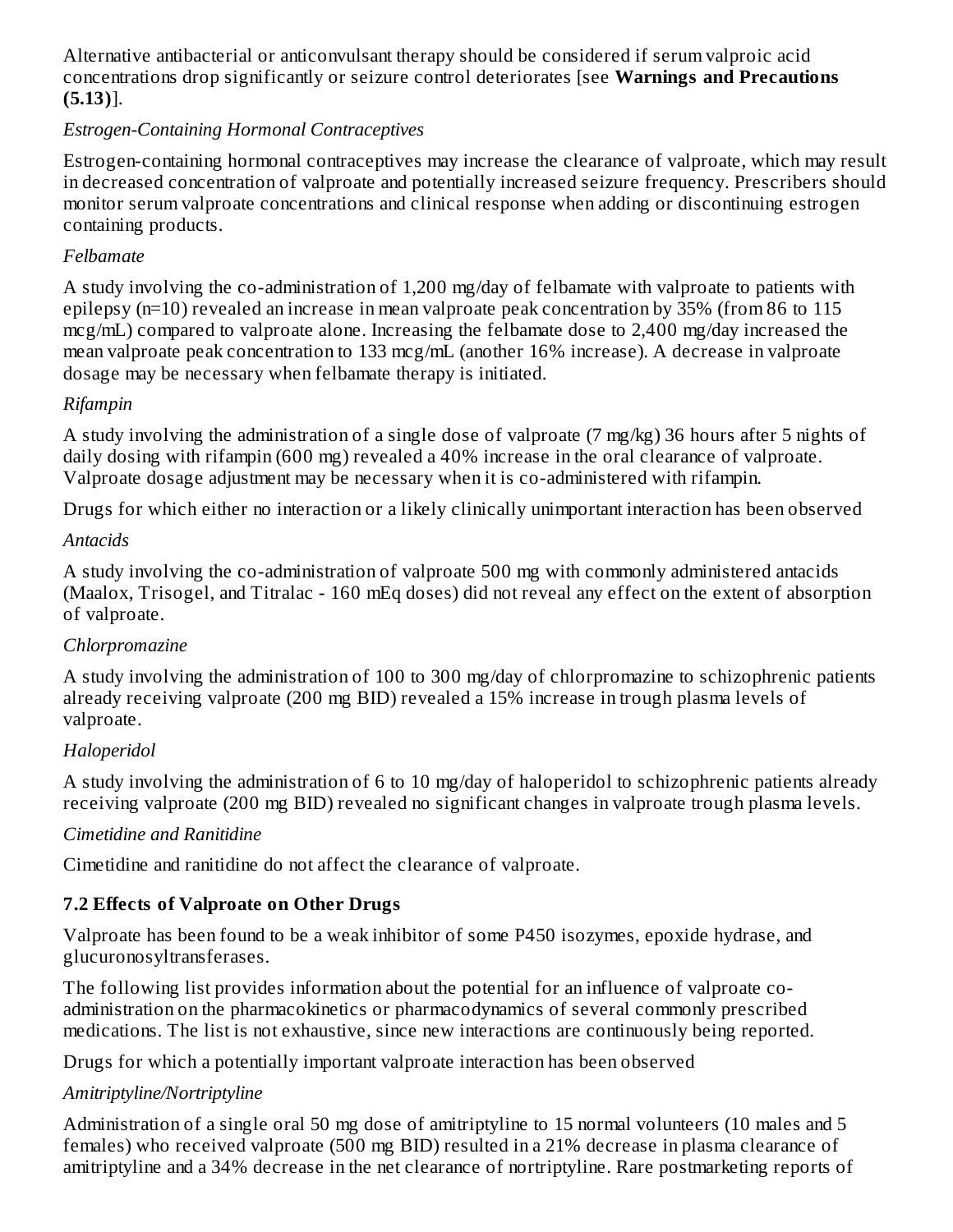concurrent use of valproate and amitriptyline resulting in an increased amitriptyline level have been received. Concurrent use of valproate and amitriptyline has rarely been associated with toxicity. Monitoring of amitriptyline levels should be considered for patients taking valproate concomitantly with amitriptyline. Consideration should be given to lowering the dose of amitriptyline/nortriptyline in the presence of valproate.

#### *Carbamazepine/carbamazepine-10,11-Epoxide*

Serum levels of carbamazepine (CBZ) decreased 17% while that of carbamazepine-10,11-epoxide (CBZ-E) increased by 45% upon co-administration of valproate and CBZ to epileptic patients.

#### *Clonazepam*

The concomitant use of valproate and clonazepam may induce absence status in patients with a history of absence type seizures.

#### *Diazepam*

Valproate displaces diazepam from its plasma albumin binding sites and inhibits its metabolism. Coadministration of valproate (1,500 mg daily) increased the free fraction of diazepam (10 mg) by 90% in healthy volunteers (n=6). Plasma clearance and volume of distribution for free diazepam were reduced by 25% and 20%, respectively, in the presence of valproate. The elimination half-life of diazepam remained unchanged upon addition of valproate.

#### *Ethosuximide*

Valproate inhibits the metabolism of ethosuximide. Administration of a single ethosuximide dose of 500 mg with valproate (800 to 1,600 mg/day) to healthy volunteers (n=6) was accompanied by a 25% increase in elimination half-life of ethosuximide and a 15% decrease in its total clearance as compared to ethosuximide alone. Patients receiving valproate and ethosuximide, especially along with other anticonvulsants, should be monitored for alterations in serum concentrations of both drugs.

#### *Lamotrigine*

In a steady-state study involving 10 healthy volunteers, the elimination half-life of lamotrigine increased from 26 to 70 hours with valproate co-administration (a 165% increase). The dose of lamotrigine should be reduced when co-administered with valproate. Serious skin reactions (such as Stevens - Johnson syndrome and toxic epidermal necrolysis) have been reported with concomitant lamotrigine and valproate administration. See lamotrigine package insert for details on lamotrigine dosing with concomitant valproate administration.

## *Phenobarbital*

Valproate was found to inhibit the metabolism of phenobarbital. Co-administration of valproate (250 mg BID for 14 days) with phenobarbital to normal subjects (n=6) resulted in a 50% increase in half-life and a 30% decrease in plasma clearance of phenobarbital (60 mg single-dose). The fraction of phenobarbital dose excreted unchanged increased by 50% in presence of valproate.

There is evidence for severe CNS depression, with or without significant elevations of barbiturate or valproate serum concentrations. All patients receiving concomitant barbiturate therapy should be closely monitored for neurological toxicity. Serum barbiturate concentrations should be obtained, if possible, and the barbiturate dosage decreased, if appropriate.

Primidone, which is metabolized to a barbiturate, may be involved in a similar interaction with valproate.

## *Phenytoin*

Valproate displaces phenytoin from its plasma albumin binding sites and inhibits its hepatic metabolism. Co-administration of valproate (400 mg TID) with phenytoin (250 mg) in normal volunteers (n=7) was associated with a 60% increase in the free fraction of phenytoin. Total plasma clearance and apparent volume of distribution of phenytoin increased 30% in the presence of valproate. Both the clearance and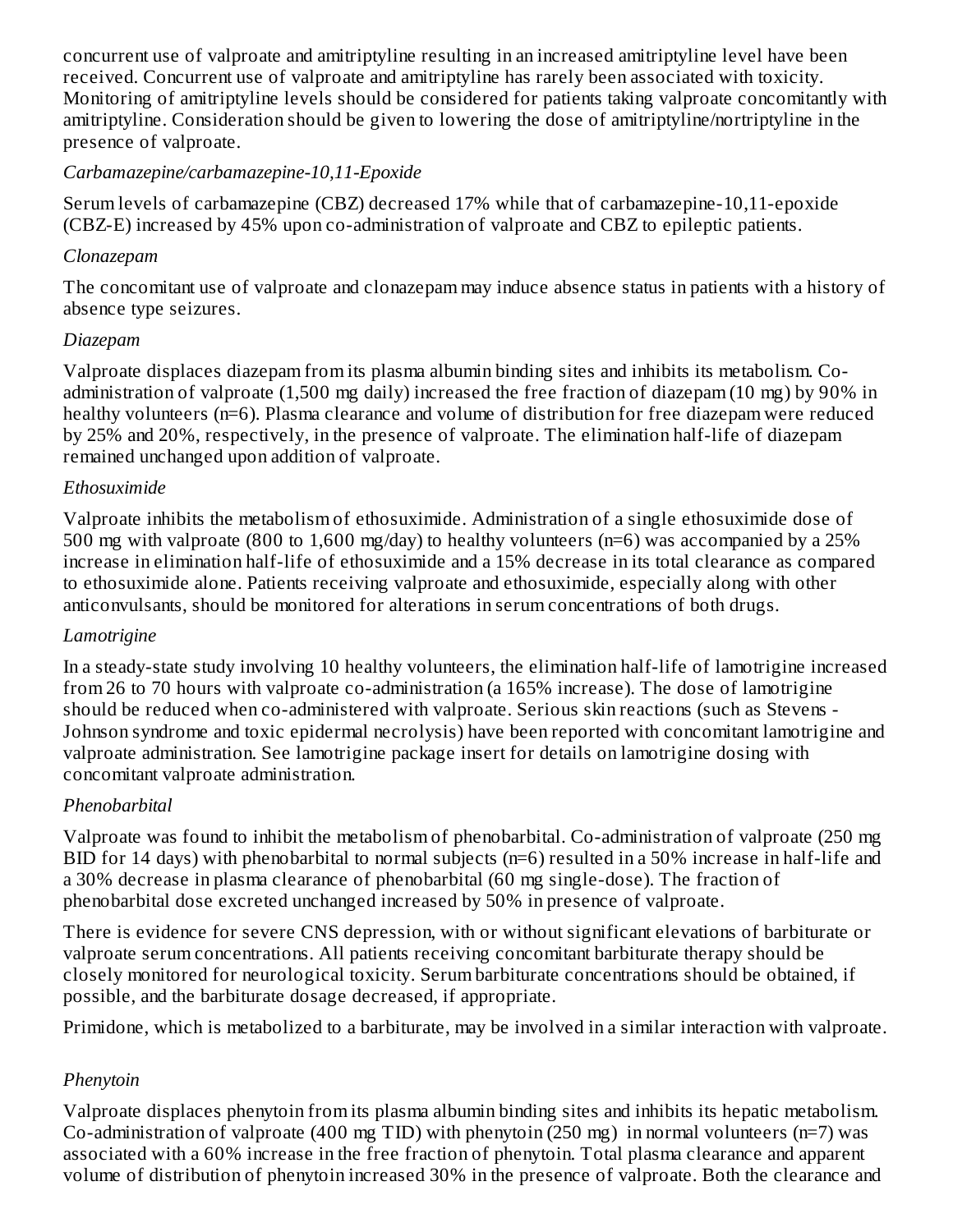apparent volume of distribution of free phenytoin were reduced by 25%.

In patients with epilepsy, there have been reports of breakthrough seizures occurring with the combination of valproate and phenytoin. The dosage of phenytoin should be adjusted as required by the clinical situation.

## *Propofol*

The concomitant use of valproate and propofol may lead to increased blood levels of propofol. Reduce the dose of propofol when co-administering with valproate. Monitor patients closely for signs of increased sedation or cardiorespiratory depression.

#### *Rufinamide*

Based on a population pharmacokinetic analysis, rufinamide clearance was decreased by valproate. Rufinamide concentrations were increased by <16% to 70%, dependent on concentration of valproate (with the larger increases being seen in pediatric patients at high doses or concentrations of valproate). Patients stabilized on rufinamide before being prescribed valproate should begin valproate therapy at a low dose, and titrate to a clinically effective dose [see **Dosage and Administration (2.6)**]. Similarly, patients on valproate should begin at a rufinamide dose lower than 10 mg/kg per day (pediatric patients) or 400 mg per day (adults).

#### *Tolbutamide*

From *in vitro* experiments, the unbound fraction of tolbutamide was increased from 20% to 50% when added to plasma samples taken from patients treated with valproate. The clinical relevance of this displacement is unknown.

#### *Warfarin*

In an *in vitro* study, valproate increased the unbound fraction of warfarin by up to 32.6%. The therapeutic relevance of this is unknown; however, coagulation tests should be monitored if valproate therapy is instituted in patients taking anticoagulants.

#### *Zidovudine*

In six patients who were seropositive for HIV, the clearance of zidovudine (100 mg q8h) was decreased by 38% after administration of valproate (250 or 500 mg q8h); the half-life of zidovudine was unaffected.

Drugs for which either no interaction or a likely clinically unimportant interaction has been observed

## *Acetaminophen*

Valproate had no effect on any of the pharmacokinetic parameters of acetaminophen when it was concurrently administered to three epileptic patients.

## *Clozapine*

In psychotic patients  $(n=11)$ , no interaction was observed when valproate was co-administered with clozapine.

## *Lithium*

Co-administration of valproate (500 mg BID) and lithium carbonate (300 mg TID) to normal male volunteers (n=16) had no effect on the steady-state kinetics of lithium.

## *Lorazepam*

Concomitant administration of valproate (500 mg BID) and lorazepam (1 mg BID) in normal male volunteers (n=9) was accompanied by a 17% decrease in the plasma clearance of lorazepam.

#### *Olanzapine*

No dose adjustment for olanzapine is necessary when olanzapine is administered concomitantly with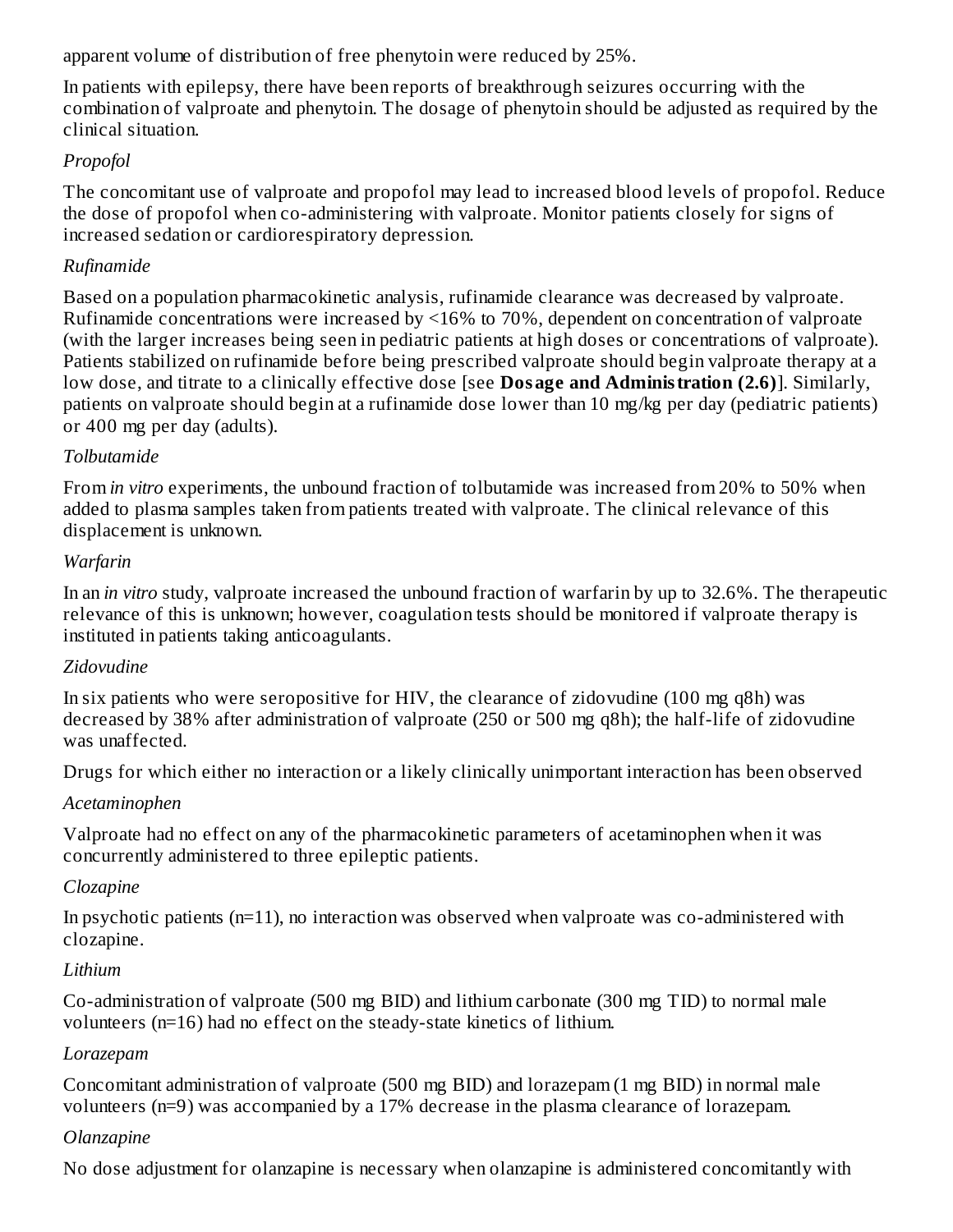valproate. Co-administration of valproate (500 mg BID) and olanzapine (5 mg) to healthy adults (n=10) caused 15% reduction in Cmax and 35% reduction in AUC of olanzapine.

#### *Oral Contraceptive Steroids*

Administration of a single-dose of ethinyloestradiol (50 mcg)/levonorgestrel (250 mcg) to 6 women on valproate (200 mg BID) therapy for 2 months did not reveal any pharmacokinetic interaction.

## **7.3 Topiramate**

Concomitant administration of valproate and topiramate has been associated with hyperammonemia with and without encephalopathy [see C **ontraindications (4) and Warnings and Precautions ( 5.6, 5.9, 5.10)** ]. Concomitant administration of topiramate with valproate has also been associated with hypothermia in patients who have tolerated either drug alone. It may be prudent to examine blood ammonia levels in patients in whom the onset of hypothermia has been reported [see **Warnings and Precautions ( 5.9, 5.11)** ].

## **8 USE IN SPECIFIC POPULATIONS**

#### **8.1 Pregnancy**

**Pregnancy Category D** for epilepsy and for manic episodes associated with bipolar disorder [see **Warnings and Precautions ( 5.2**, **5.3)**].

**Pregnancy Category X** for prophylaxis of migraine headaches [see **Contraindications (4)**].

## *Pregnancy Registry*

To collect information on the effects of in utero exposure to divalproex sodium extended-release tablets, physicians should encourage pregnant patients taking divalproex sodium extended-release tablets to enroll in the North American Antiepileptic Drug (NAAED) Pregnancy Registry. This can be done by calling toll free 1-888-233-2334, and must be done by the patients themselves. Information on the registry can be found at the website, http://www.aedpregnancyregistry.org/.

## *Fetal Risk Summary*

All pregnancies have a background risk of birth defects (about 3%), pregnancy loss (about 15%), or other adverse outcomes regardless of drug exposure. Maternal valproate use during pregnancy for any indication increases the risk of congenital malformations, particularly neural tube defects, but also malformations involving other body systems (e.g., craniofacial defects, cardiovascular malformations, hypospadias, limb malformations). The risk of major structural abnormalities is greatest during the first trimester; however, other serious developmental effects can occur with valproate use throughout pregnancy. The rate of congenital malformations among babies born to epileptic mothers who used valproate during pregnancy has been shown to be about four times higher than the rate among babies born to epileptic mothers who used other anti-seizure monotherapies. [see **Warnings and Precautions (5.3)**] .

Several published epidemiological studies have indicated that children exposed to valproate *in utero* have lower IQ scores than children exposed to either another antiepileptic drug *in utero* or to no antiepileptic drugs *in utero*. [see **Warnings and Precautions (5.3)**] .

An observational study has suggested that exposure to valproate products during pregnancy may increase the risk of autism spectrum disorders. In this study, children born to mothers who had used valproate products during pregnancy had 2.9 times the risk (95% confidence interval [CI]: 1.7 to 4.9) of developing autism spectrum disorders compared to children born to mothers not exposed to valproate products during pregnancy. The absolute risks for autism spectrum disorders were 4.4% (95% CI: 2.6% to 7.5%) in valproate-exposed children and 1.5% (95% CI: 1.5% to 1.6%) in children not exposed to valproate products. Because the study was observational in nature, conclusions regarding a causal association between in utero valproate exposure and an increased risk of autism spectrum disorder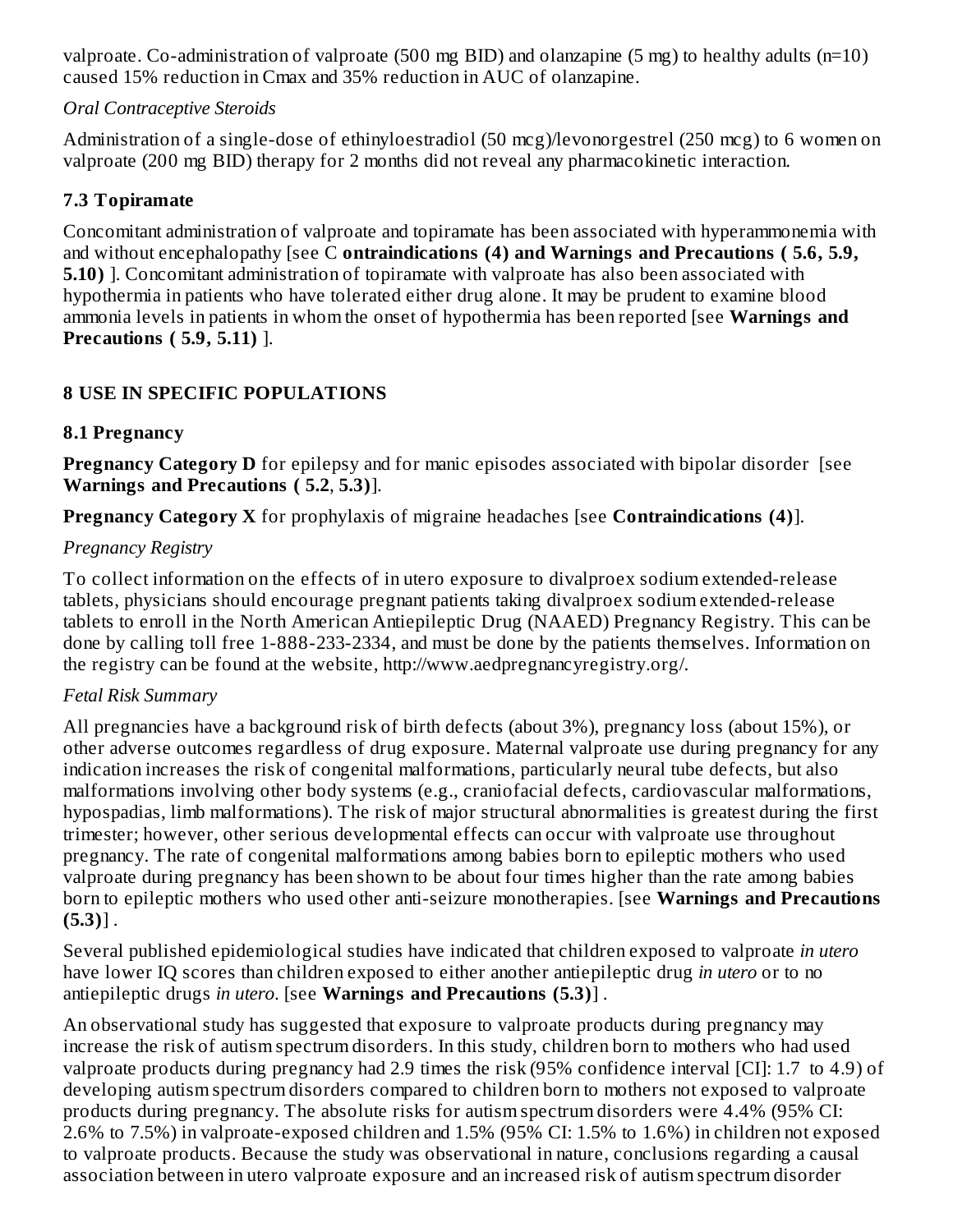cannot be considered definitive.

In animal studies, offspring with prenatal exposure to valproate had structural malformations similar to those seen in humans and demonstrated neurobehavioral deficits.

Clinical Considerations

- Neural tube defects are the congenital malformation most strongly associated with maternal valproate use. The risk of spina bifida following in utero valproate exposure is generally estimated as 1-2%, compared to an estimated general population risk for spina bifida of about 0.06 to 0.07% (6 to 7 in 10,000 births).
- Valproate can cause decreased IQ scores in children whose mothers were treated with valproate during pregnancy.
- Because of the risks of decreased IQ, neural tube defects, and other fetal adverse events, which may occur very early in pregnancy:
- Valproate should not be administered to a woman of childbearing potential unless the drug is  $\bullet$ essential to the management of her medical condition. This is especially important when valproate use is considered for a condition not usually associated with permanent injury or death (e.g., migraine).
	- Valproate is contraindicated during pregnancy in women being treated for prophylaxis of migraine headaches.
	- Valproate should not be used to treat women with epilepsy or bipolar disorder who are pregnant or who plan to become pregnant unless other treatments have failed to provide adequate symptom control or are otherwise unacceptable. In such women, the benefits of treatment with valproate during pregnancy may still outweigh the risks. When treating a pregnant woman or a woman of childbearing potential, carefully consider both the potential risks and benefits of treatment and provide appropriate counseling.
- $\bullet$ To prevent major seizures, women with epilepsy should not discontinue valproate abruptly, as this can precipitate status epilepticus with resulting maternal and fetal hypoxia and threat to life. Even minor seizures may pose some hazard to the developing embryo or fetus. However, discontinuation of the drug may be considered prior to and during pregnancy in individual cases if the seizure disorder severity and frequency do not pose a serious threat to the patient.
- Available prenatal diagnostic testing to detect neural tube and other defects should be offeredto pregnant women using valproate.
- Evidence suggests that folic acid supplementation prior to conception and during the first trimester of pregnancy decreases the risk for congenital neural tube defects in the general population. It is not known whether the risk of neural tube defects or decreased IQ in the offspring of women receiving valproate is reduced by folic acid supplementation. Dietary folic acid supplementation both prior to conception and during pregnancy should be routinely recommended for patients using valproate.
- Pregnant women taking valproate may develop clotting abnormalities including thrombocytopenia,  $\bullet$ hypofibrinogenemia, and/or decrease in other coagulation factors, which may result in hemorrhagic complications in the neonate including death [see **Warnings and Precautions ( 5.8)** ]. If valproate is used in pregnancy, the clotting parameters should be monitored carefully in the mother. If abnormal in the mother, then these parameters should also be monitored in the neonate.
- Patients taking valproate may develop hepatic failure [see **Boxed Warning** and **Warnings and Precautions ( 5.1)** ]. Fatal cases of hepatic failure in infants exposed to valproate in utero have also been reported following maternal use of valproate during pregnancy.
- Hypoglycemia has been reported in neonates whose mothers have taken valproate during pregnancy.

Data Human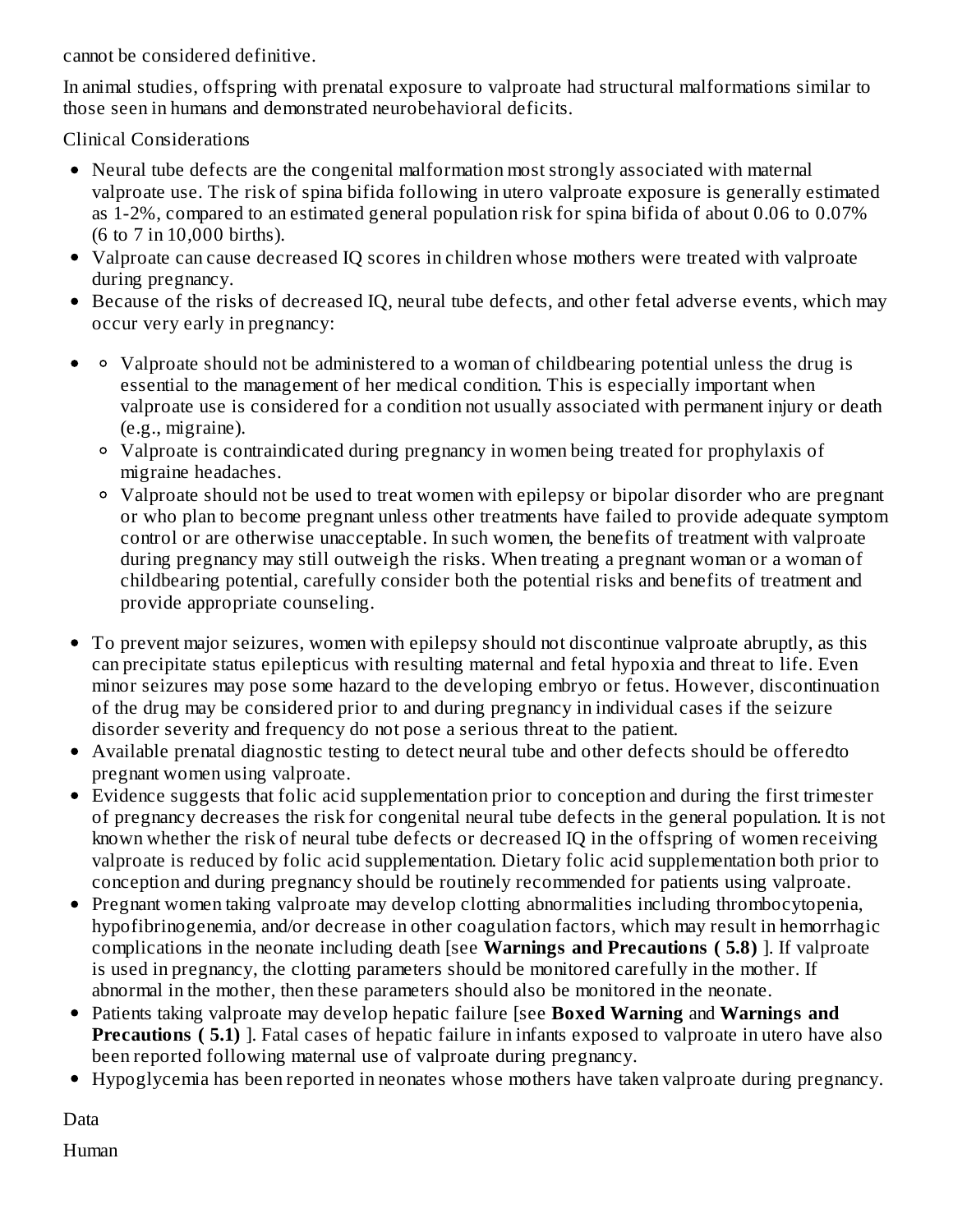There is an extensive body of evidence demonstrating that exposure to valproate in utero increases the risk of neural tube defects and other structural abnormalities. Based on published data from the CDC's National Birth Defects Prevention Network, the risk of spina bifida in the general population is about 0.06 to 0.07%. The risk of spina bifida following in utero valproate exposure has been estimated to be approximately 1 to 2%.

The NAAED Pregnancy Registry has reported a major malformation rate of 9 to 11% in the offspring of women exposed to an average of 1,000 mg/day of valproate monotherapy during pregnancy. These data show up to a five-fold increased risk for any major malformation following valproate exposure in utero compared to the risk following exposure in utero to other antiepileptic drugs taken in monotherapy. The major congenital malformations included cases of neural tube defects, cardiovascular malformations, craniofacial defects (e.g., oral clefts, craniosynostosis), hypospadias, limb malformations (e.g., clubfoot, polydactyly), and malformations of varying severity involving other body systems.

Published epidemiological studies have indicated that children exposed to valproate in utero have lower IQ scores than children exposed to either another antiepileptic drug in utero or to no antiepileptic drugs in utero. The largest of these studies is a prospective cohort study conducted in the United States and United Kingdom that found that children with prenatal exposure to valproate (n=62) had lower IQ scores at age 6 (97 [95% C.I. 94 to 101]) than children with prenatal exposure to the other anti-epileptic drug monotherapy treatments evaluated: lamotrigine (108 [95% C.I. 105 to 110]), carbamazepine (105 [95% C.I. 102–108]) and phenytoin (108 [95% C.I. 104 to 112]). It is not known when during pregnancy cognitive effects in valproate-exposed children occur. Because the women in this study were exposed to antiepileptic drugs throughout pregnancy, whether the risk for decreased IQ was related to a particular time period during pregnancy could not be assessed.

Although all of the available studies have methodological limitations, the weight of the evidencesupports a causal association between valproate exposure in utero and subsequent adverse effectson cognitive development.

There are published case reports of fatal hepatic failure in offspring of women who used valproate during pregnancy.

## Animal

In developmental toxicity studies conducted in mice, rats, rabbits, and monkeys, increased rates of fetal structural abnormalities, intrauterine growth retardation, and embryo-fetal death occurredfollowing treatment of pregnant animals with valproate during organogenesis at clinically relevant doses (calculated on a body surface area basis). Valproate induced malformations of multiple organ systems, including skeletal, cardiac, and urogenital defects. In mice, in addition to other malformations, fetal neural tube defects have been reported following valproate administration during critical periods of organogenesis, and the teratogenic response correlated with peak maternal drug levels. Behavioral abnormalities (including cognitive, locomotor, and social interaction deficits) and brain histopathological changes have also been reported in mice and rat offspring exposed prenatally to clinically relevant doses of valproate.

## **8.3 Nursing Mothers**

Valproate is excreted in human milk. Caution should be exercised when valproate is administered to a nursing woman.

## **8.4 Pediatric Us e**

Experience has indicated that pediatric patients under the age of two years are at a considerably increased risk of developing fatal hepatotoxicity, especially those with the aforementioned conditions [see **Boxed Warning, Warnings and Precautions (5.1)**]. When valproate is used in this patient group, it should be used with extreme caution and as a sole agent. The benefits of therapy should be weighed against the risks. Above the age of 2 years, experience in epilepsy has indicated that the incidence of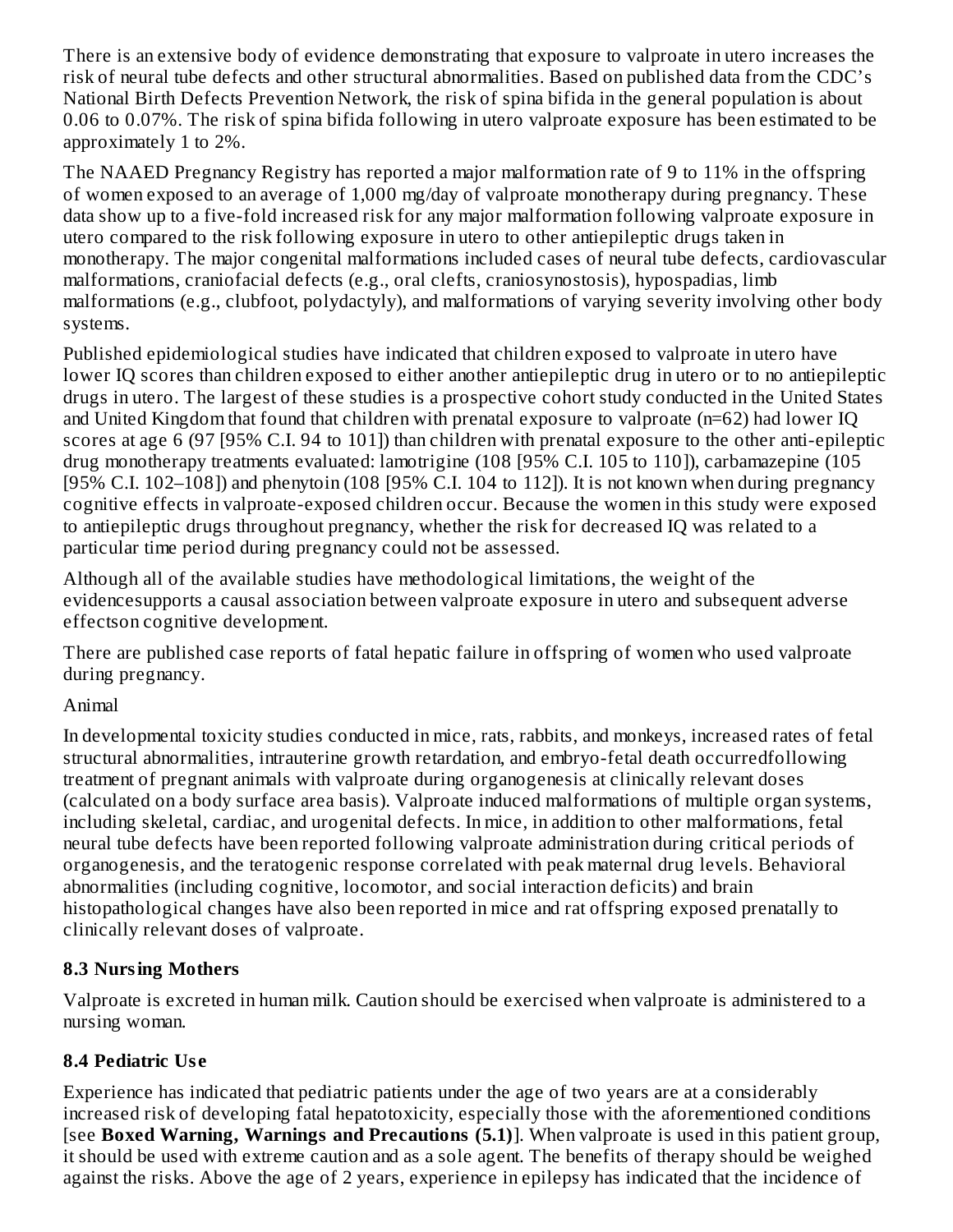fatal hepatotoxicity decreases considerably in progressively older patient groups.

Younger children, especially those receiving enzyme inducing drugs, will require larger maintenance doses to attain targeted total and unbound valproate concentrations. Pediatric patients (i.e., between 3 months and 10 years) have 50% higher clearances expressed on weight (i.e., mL/min/kg) than do adults. Over the age of 10 years, children have pharmacokinetic parameters that approximate those of adults.

The variability in free fraction limits the clinical usefulness of monitoring total serum valproic acid concentration. Interpretation of valproic acid concentrations in children should include consideration of factors that affect hepatic metabolism and protein binding.

Pediatric Clinical Trials

Divalproex sodium delayed-release tablets were studied in seven pediatric clinical trials.

Two of the pediatric studies were double-blinded placebo-controlled trials to evaluate the efficacy of divalproex sodium extended-release tablets for the indications of mania (150 patients aged 10 to 17 years, 76 of whom were on divalproex sodium extended-release tablets) and migraine (304 patients aged 12 to 17 years, 231 of whom were on divalproex sodium extended-release tablets). Efficacy was not established for either the treatment of migraine or the treatment of mania. The most common drugrelated adverse reactions (reported >5% and twice the rate of placebo) reported in the controlled pediatric mania study were nausea, upper abdominal pain, somnolence, increased ammonia, gastritis and rash.

The remaining five trials were long term safety studies. Two six-month pediatric studies were conducted to evaluate the long-term safety of divalproex sodium extended-release tablets for the indication of mania (292 patients aged 10 to 17 years). Two twelve-month pediatric studies were conducted to evaluate the long-term safety of divalproex sodium extended-release tablets for the indication of migraine (353 patients aged 12 to 17 years). One twelve-month study was conducted to evaluate the safety of Divalproex Sodium Sprinkle Capsules in the indication of partial seizures (169 patients aged 3 to 10 years).

In these seven clinical trials, the safety and tolerability of divalproex sodium delayed-release tablets in pediatric patients were shown to be comparable to those in adults [see **Advers e Reactions (6)**].

Juvenile Animal Toxicology

In studies of valproate in immature animals, toxic effects not observed in adult animals includedretinal dysplasia in rats treated during the neonatal period (from postnatal day 4) and nephrotoxicity in rats treated during the neonatal and juvenile (from postnatal day 14) periods. The no-effect dose for these findings was less than the maximum recommended human dose on a mg/m<sup>2</sup> basis.

## **8.5 Geriatric Us e**

No patients above the age of 65 years were enrolled in double-blind prospective clinical trials of mania associated with bipolar illness. In a case review study of 583 patients, 72 patients (12%) were greater than 65 years of age. A higher percentage of patients above 65 years of age reported accidental injury, infection, pain, somnolence, and tremor.

Discontinuation of valproate was occasionally associated with the latter two events. It is not clear whether these events indicate additional risk or whether they result from preexisting medical illness and concomitant medication use among these patients.

A study of elderly patients with dementia revealed drug related somnolence and discontinuation for somnolence [see **Warnings and Precautions (5.14)**]. The starting dose should be reduced in these patients, and dosage reductions or discontinuation should be considered in patients with excessive somnolence [see **Dosage and Administration (2.5)** ].

There is insufficient information available to discern the safety and effectiveness of valproate for the prophylaxis of migraines in patients over 65.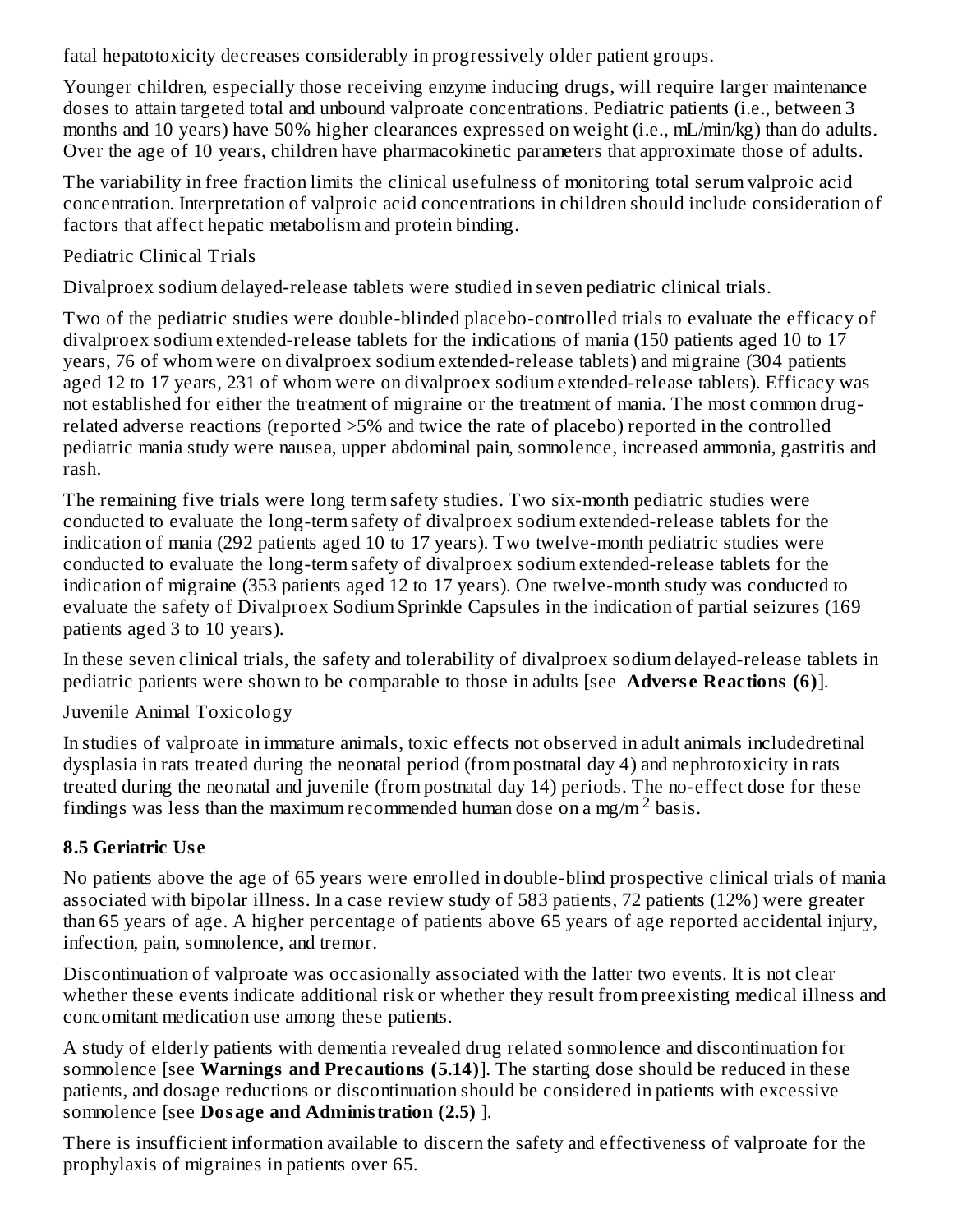The capacity of elderly patients (age range: 68 to 89 years) to eliminate valproate has been shown to be reduced compared to younger adults (age range: 22 to 26 years) [see **Clinical Pharmacology (12.3)**].

#### **8.6 Effect of Dis eas e**

Liver Disease

[(See **Boxed Warning, Contraindications (4),Warnings and Precautions (5)**, and **Clinical Pharmacology (12.3)**]. Liver disease impairs the capacity to eliminate valproate.

#### **10 OVERDOSAGE**

Overdosage with valproate may result in somnolence, heart block, deep coma, and hypernatremia. Fatalities have been reported; however patients have recovered from valproate levels as high as 2,120 mcg/mL.

In overdose situations, the fraction of drug not bound to protein is high and hemodialysis or tandem hemodialysis plus hemoperfusion may result in significant removal of drug. The benefit of gastric lavage or emesis will vary with the time since ingestion. General supportive measures should be applied with particular attention to the maintenance of adequate urinary output.

Naloxone has been reported to reverse the CNS depressant effects of valproate overdosage. Because naloxone could theoretically also reverse the antiepileptic effects of valproate, it should be used with caution in patients with epilepsy.

## **11 DESCRIPTION**

Divalproex sodium USP is a stable co-ordination compound comprised of sodium valproate and valproic acid in a 1:1 molar relationship and formed during the partial neutralization of valproic acid with 0.5 equivalent of sodium hydroxide. Chemically it is designated as sodium hydrogen bis(2 propylpentanoate). Divalproex sodium USP has the following structure:



Divalproex sodium USP occurs as a white to off white powder with a characteristic odor, very soluble in chloroform, freely soluble in methanol and ethyl ether, soluble in acetone, practically insoluble in acetonitrile.

Divalproex sodium extended-release tablets USP, 500 mg are for oral administration. Divalproex sodium extended-release tablets USP, contain divalproex sodium USP in a once-a-day extended-release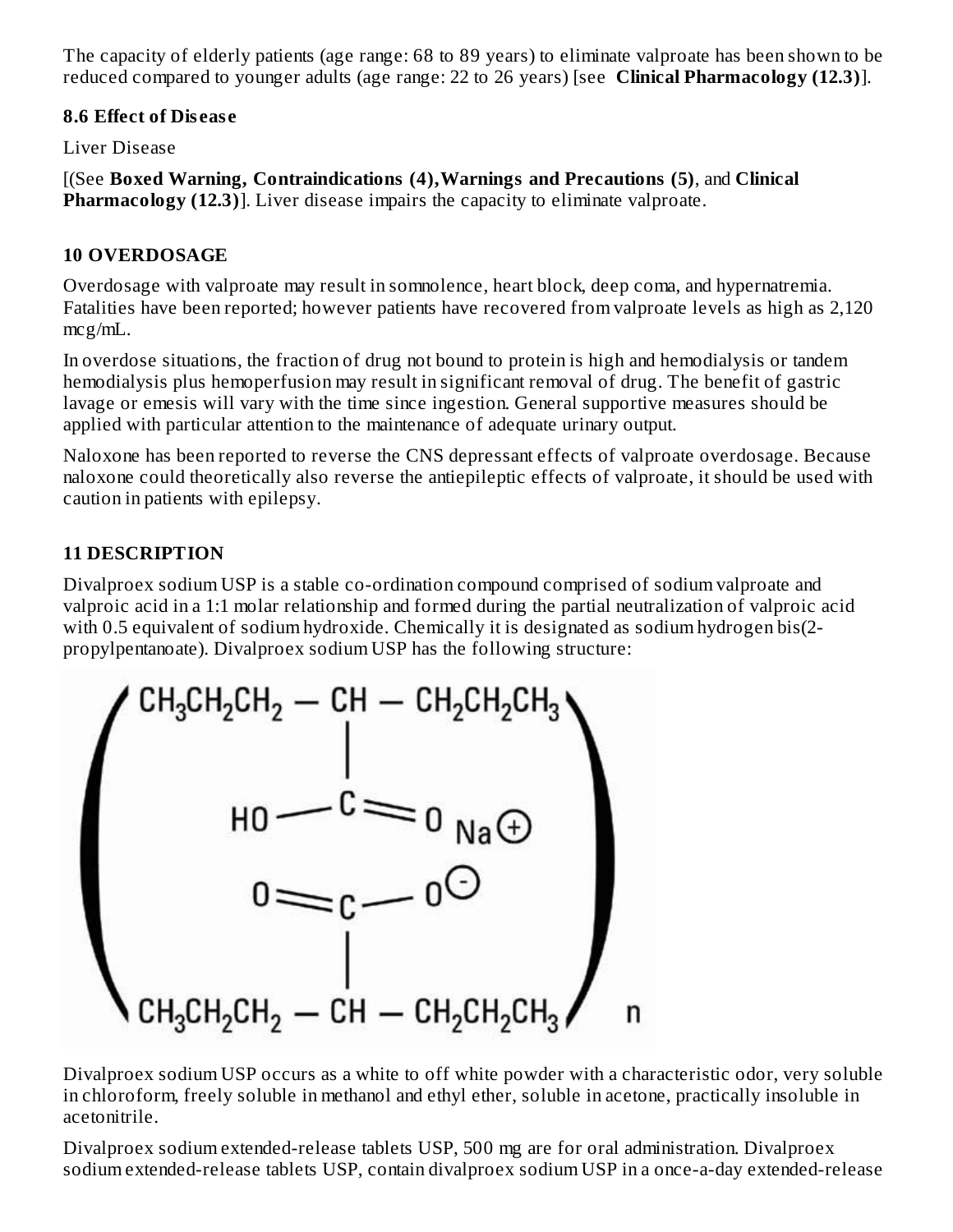formulation equivalent to 500 mg of valproic acid.

## **Inactive Ingredients**

Divalproex sodium extended-release tablets USP, 500 mg: Hydroxy ethyl cellulose, hydroxy propyl cellulose, hypromellose, iron oxide black, iron oxide yellow, lactose monohydrate, microcrystalline cellulose, silicon dioxide, and titanium dioxide.

Divalproex sodium extended-release tablets meets USP *Dissolution Test 5*.

# **12 CLINICAL PHARMACOLOGY**

# **12.1 Mechanism of Action**

Divalproex sodium dissociates to the valproate ion in the gastrointestinal tract. The mechanisms by which valproate exerts its therapeutic effects have not been established. It has been suggested that its activity in epilepsy is related to increased brain concentrations of gamma-aminobutyric acid (GABA).

# **12.2 Pharmacodynamics**

The relationship between plasma concentration and clinical response is not well documented. One contributing factor is the nonlinear, concentration dependent protein binding of valproate which affects the clearance of the drug. Thus, monitoring of total serum valproate may not provide a reliable index of the bioactive valproate species.

For example, because the plasma protein binding of valproate is concentration dependent, the free fraction increases from approximately 10% at 40 mcg/mL to 18.5% at 130 mcg/mL. Higher than expected free fractions occur in the elderly, in hyperlipidemic patients, and in patients with hepatic and renal diseases.

Epilepsy

The therapeutic range in epilepsy is commonly considered to be 50 to 100 mcg/mL of total valproate, although some patients may be controlled with lower or higher plasma concentrations.

Mania

In placebo-controlled clinical trials of acute mania, patients were dosed to clinical response with trough plasma concentrations between 85 and 125 mcg/mL [see **Dosage and Administration (2.1)**].

# **12.3 Pharmacokinetics**

# Absorption/Bioavailability

The absolute bioavailability of divalproex sodium extended-release tablets administered as a single dose after a meal was approximately 90% relative to intravenous infusion.

When given in equal total daily doses, the bioavailability of divalproex sodium extended-release tablets is less than that of divalproex sodium delayed-release tablets. In five multiple-dose studies in healthy subjects ( $N=82$ ) and in subjects with epilepsy ( $N=86$ ), when administered under fasting and nonfasting conditions, divalproex sodium extended-release tablets given once daily produced an average bioavailability of 89% relative to an equal total daily dose of divalproex sodium delayed-release tablets given BID, TID, or QID. The median time to maximum plasma valproate concentrations (C  $_{\rm max}$ ) after divalproex sodium extended-release tablets administration ranged from 4 to 17 hours. After multiple once-daily dosing of divalproex sodium extended-release tablets, the peak-to-trough fluctuation in plasma valproate concentrations was 10 to 20% lower than that of regular divalproex sodium delayed-release tablets given BID, TID, or QID.

Conversion from Divalproex Sodium Delayed-Release Tablets to Divalproex Sodium Extended-Release Tablets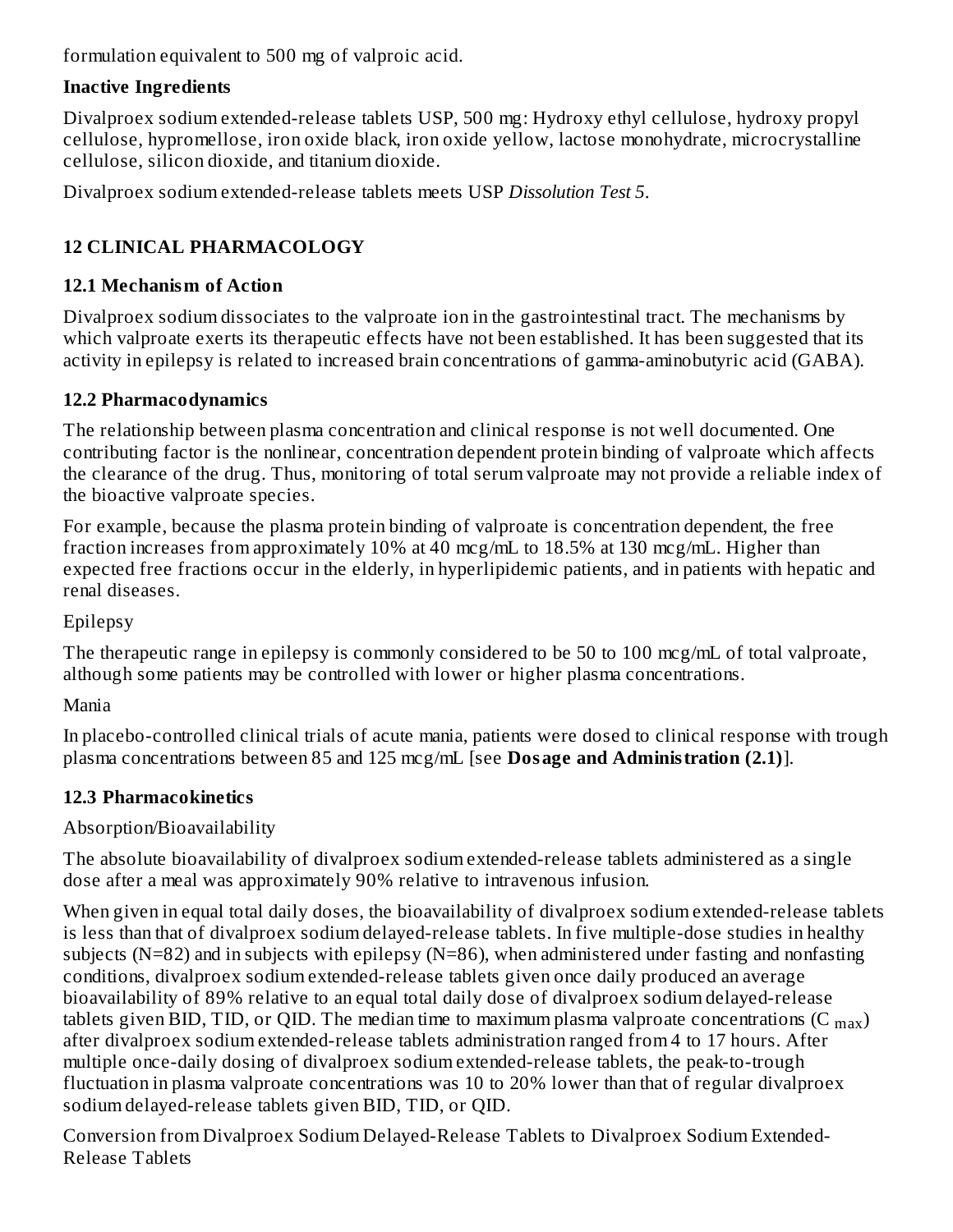When divalproex sodium extended-release tablets are given in doses 8 to 20% higher than the total daily dose of divalproex sodium delayed-release tablets, the two formulations are bioequivalent. In two randomized, crossover studies, multiple daily doses of divalproex sodium delayed-release tablets were compared to 8 to 20% higher once-daily doses of divalproex sodium extended-release tablets. In these two studies, divalproex sodium extended-release tablets and divalproex sodium delayed-release tablets regimens were equivalent with respect to area under the curve (AUC; a measure of the extent of bioavailability). Additionally, valproate C  $_{\rm max}$  was lower, and C  $_{\rm min}$  was either higher or not different, for divalproex sodium extended-release tablets relative to divalproex sodium delayed-release tablets regimens (see **Table 8**).

**Table 8. Bioavailability of Divalproex Sodium Extended-Releas e Tablets Relative to Divalproex Sodium Delayed-Releas e Tablets When Divalproex Sodium Extended-Releas e Tablets Dos e is 8 to 20% Higher**

| <b>Study Population</b>     | Regimens                                             | Relative                                |
|-----------------------------|------------------------------------------------------|-----------------------------------------|
|                             |                                                      | Bioavailability                         |
|                             | Divalproex sodium extended-release tablets vs.       | AUC C $_{\text{max}}$ C $_{\text{min}}$ |
|                             | Divalproex sodium delayed-release tablets            | 24                                      |
| Healthy Volunteers $(N=35)$ | 1,000 & 1,500 mg Divalproex sodium extended-         | 1.0590.8821.173                         |
|                             | release tablets vs.875 & 1,250 mg Divalproex sodium  |                                         |
|                             | delayed-release tablets                              |                                         |
| Patients with epilepsy on   | 1,000 to 5,000 mg Divalproex sodium extended-        | 1.0080.8991.022                         |
| concomitant enzyme-inducing | release tablets vs.875 to 4,250 mg Divalproex sodium |                                         |
| antiepilepsy drugs          | delayed-release tablets                              |                                         |
| $(N = 64)$                  |                                                      |                                         |

Concomitant antiepilepsy drugs (topiramate, phenobarbital, carbamazepine, phenytoin, and lamotrigine were evaluated) that induce the cytochrome P450 isozyme system did not significantly alter valproate bioavailability when converting between divalproex sodium delayed-release tablets and divalproex sodium extended-release tablets.

#### **Distribution**

#### Protein Binding

The plasma protein binding of valproate is concentration dependent and the free fraction increases from approximately 10% at 40 mcg/mL to 18.5% at 130 mcg/mL. Protein binding of valproate is reduced in the elderly, in patients with chronic hepatic diseases, in patients with renal impairment, and in the presence of other drugs (e.g., aspirin). Conversely, valproate may displace certain protein-bound drugs (e.g., phenytoin, carbamazepine, warfarin, and tolbutamide) [see **Drug Interactions (7.2)** for more detailed information on the pharmacokinetic interactions of valproate with other drugs].

#### CNS Distribution

Valproate concentrations in cerebrospinal fluid (CSF) approximate unbound concentrations in plasma (about 10% of total concentration).

#### Metabolism

Valproate is metabolized almost entirely by the liver. In adult patients on monotherapy, 30 to 50% of an administered dose appears in urine as a glucuronide conjugate. Mitochondrial β-oxidation is the other major metabolic pathway, typically accounting for over 40% of the dose. Usually, less than 15 to 20% of the dose is eliminated by other oxidative mechanisms. Less than 3% of an administered dose is excreted unchanged in urine.

The relationship between dose and total valproate concentration is nonlinear; concentration does not increase proportionally with the dose, but rather, increases to a lesser extent due to saturable plasma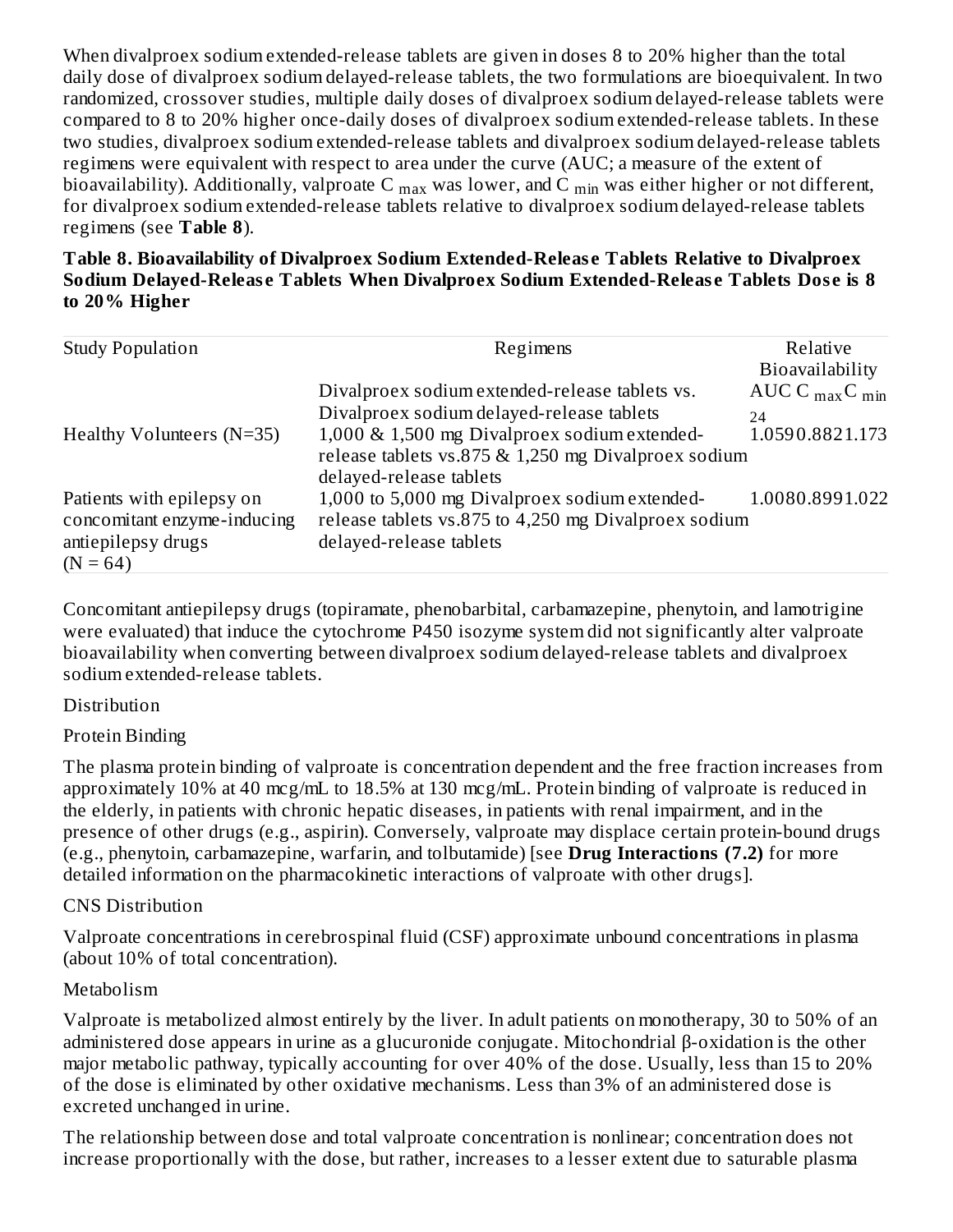protein binding. The kinetics of unbound drug are linear.

## Elimination

Mean plasma clearance and volume of distribution for total valproate are 0.56 L/hr/1.73 m  $^2$  and 11 L/1.73 m<sup>2</sup>, respectively. Mean plasma clearance and volume of distribution for free valproate are 4.6 L/hr/1.73 m<sup>2</sup> and 92 L/1.73 m<sup>2</sup>. Mean terminal half-life for valproate monotherapy ranged from 9 to 16 hours following oral dosing regimens of 250 to 1,000 mg.

The estimates cited apply primarily to patients who are not taking drugs that affect hepatic metabolizing enzyme systems. For example, patients taking enzyme-inducing antiepileptic drugs (carbamazepine, phenytoin, and phenobarbital) will clear valproate more rapidly. Because of these changes in valproate clearance, monitoring of antiepileptic concentrations should be intensified whenever concomitant antiepileptics are introduced or withdrawn.

Special Populations

*Effect of Age*

# Pediatric

The valproate pharmacokinetic profile following administration of divalproex sodium extended-release tablets was characterized in a multiple-dose, non-fasting, open label, multi-center study in children and adolescents. Divalproex sodium extended-release tablets once daily doses ranged from 250 to 1,750 mg. Once daily administration of divalproex sodium extended-release tablets in pediatric patients (10 to 17 years) produced plasma VPA concentration-time profiles similar to those that have been observed in adults.

## Elderly

The capacity of elderly patients (age range: 68 to 89 years) to eliminate valproate has been shown to be reduced compared to younger adults (age range: 22 to 26). Intrinsic clearance is reduced by 39%; the free fraction is increased by 44%. Accordingly, the initial dosage should be reduced in the elderly [see **Dosage and Administration (2.4)**].

# *Effect of Sex*

There are no differences in the body surface area adjusted unbound clearance between males and females  $(4.8\pm0.17$  and  $4.7\pm0.07$  L/hr per 1.73 m<sup>2</sup>, respectively).

# *Effect of Race*

The effects of race on the kinetics of valproate have not been studied.

# *Effect of Disease*

# Liver Disease

Liver disease impairs the capacity to eliminate valproate. In one study, the clearance of free valproate was decreased by 50% in 7 patients with cirrhosis and by 16% in 4 patients with acute hepatitis, compared with 6 healthy subjects. In that study, the half-life of valproate was increased from 12 to 18 hours. Liver disease is also associated with decreased albumin concentrations and larger unbound fractions (2 to 2.6 fold increase) of valproate. Accordingly, monitoring of total concentrations may be misleading since free concentrations may be substantially elevated in patients with hepatic disease whereas total concentrations may appear to be normal [see **Boxed Warning, Contraindications (4), and Warnings and Precautions (5.1)**].

# Renal Disease

A slight reduction (27%) in the unbound clearance of valproate has been reported in patients with renal failure (creatinine clearance < 10 mL/minute); however, hemodialysis typically reduces valproate concentrations by about 20%. Therefore, no dosage adjustment appears to be necessary in patients with renal failure. Protein binding in these patients is substantially reduced; thus, monitoring total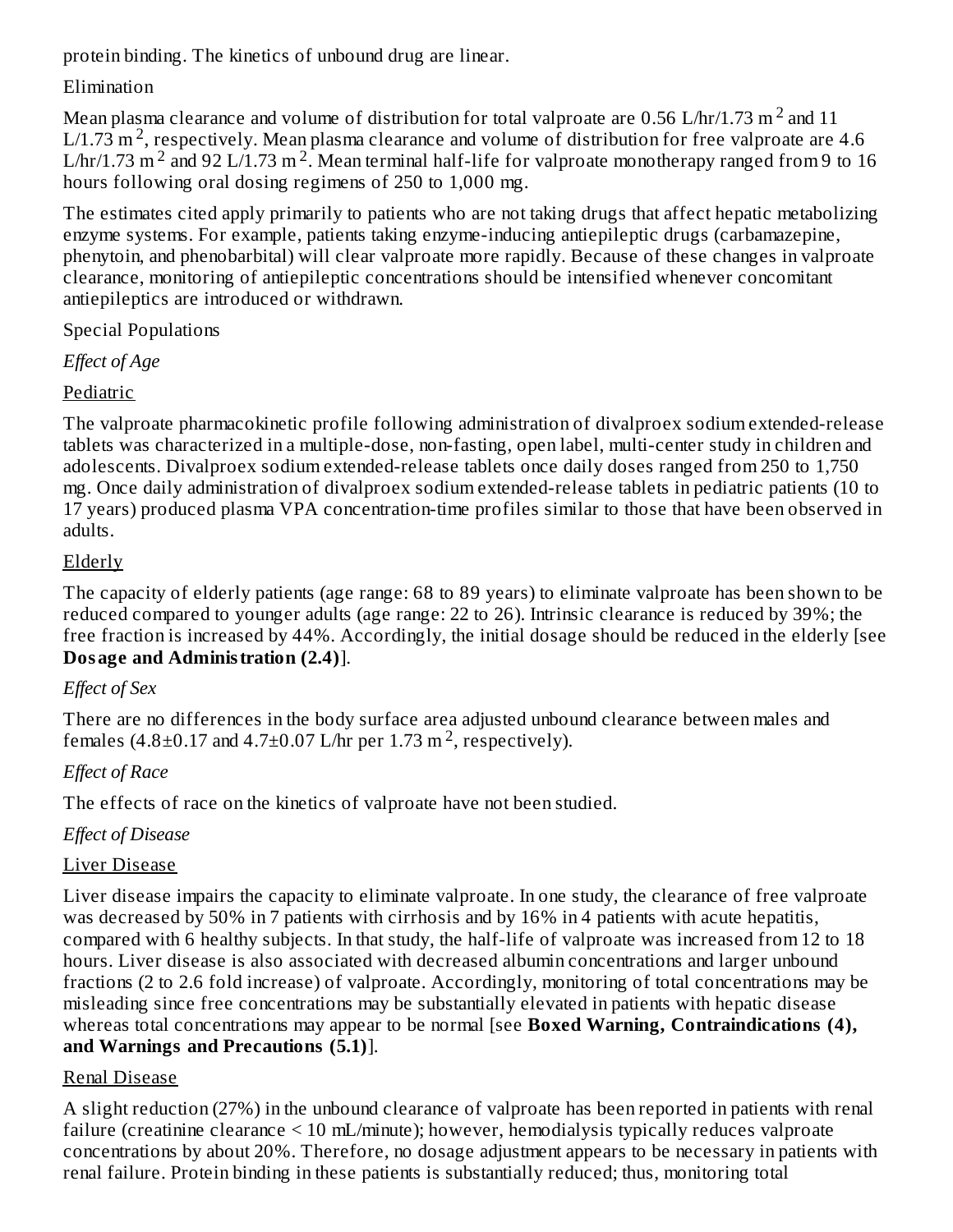concentrations may be misleading.

## **13 NONCLINICAL TOXICOLOGY**

#### **13.1 Carcinogenesis, Mutagenesis, and Impairment of Fertility**

#### Carcinogenesis

Valproate was administered orally to rats and mice at doses of 80 and 170 mg/kg/day (less than the  $maximum$  recommended human dose on a mg/m<sup>2</sup> basis) for two years. The primary findings were an increase in the incidence of subcutaneous fibrosarcomas in high dose male rats receiving valproate and a dose-related trend for benign pulmonary adenomas in male mice receiving valproate. The significance of these findings for humans is unknown.

#### Mutagenesis

Valproate was not mutagenic in an in vitro bacterial assay (Ames test), did not produce dominant lethal effects in mice, and did not increase chromosome aberration frequency in an in vivo cytogenetic study in rats. Increased frequencies of sister chromatid exchange (SCE) have been reported in a study of epileptic children taking valproate, but this association was not observed in another study conducted in adults. There is some evidence that increased SCE frequencies may be associated with epilepsy. The biological significance of an increase in SCE frequency is not known.

#### Impairment Fertility

Chronic toxicity studies of valproate in juvenile and adult rats and dogs demonstrated reduced spermatogenesis and testicular atrophy at oral doses of 400 mg/kg/day or greater in rats (approximately equivalent to or greater than the maximum recommended human dose (MRHD) on a mg/m<sup>2</sup> basis) and 150 mg/kg/day or greater in dogs (approximately 1.4 times the MRHD or greater on a mg/m<sup>2</sup> basis). Fertility studies in rats have shown no effect on fertility at oral doses of valproate up to 350 mg/kg/day (approximately equal to the MRHD on a mg/m<sup>2</sup> basis) for 60 days. The effect of valproate on testicular development and on sperm parameters and fertility in humans is unknown.

## **14 CLINICAL STUDIES**

## **14.1 Mania**

The effectiveness of divalproex sodium extended-release tablets for the treatment of acute mania is based in part on studies establishing the effectiveness of divalproex sodium delayed release tablets for this indication. Divalproex sodium extended-release tablets' effectiveness was confirmed in one randomized, double-blind, placebo-controlled, parallel group, 3-week, multicenter study. The study was designed to evaluate the safety and efficacy of divalproex sodium extended-release tablets in the treatment of bipolar I disorder, manic or mixed type, in adults. Adult male and female patients who had a current DSM-IV TR primary diagnosis of bipolar I disorder, manic or mixed type, and who were hospitalized for acute mania, were enrolled into this study. Divalproex sodium extended-release tablets were initiated at a dose of 25 mg/kg/day given once daily, increased by 500 mg/day on Day 3, then adjusted to achieve plasma valproate concentrations in the range of 85 to 125 mcg/mL. Mean daily divalproex sodium extended-release tablets doses for observed cases were 2,362 mg (range: 500 to 4,000), 2,874 mg (range: 1,500 to 4,500), 2,993 mg (range: 1,500 to 4,500), 3,181 mg (range: 1,500 to 5,000), and 3,353 mg (range: 1,500 to 5,500) at Days 1, 5, 10, 15, and 21, respectively. Mean valproate concentrations were 96.5 mcg/mL, 102.1 mcg/mL, 98.5 mcg/mL, 89.5 mcg/mL at Days 5, 10, 15 and 21, respectively. Patients were assessed on the Mania Rating Scale (MRS; score ranges from 0 to 52).

Divalproex sodium extended-release tablets were significantly more effective than placebo in reduction of the MRS total score.

## **14.2 Epilepsy**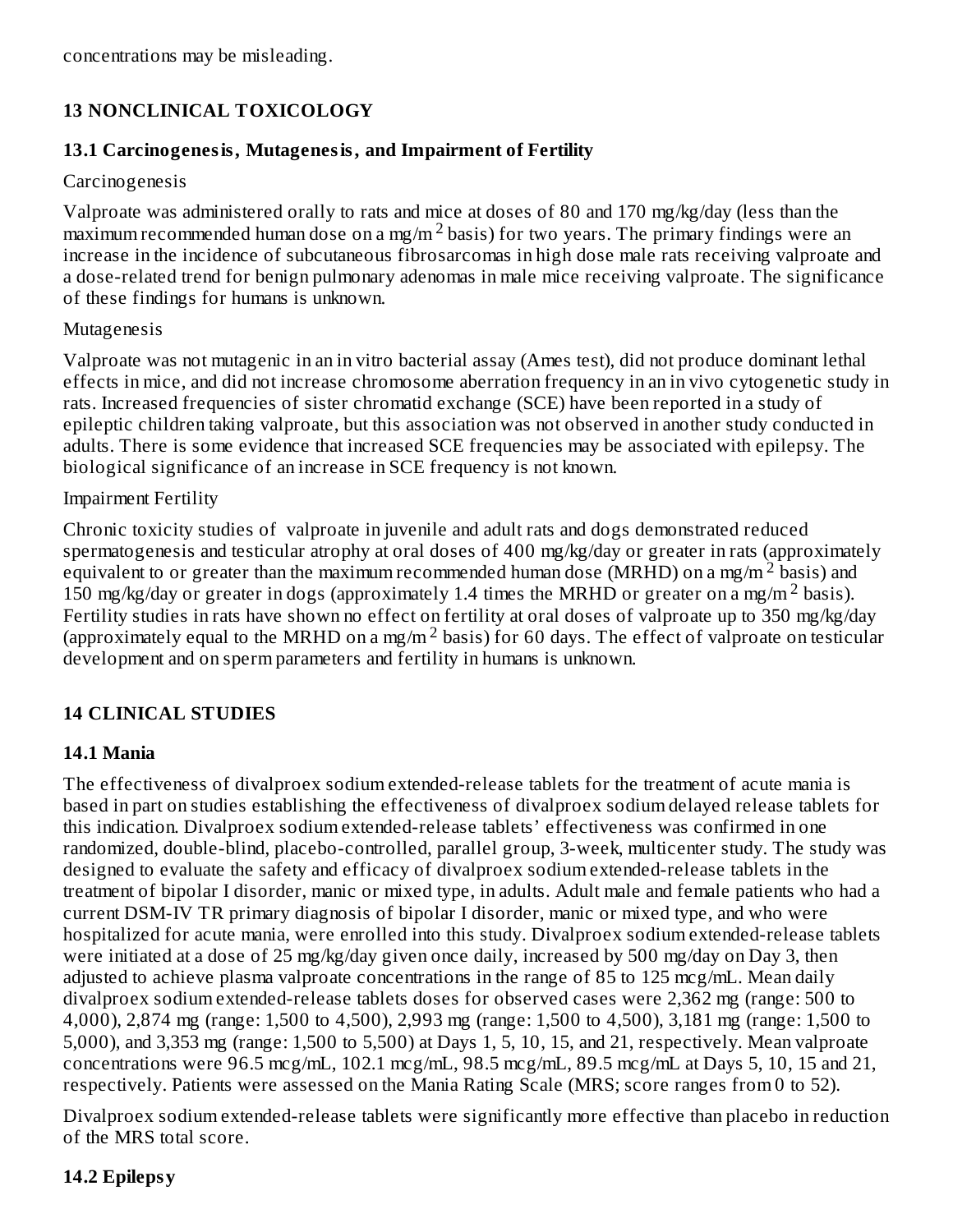The efficacy of valproate in reducing the incidence of complex partial seizures (CPS) that occur in isolation or in association with other seizure types was established in two controlled trials.

In one, multi-clinic, placebo controlled study employing an add-on design, (adjunctive therapy) 144 patients who continued to suffer eight or more CPS per 8 weeks during an 8 week period of monotherapy with doses of either carbamazepine or phenytoin sufficient to assure plasma concentrations within the "therapeutic range" were randomized to receive, in addition to their original antiepilepsy drug (AED), either divalproex sodium delayed-release tablets or placebo. Randomized patients were to be followed for a total of 16 weeks. The following Table presents the findings.

| Add-onTreatment                           | <b>Numberof</b><br><b>Patients</b> | <b>Baseline</b><br>Incidence | Experimental<br><b>Incidence</b> |
|-------------------------------------------|------------------------------------|------------------------------|----------------------------------|
| Divalproex sodium delayed-release tablets | 75                                 | 16                           | $8.9*$                           |
| Placebo                                   | 69                                 | 14.5                         | 11.5                             |

**Table 9. Adjunctive Therapy Study Median Incidence of CPS per 8 Weeks**

\* Reduction from baseline statistically significantly greater for valproate than placebo at  $p \le 0.05$ level.

Figure 1 presents the proportion of patients (X axis) whose percentage reduction from baseline in complex partial seizure rates was at least as great as that indicated on the Y axis in the adjunctive therapy study. A positive percent reduction indicates an improvement (i.e., a decrease in seizure frequency), while a negative percent reduction indicates worsening. Thus, in a display of this type, the curve for an effective treatment is shifted to the left of the curve for placebo. This Figure shows that the proportion of patients achieving any particular level of improvement was consistently higher for valproate than for placebo. For example, 45% of patients treated with valproate had a  $\geq$  50% reduction in complex partial seizure rate compared to 23% of patients treated with placebo.

#### **Figure 1**



The second study assessed the capacity of valproate to reduce the incidence of CPS when administered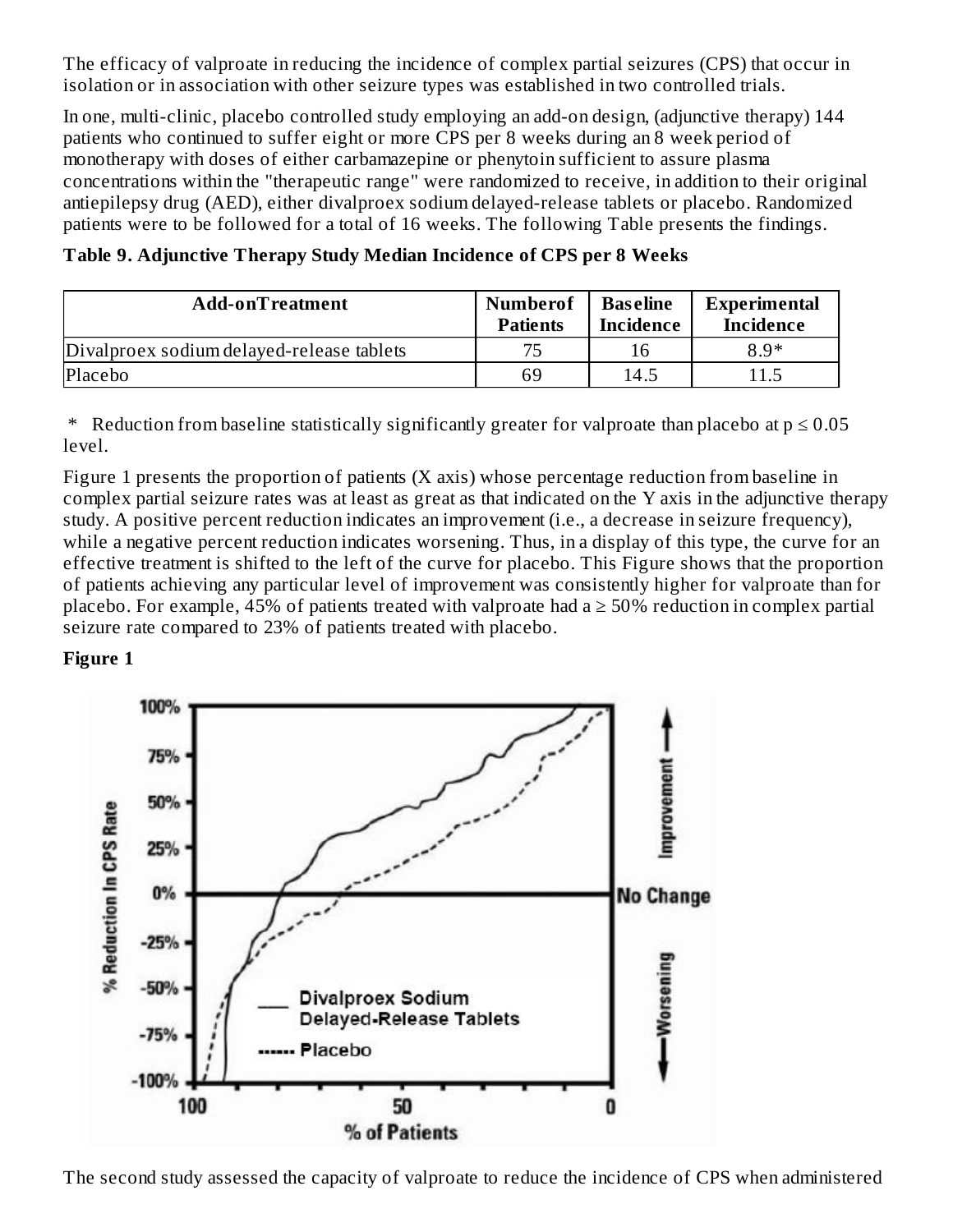as the sole AED. The study compared the incidence of CPS among patients randomized to either a high or low dose treatment arm. Patients qualified for entry into the randomized comparison phase of this study only if 1) they continued to experience 2 or more CPS per 4 weeks during an 8 to 12 week long period of monotherapy with adequate doses of an AED (i.e., phenytoin, carbamazepine, phenobarbital, or primidone) and 2) they made a successful transition over a two week interval to valproate. Patients entering the randomized phase were then brought to their assigned target dose, gradually tapered off their concomitant AED and followed for an interval as long as 22 weeks. Less than 50% of the patients randomized, however, completed the study. In patients converted to divalproex sodium delayed-release tablets monotherapy, the mean total valproate concentrations during monotherapy were 71 and 123 mcg/mL in the low dose and high dose groups, respectively.

The following Table presents the findings for all patients randomized who had at least one postrandomization assessment.

| Treatment           | <b>Numberof</b><br><b>Patients</b> | <b>Baseline</b><br><b>Incidence</b> | <b>Randomized Phase</b><br>Incidence |
|---------------------|------------------------------------|-------------------------------------|--------------------------------------|
| High dose Valproate | 131                                | 13.2                                | 10.7*                                |
| Low dose Valproate  | 134                                | 14.2                                | 13.8                                 |

#### **Table 10. Monotherapy Study Median Incidence of CPS per 8 Weeks**

\* Reduction from baseline statistically significantly greater for high dose than low dose at  $p \le 0.05$ level.

Figure 2 presents the proportion of patients (X axis) whose percentage reduction from baseline in complex partial seizure rates was at least as great as that indicated on the Y axis in the monotherapy study. A positive percent reduction indicates an improvement (i.e., a decrease in seizure frequency), while a negative percent reduction indicates worsening. Thus, in a display of this type, the curve for a more effective treatment is shifted to the left of the curve for a less effective treatment. This Figure shows that the proportion of patients achieving any particular level of reduction was consistently higher for high dose valproate than for low dose valproate. For example, when switching from carbamazepine, phenytoin, phenobarbital or primidone monotherapy to high dose valproate monotherapy, 63% of patients experienced no change or a reduction in complex partial seizure rates compared to 54% of patients receiving low dose valproate.

## **Figure 2**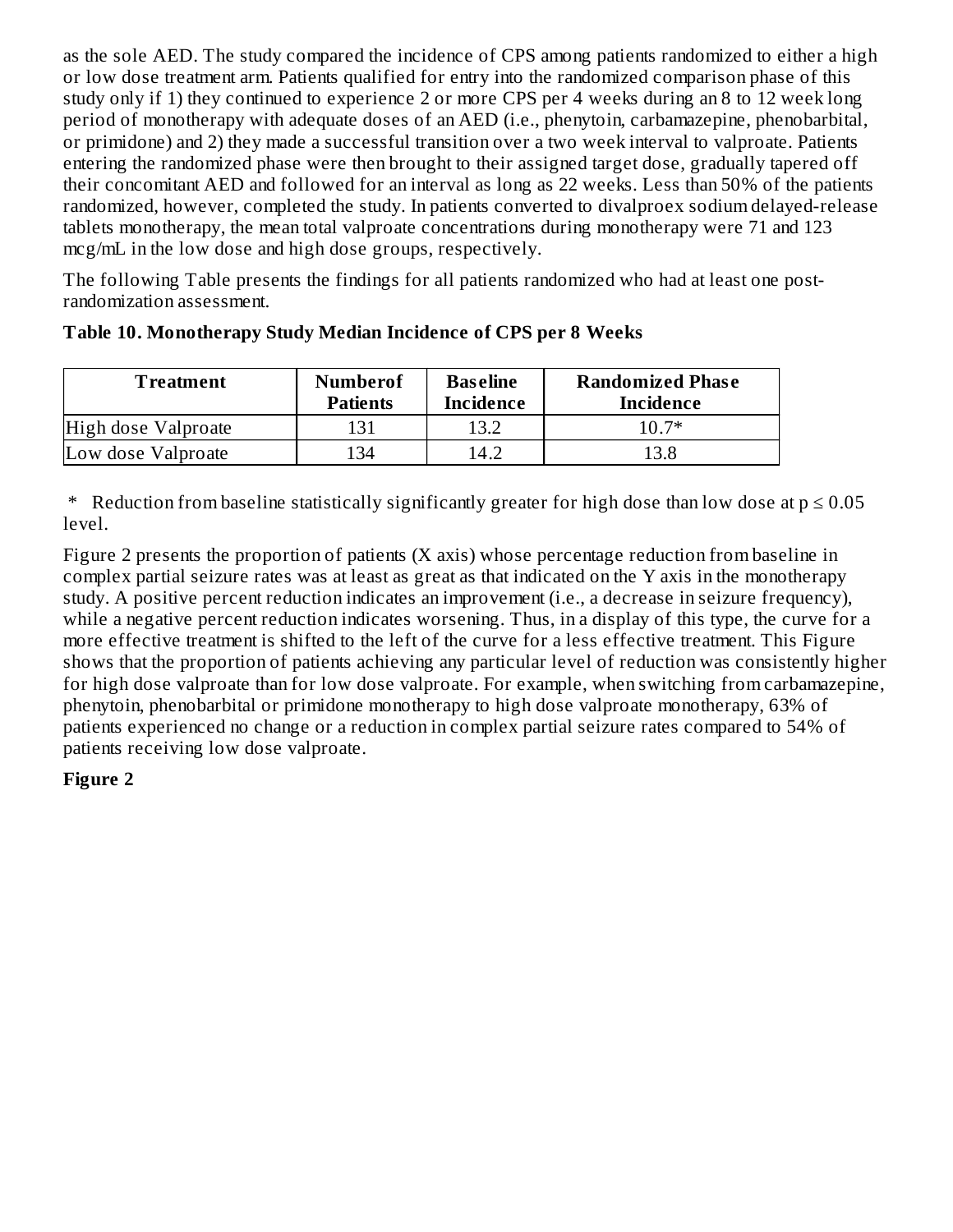

Information on pediatric studies are presented in section 8.

#### **14.3 Migraine**

The results of a multicenter, randomized, double-blind, placebo-controlled, parallel-group clinical trial demonstrated the effectiveness of divalproex sodium extended-release tablets in the prophylactic treatment of migraine headache. This trial recruited patients with a history of migraine headaches with or without aura occurring on average twice or more a month for the preceding three months. Patients with cluster or chronic daily headaches were excluded. Women of childbearing potential were allowed in the trial if they were deemed to be practicing an effective method of contraception.

Patients who experienced  $\geq 2$  migraine headaches in the 4-week baseline period were randomized in a 1:1 ratio to divalproex sodium extended-release tablets or placebo and treated for 12 weeks. Patients initiated treatment on 500 mg once daily for one week, and were then increased to 1,000 mg once daily with an option to permanently decrease the dose back to 500 mg once daily during the second week of treatment if intolerance occurred. Ninety-eight of 114 divalproex sodium extended-release tabletstreated patients (86%) and 100 of 110 placebo-treated patients (91%) treated at least two weeks maintained the 1,000 mg once daily dose for the duration of their treatment periods. Treatment outcome was assessed on the basis of reduction in 4-week migraine headache rate in the treatment period compared to the baseline period.

Patients (50 male, 187 female) ranging in age from 16 to 69 were treated with divalproex sodium extended-release tablets ( $N=122$ ) or placebo ( $N=115$ ). Four patients were below the age of 18 and 3 were above the age of 65. Two hundred and two patients (101 in each treatment group) completed the treatment period. The mean reduction in 4-week migraine headache rate was 1.2 from a baseline mean of 4.4 in the divalproex sodium extended-release tablets group, versus 0.6 from a baseline mean of 4.2 in the placebo group. The treatment difference was statistically significant (see Figure 3).

## **Figure 3. Mean Reduction In 4-Week Migraine Headache Rates**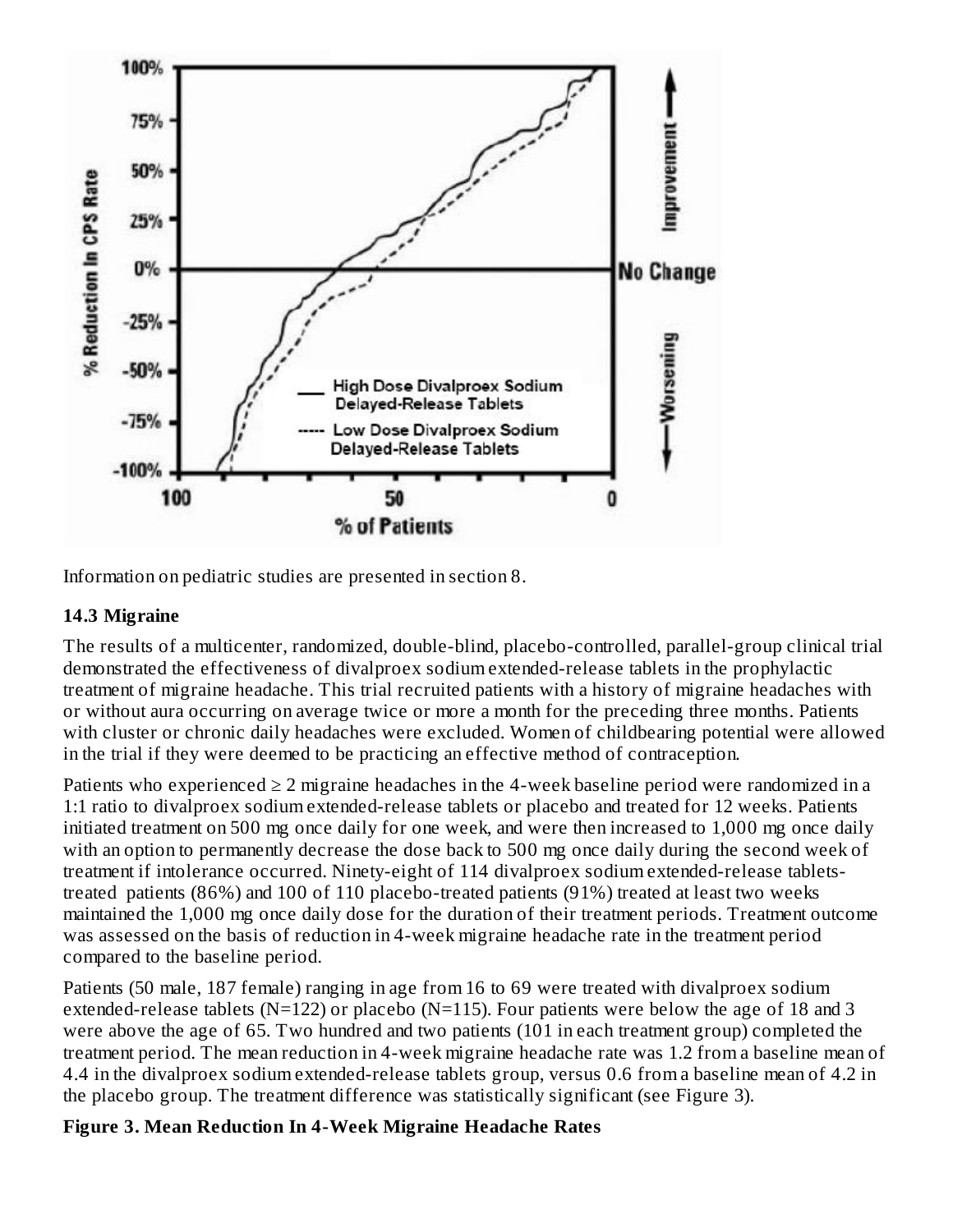

 $*$  p=0.006

#### **15 REFERENCES**

1. Meador KJ, Baker GA, Browning N, et al. Fetal antiepileptic drug exposure and cognitive outcomes at age 6 years (NEAD study): a prospective observational study. Lancet Neurology 2013; 12 (3):244- 252.

## **16 HOW SUPPLIED/STORAGE AND HANDLING**

Divalproex sodium extended-release tablets USP, 500 mg are available as grey colored, oval shaped, beveled edge, biconvex coated tablets debossed "R" on one side and "534" on other side. Each divalproex sodium extended-release tablet contains divalproex sodium equivalent to 500 mg of valproic acid and are supplied in bottles of 30's, 60's, 100's, and 500's.

NDC 67046-146-07 blisterpacks of 7

NDC 67046-146-14 blisterpacks of 14

NDC 67046-146-15 blisterpacks of 15

NDC 67046-146-20 blisterpacks of 20

NDC 67046-146-21 blisterpacks of 21

NDC 67046-146-28 blisterpacks of 28

NDC 67046-146-30 blisterpacks of 30

NDC 67046-146-60 blisterpacks of 60

# **Recommended Storage**

Store tablets at 20°-25°C (68°-77°F) [See USP Controlled Room Temperature].

# **17 PATIENT COUNSELING INFORMATION**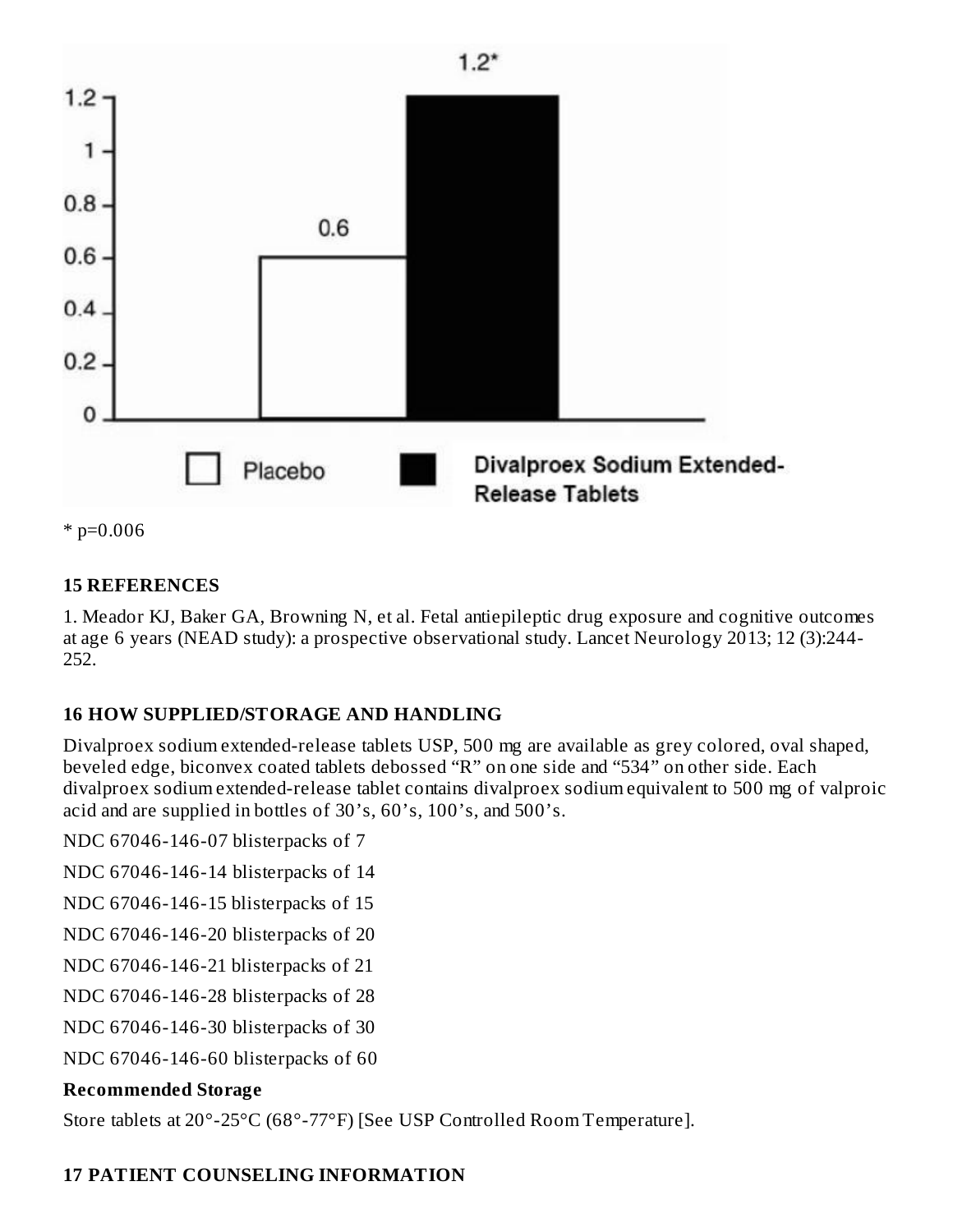Advise the patient to read the FDA-approved patient labeling (Medication Guide).

## **Hepatotoxicity**

Warn patients and guardians that nausea, vomiting, abdominal pain, anorexia, diarrhea, asthenia, and/or jaundice can be symptoms of hepatotoxicity and, therefore, require further medical evaluation promptly [see Warnings and Precautions (5.1)].

# **Pancreatitis**

Warn patients and guardians that abdominal pain, nausea, vomiting, and/or anorexia can be symptoms of pancreatitis and, therefore, require further medical evaluation promptly [see Warnings and Precautions (5.5)].

# **Birth Defects and Decreas ed IQ**

Inform pregnant women and women of childbearing potential that use of valproate during pregnancy increases the risk of birth defects and decreased IQ in children who were exposed. Advise women to use effective contraception while using valproate. When appropriate, counsel these patients about alternative therapeutic options. This is particularly important when valproate use is considered for a condition not usually associated with permanent injury or death. Advise patients to read the Medication Guide, which appears as the last section of the labeling [see **Warnings and Precautions ( 5.2, 5.3, 5.4) and Us e in Specific Populations ( 8.1)** ].

Advise women of childbearing potential to discuss pregnancy planning with their doctor and to contact their doctor immediately if they think they are pregnant.

Encourage patients to enroll in the NAAED Pregnancy Registry if they become pregnant. This registry is collecting information about the safety of antiepileptic drugs during pregnancy. To enroll, patients can call the toll free number 1-888-233-2334 [see **Us e in Specific Populations (8.1)**].

# **Suicidal Thinking and Behavior**

Counsel patients, their caregivers, and families that AEDs, including divalproex sodium extendedrelease tablets, may increase the risk of suicidal thoughts and behavior and to be alert for the emergence or worsening of symptoms of depression, any unusual changes in mood or behavior, or the emergence of suicidal thoughts, behavior, or thoughts about self-harm. Instruct patients, caregivers, and families to report behaviors of concern immediately to the healthcare providers [see **Warnings and Precautions (5.7)**].

# **Hyperammonemia**

Inform patients of the signs and symptoms associated with hyperammonemic encephalopathy and to notify the prescriber if any of these symptoms occur [see **Warnings and Precautions (5.9, 5.10)**].

# **CNS Depression**

Since valproate products may produce CNS depression, especially when combined with another CNS depressant (e.g., alcohol), advise patients not to engage in hazardous activities, such as driving an automobile or operating dangerous machinery, until it is known that they do not become drowsy from the drug.

# **Multi-organ Hypers ensitivity Reaction**

Instruct patients that a fever associated with other organ system involvement (rash, lymphadenopathy, etc.) may be drug-related and should be reported to the physician immediately [see **Warnings and Precautions (5.12)**].

# **Medication Residue in the Stool**

Instruct patients to notify their healthcare provider if they notice a medication residue in the stool [see **Warnings and Precautions (5.18)**].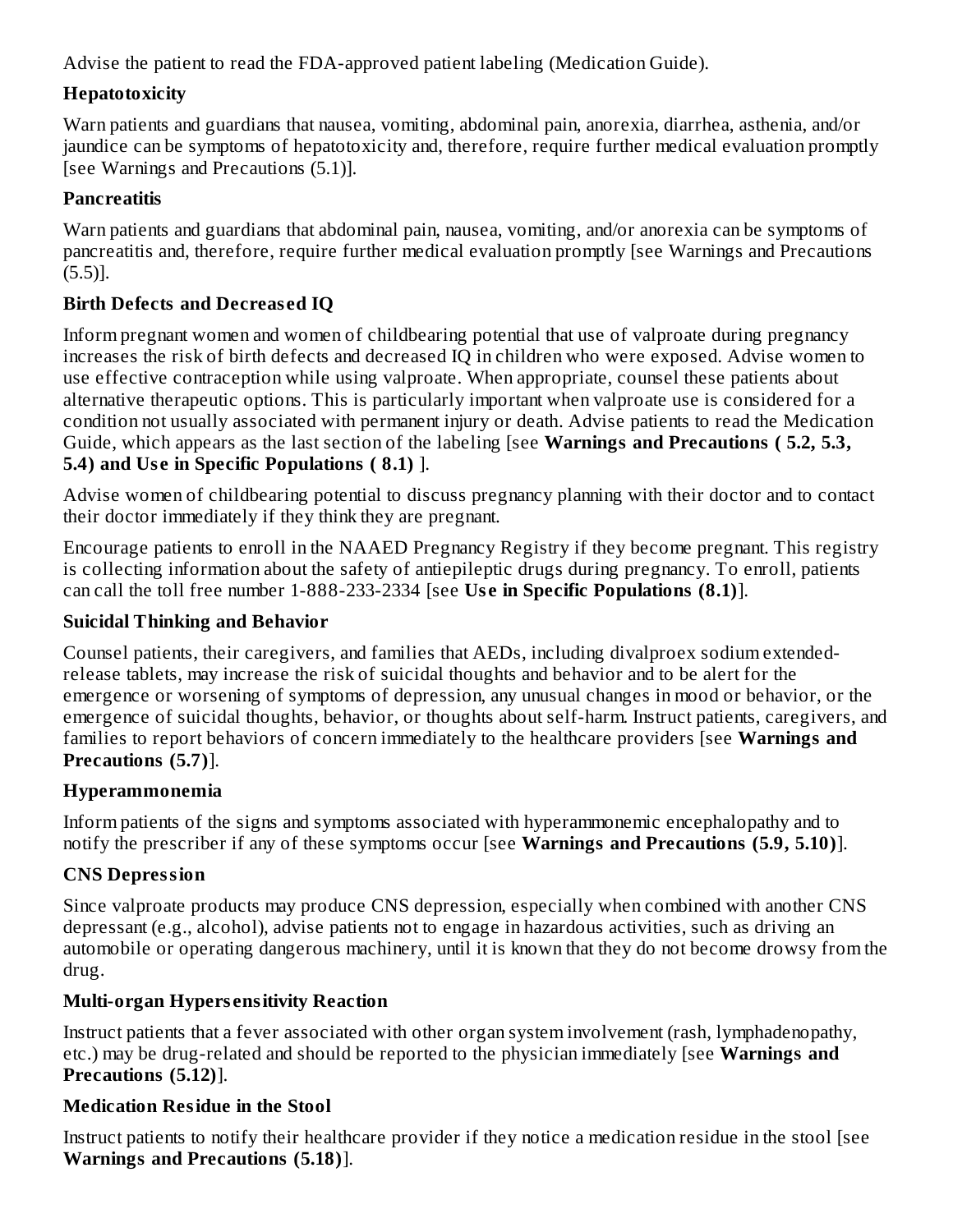#### **MEDICATION GUIDE**

#### **Divalproex Sodium Extended-Releas e TabletsUSP, 500 mg**

#### **(dye val' proe ex soe' dee um)**

Read this Medication Guide before you start taking divalproex sodium extended-release tablets and each time you get a refill. There may be new information. This information does not take the place of talking to your healthcare provider about your medical condition or treatment.

#### **What is the most important information I should know about divalproex sodium extended-releas e tablets?**

#### **Do not stop taking divalproex sodium extended-releas e tabletswithout first talking to your healthcare provider.**

Stopping divalproex sodium extended-release tablets suddenly can cause serious problems.

#### **Divalproex sodium extended-releas e tablets can caus e s erious side effects, including:**

1. **Serious liver damage that can caus e death, especially in children younger than 2 years old.** T he risk of getting this serious liver damage is more likely to happen within the first 6 months of treatment.

#### **Call your healthcare provider right away if you get any of the following symptoms:**

- nausea or vomiting that does not go away
- loss of appetite
- pain on the right side of your stomach (abdomen)
- dark urine
- swelling of your face
- yellowing of your skin or the whites of your eyes

In some cases, liver damage may continue despite stopping the drug.

#### 2. **Divalproex sodium extended-releas e tablets may harm your unborn baby.**

- If you take divalproex sodium extended-release tablets during pregnancy for any medical condition, your baby is at risk for serious birth defects that affect the brain and spinal cord and are called spina bifida or neural tube defects. These defects occur in 1 to 2 out of every 100 babies born to mothers who use this medicine during pregnancy. These defects can begin in the first month, even before you know you are pregnant. Other birth defects that affect the structures of the heart, head, arms, legs, and the opening where the urine comes out (urethra) on the bottom of the penis can also happen.
- Birth defects may occur even in children born to women who are not taking any medicines and do not have other risk factors.
- Taking folic acid supplements before getting pregnant and during early pregnancy can lower the chance of having a baby with a neural tube defect.
- If you take divalproex sodium extended-release tablets during pregnancy for any medical condition, your child is at risk for having a lower IQ.
- There may be other medicines to treat your condition that have a lower chance of causing birth defects and decreased IQ in your child.
- Women who are pregnant must not take divalproex sodium extended-release tablets to prevent migraine headaches.
- **All women of childbearing age should talk to their healthcare provider about using other possible treatments instead of divalproex sodium extended-releas e tablets. If the decision is made to us e divalproex sodium extended-releas e tablets, you should us e effective birth control (contraception).**
- Tell your healthcare provider right away if you become pregnant while taking divalproex sodium extended-release tablets. You and your healthcare provider should decide if you will continue to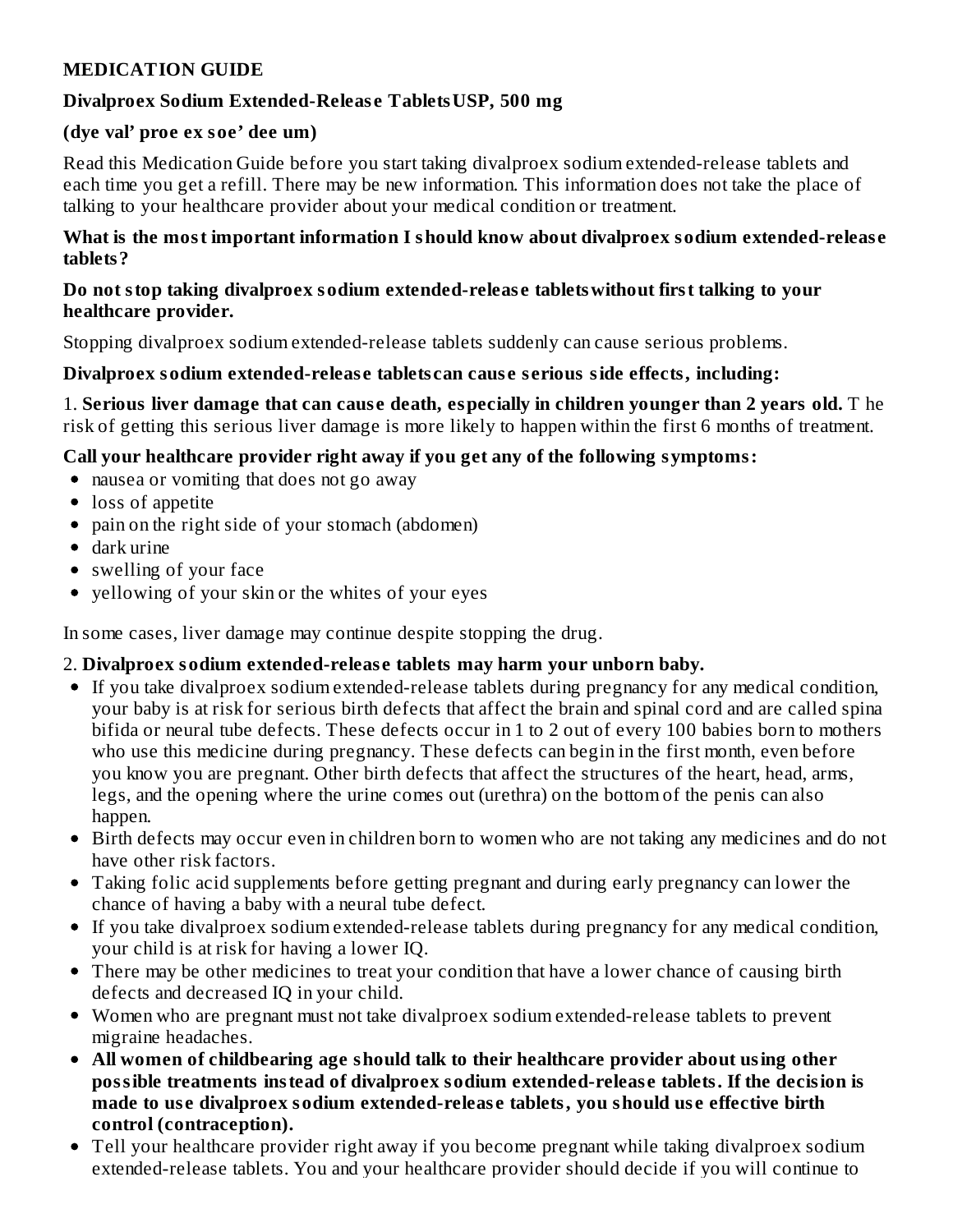take divalproex sodium extended-release tablets while you are pregnant.

**Pregnancy Registry**: If you become pregnant while taking divalproex sodium extended-release tablets, talk to your healthcare provider about registering with the North American Antiepileptic Drug Pregnancy Registry. You can enroll in this registry by calling 1-888-233-2334. The purpose of this registry is to collect information about the safety of antiepileptic drugs during pregnancy.

#### 3. **Inflammation of your pancreas that can caus e death.**

#### **Call your healthcare provider right away if you have any of thes e symptoms:**

- severe stomach pain that you may also feel in your back
- nausea or vomiting that does not go away

4. **Like other antiepileptic drugs, divalproex sodium extended-releas e tablets may caus e suicidal thoughts or actions in a very small number of people, about 1 in 500.**

#### **Call a healthcare provider right away if you have any of thes e symptoms, especially if they are new, wors e, or worry you:**

- thoughts about suicide or dying
- attempts to commit suicide
- new or worse depression
- new or worse anxiety
- feeling agitated or restless
- panic attacks
- trouble sleeping (insomnia)
- new or worse irritability
- acting aggressive, being angry, or violent
- acting on dangerous impulses
- an extreme increase in activity and talking (mania)
- other unusual changes in behavior or mood

## **How can I watch for early symptoms of suicidal thoughts and actions?**

- Pay attention to any changes, especially sudden changes in mood, behaviors, thoughts, or feelings.
- Keep all follow-up visits with your healthcare provider as scheduled.

Call your healthcare provider between visits as needed, especially if you are worried about symptoms.

**Do not stop divalproex sodium extended-releas e tablets without first talking to a healthcare provider.** Stopping divalproex sodium extended-release tablets suddenly can cause serious problems. Stopping a seizure medicine suddenly in a patient who has epilepsy can cause seizures that do not stop (status epilepticus).

Suicidal thoughts or actions can be caused by things other than medicines. If you have suicidal thoughts or actions, your healthcare provider may check for other causes.

## **What are divalproex sodium extended-releas e tablets?**

Divalproex sodium extended-release tablets are prescription medicine used:

- to treat manic episodes associated with bipolar disorder.
- alone or with other medicines to treat:
	- complex partial seizures in adults and children 10 years of age and older
	- simple and complex absence seizures, with or without other seizure types
- to prevent migraine headaches

# **Who should not take divalproex sodium extended-releas e tablets?**

Do not take divalproex sodium extended-release tablets if you: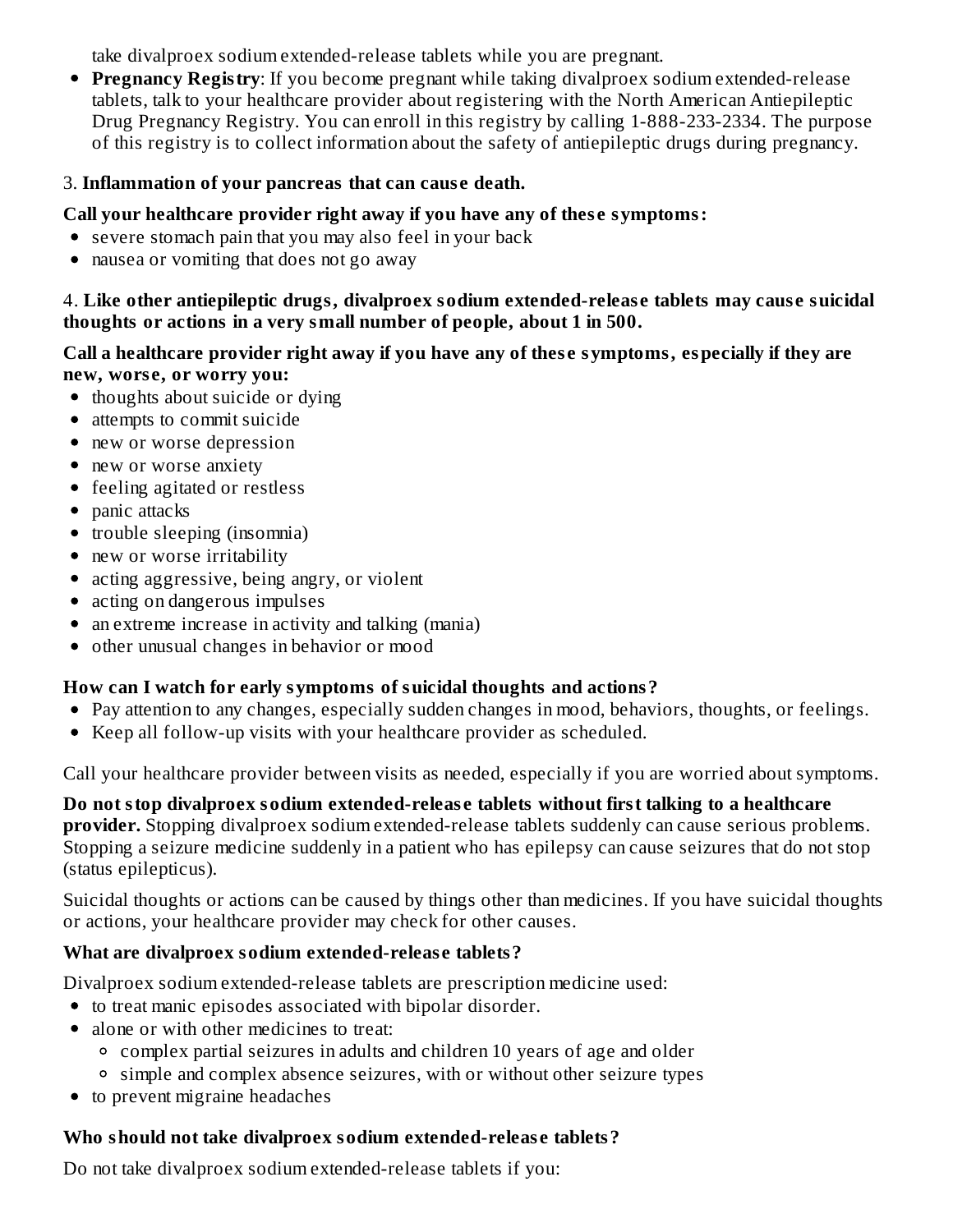- have liver problems
- have or think you have a genetic liver problem caused by a mitochondrial disorder (e.g. Alpers-Huttenlocher syndrome)
- are allergic to divalproex sodium, valproic acid, sodium valproate, or any of the ingredients in divalproex sodium extended-release tablets. See the end of this leaflet for a complete list of ingredients in divalproex sodium extended-release tablets.
- have a genetic problem called urea cycle disorder
- are pregnant for the prevention of migraine headaches

#### **What should I tell my healthcare provider before taking divalproex sodium extended-releas e tablets?**

Before you take divalproex sodium extended-release tablets, tell your healthcare provider if you:

- have a genetic liver problem caused by a mitochondrial disorder (e.g. Alpers-Huttenlocher syndrome)
- drink alcohol
- are pregnant or breastfeeding. Divalproex sodium extended-release tablets can pass into breast milk. Talk to your healthcare provider about the best way to feed your baby if you take divalproex sodium extended-release tablets.
- have or have had depression, mood problems, or suicidal thoughts or behavior
- have any other medical conditions

**Tell your healthcare provider about all the medicines you take,** including prescription and nonprescription medicines, vitamins, herbal supplements and medicines that you take for a short period of time.

Taking divalproex sodium extended-release tablets with certain other medicines can cause side effects or affect how well they work. Do not start or stop other medicines without talking to your healthcare provider.

Know the medicines you take. Keep a list of them and show it to your healthcare provider and pharmacist each time you get a new medicine.

## **How should I take divalproex sodium extended-releas e tablets?**

- Take divalproex sodium extended-release tablets exactly as your healthcare provider tells you. Your healthcare provider will tell you how much divalproex sodium extended-release tablets to take and when to take it.
- Your healthcare provider may change your dose.
- Do not change your dose of divalproex sodium extended-release tablets without talking to your healthcare provider.
- **Do not stop taking divalproex sodium extended-releas e tablets without first talking to your healthcare provider**. Stopping divalproex sodium extended-release tablets suddenly can cause serious problems.
- Swallow divalproex sodium extended-release tablets whole. Do not crush or chew divalproex sodium extended-release tablets. Tell your healthcare provider if you can not swallow divalproex sodium extended-release tablets whole. You may need a different medicine.
- If you take too much divalproex sodium extended-release tablets, call your healthcare provider or local Poison Control Center right away.

## **What should I avoid while taking divalproex sodium extended-releas e tablets?**

Divalproex sodium extended-release tablets can cause drowsiness and dizziness. Do not drink alcohol or take other medicines that make you sleepy or dizzy while taking divalproex sodium extended-release tablets, until you talk with your doctor. Taking divalproex sodium extendedrelease tablets with alcohol or drugs that cause sleepiness or dizziness may make your sleepiness or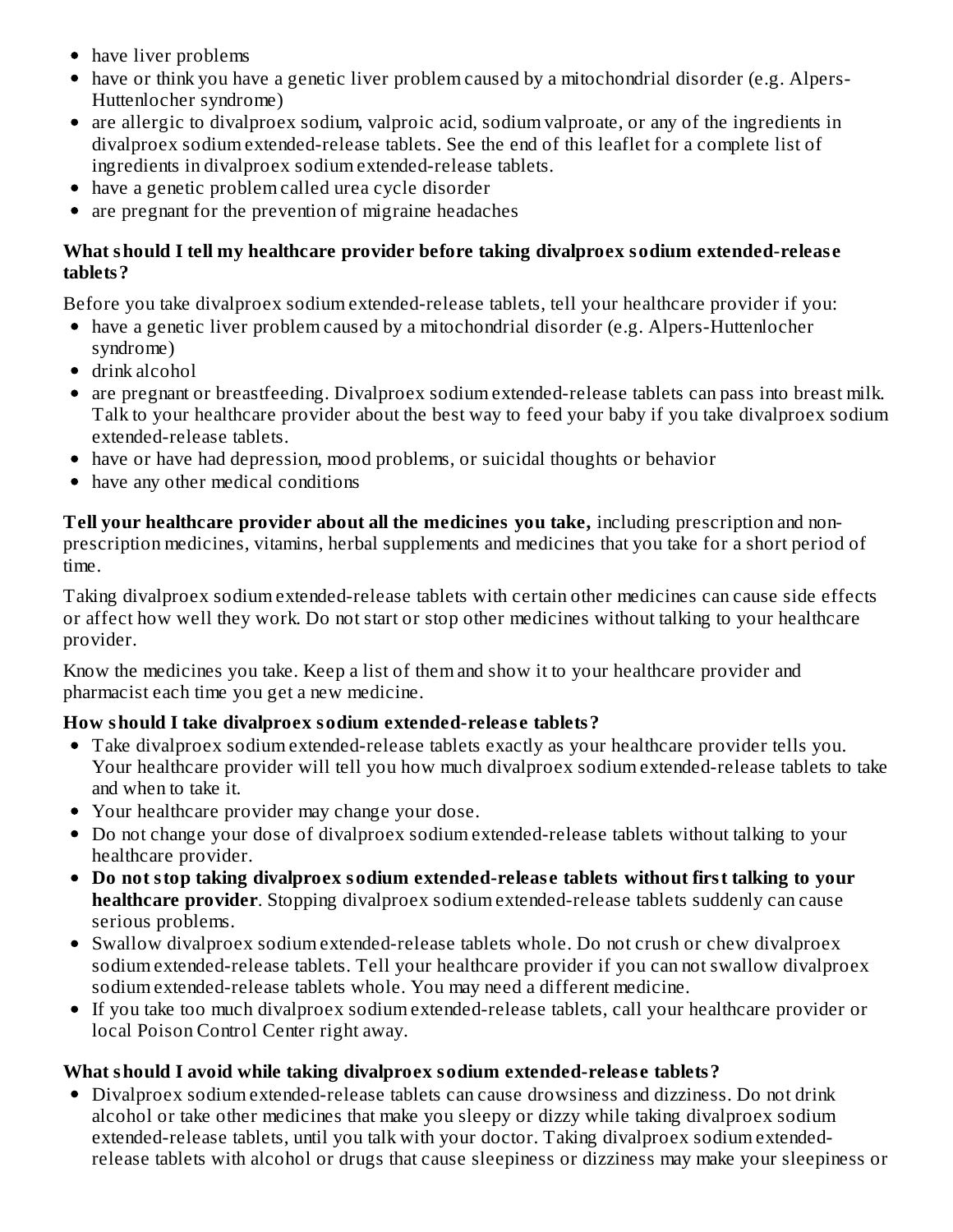dizziness worse.

• Do not drive a car or operate dangerous machinery until you know how divalproex sodium extended-release tablets affects you. Divalproex sodium extended-release tablets can slow your thinking and motor skills.

## **What are the possible side effects with divalproex sodium extended-releas e tablets?**

#### • See " **What is the most important information I should know about divalproex sodium extended-releas e tablets** ?"

Divalproex sodium extended-release tablets may cause other serious side effects including:

- **Bleeding problems:** red or purple spots on your skin, bruising, pain and swelling into your joints due to bleeding from your mouth or nose.
- **High ammonia levels in your blood:** feeling tired, vomiting, changes in mental status.
- **Low body temperature (hypothermia):** drop in your body temperature to less than 95°F, feeling tired, confusion, coma.
- **Allergic (hypers ensitivity) reactions:** fever, skin rash, hives, sores in your mouth, blistering and peeling of your skin, swelling of your lymph nodes, swelling of your face, eyes, lips, tongue, or throat, trouble swallowing or breathing.
- **Drowsiness or sleepiness in the elderly.** This extreme drowsiness may cause you to eat or drink less than you normally would. Tell your doctor if you are not able to eat or drink as you normally do. Your doctor may start you at a lower dose of divalproex sodium extended-release tablets.

## **Call your healthcare provider right away, if you have any of the symptoms listed above.**

## **The common side effects of divalproex sodium extended-releas e tablets include:**

- nausea
- headache
- sleepiness
- vomiting
- weakness
- $\bullet$  tremor
- dizziness
- stomach pain
- blurry vision
- double vision
- diarrhea
- increased appetite
- weight gain
- hair loss
- loss of appetite
- problems with walking or coordination

These are not all of the possible side effects of **divalproex sodium extended-releas e tablets**. For more information, ask your healthcare provider or pharmacist.

Tell your healthcare provider if you have any side effect that bothers you or that does not go away.

#### **Call your doctor for medical advice about side effects. You may report side effects to FDA at 1- 800FDA-1088.**

## **How should I store divalproex sodium extended-releas e tablets?**

Store divalproex sodium extended-release tablets at 20°-25°C (68°-77°F)

# **Keep divalproex sodium extended-releas e tablets and all medicines out of the reach of children.**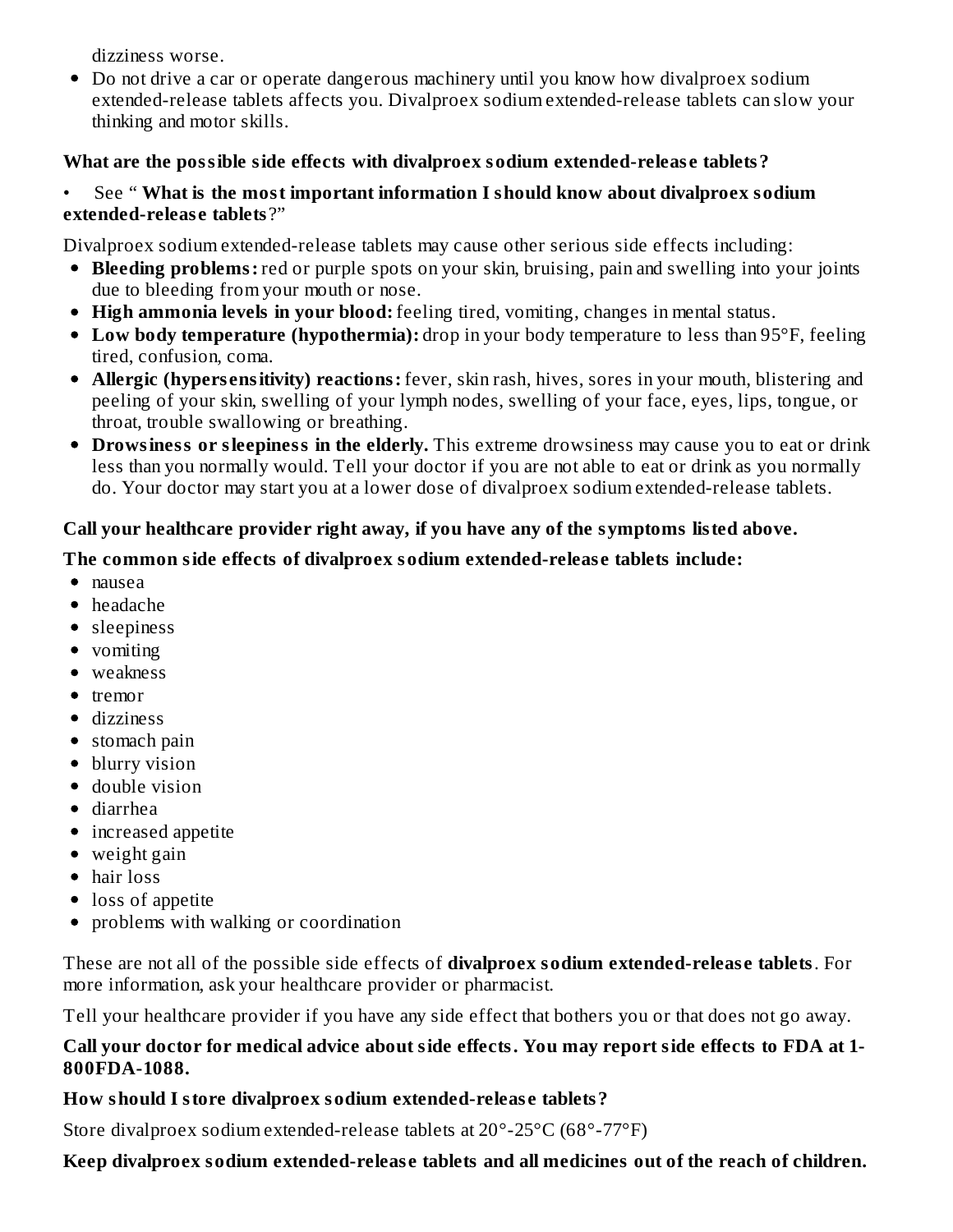#### **General information about the safe and effective us e of divalproex sodium extended-releas e tablets**

Medicines are sometimes prescribed for purposes other than those listed in a Medication Guide. Do not use divalproex sodium extended-release tablets for a condition for which it was not prescribed. Do not give divalproex sodium extended-release tablets to other people, even if they have the same symptoms that you have. It may harm them.

This Medication Guide summarizes the most important information about divalproex sodium extendedrelease tablets. If you would like more information, talk with your healthcare provider. You can ask your pharmacist or healthcare provider for information about divalproex sodium extended-release tablets that is written for health professionals.

For more information, call 1-888-375-3784.

**What are the ingredients in divalproex sodium extended-releas e tablets?:** Active ingredient: divalproex sodium

#### Inactive ingredients: **Divalproex sodium extended-releas e tablets:**

Hydroxy ethyl cellulose, hydroxy propyl cellulose, hypromellose, iron oxide black, iron oxide yellow, lactose monohydrate, microcrystalline cellulose, silicon dioxide, and titanium dioxide.

This Medication Guide has been approved by the U.S. Food and Drug Administration.

To reorder additional Medication Guides, contact Dr. Reddy's Customer Service at 1-866-733-3952.

RX Only

Manufactured by:

## **Dr. Reddy's Laboratories Limited**

Bachupally - 500 090 INDIA

Revised: 0417

## **Repackaged by:**

Contract Pharmacy Services-PA 125 Titus Ave Suite 200 Warrington, PA 18976 USA

Rev: Original—2017.10.02—NJW

# **Package Label. Principal Display Panel**

Divalproex Sodium Extended-Release Tablets USP, 500 mg - Container Label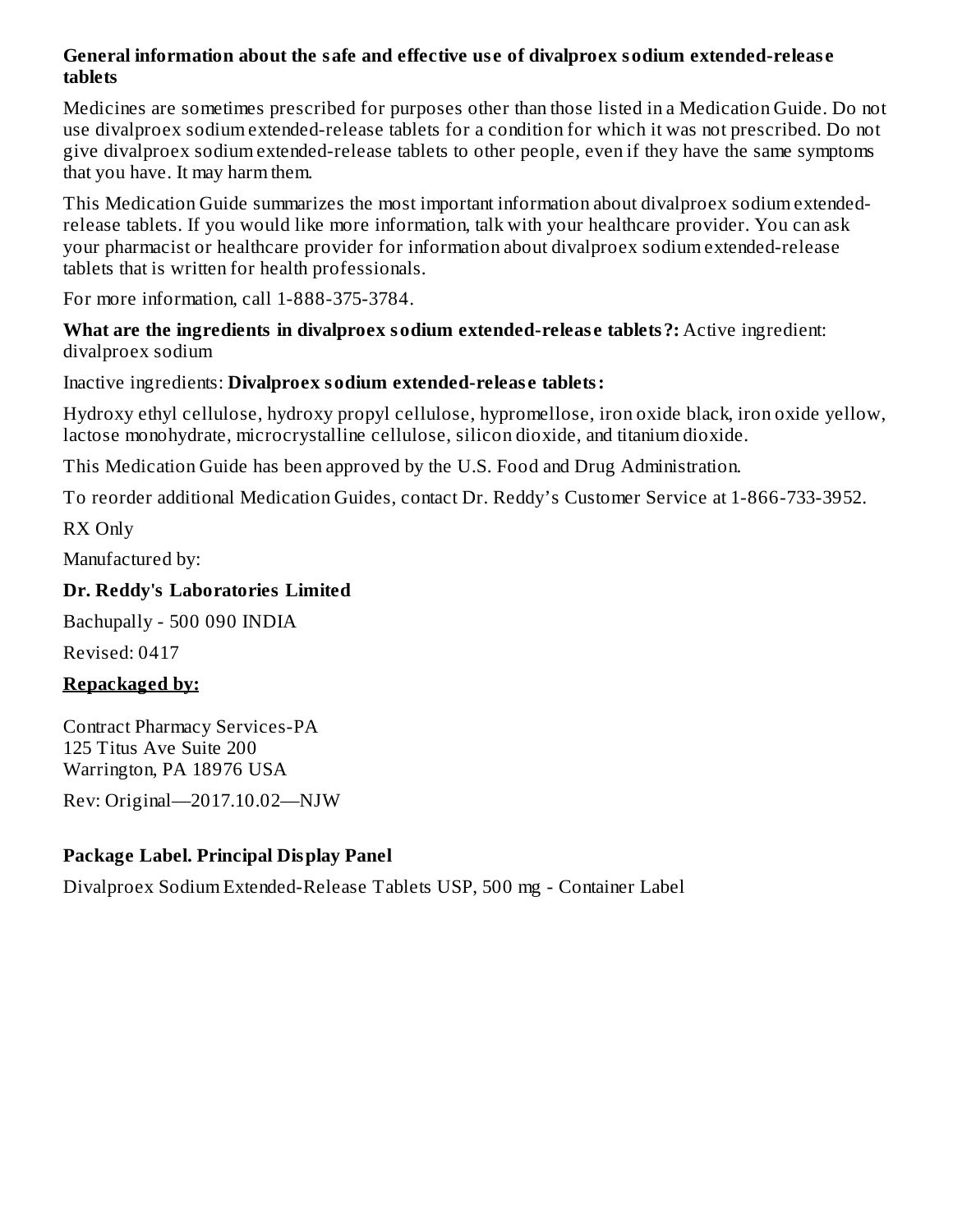| DIVALPROEX ER                            |
|------------------------------------------|
| TAB #30<br>500MG                         |
|                                          |
| 355111534051<br>Rx Only                  |
| LOT: W08268                              |
| PILL ID: R 534                           |
| EXP:09/25/18                             |
| DR. REDDY'S                              |
| Busicesed Bur Osmissad Dharmany Candana. |

Packaged By: Contract Pharmacy Services-PA 125 Titus Ave. Suite #200. Warrington, PA 18976 See package insert for prescribing information.



Store at 20-25°C (68-77°F) [See USP Controlled Room Temperature]

Each film-coated, extended release tablet contains: Divalproex Sodium USP equivalent to valproic acid...500 mg.

CPS NDC: 67046-146-30

# **DIVALPROEX SODIUM** divalproex sodium tablet, extended release **Product Information Product Type** HUMAN PRESCRIPTION DRUG **Item Code (Source)** NDC:67046-146 (NDC:55111-534) **Route of Administration** ORAL **Active Ingredient/Active Moiety Ingredient Name Basis of Strength Strength DIVALPROEX SODIUM** (UNII: 6 44VL9 5AO6 ) (VALPROIC ACID - UNII:6 14OI1Z5WI) VALPROIC ACID 50 0 mg **Inactive Ingredients Ingredient Name Strength HYPROMELLOSES** (UNII: 3NXW29V3WO) **HYDROXYETHYL CELLULOSE ( 2 0 0 0 CPS AT 1%)** (UNII: S38 J6RZN16 ) **LACTOSE MONOHYDRATE** (UNII: EWQ57Q8 I5X) **CELLULOSE, MICROCRYSTALLINE** (UNII: OP1R32D6 1U) **SILICON DIOXIDE** (UNII: ETJ7Z6XBU4) **HYDROXYPROPYL CELLULOSE (TYPE H)** (UNII: RFW2ET6 71P) **TITANIUM DIOXIDE** (UNII: 15FIX9V2JP) **FERROSOFERRIC OXIDE** (UNII: XM0M8 7F357) **FERRIC OXIDE YELLOW** (UNII: EX438O2MRT) **Product Characteristics Color** gray gray **Score Score Score no** score **Shape** OVAL (beveled edged, biconvex) **Size Size** 20mm